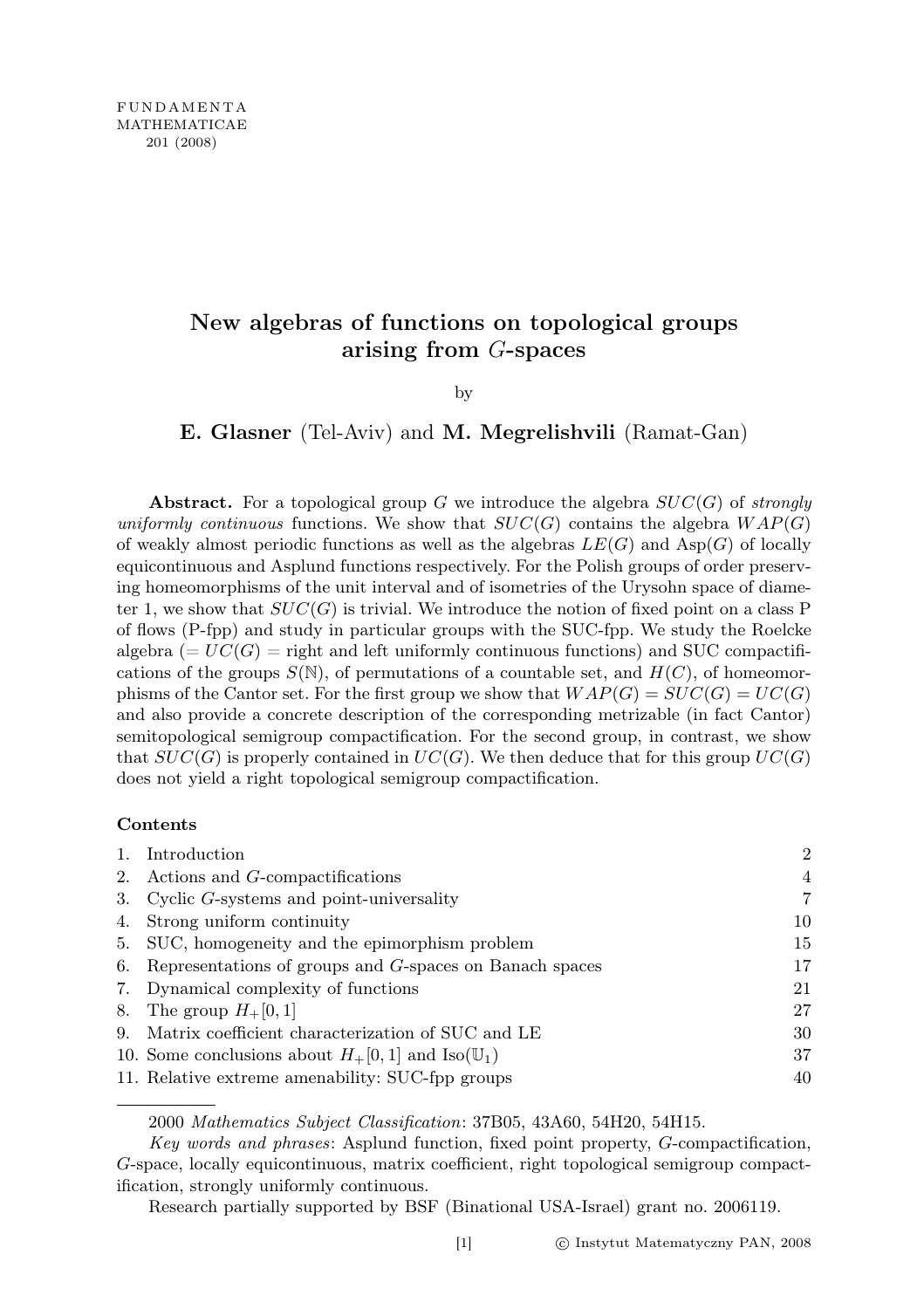| 12. The Roelcke compactification of the group $S(\mathbb{N})$ |    |
|---------------------------------------------------------------|----|
| 13. The homeomorphisms group of the Cantor set                | 45 |
| References                                                    |    |

1. Introduction. In this paper we introduce the property of *strong* uniform continuity (for short: SUC) of G-spaces and the associated notion of SUC functions. For every compact  $G$ -space  $X$  the corresponding orbit maps  $\tilde{x}: G \to X$ ,  $g \mapsto gx$ , are right uniformly continuous for every  $x \in X$ . If all the maps  $\{\widetilde{x}\}_{x\in X}$  are also left uniformly continuous then we say that X is SUC. Every right uniformly continuous bounded real-valued function  $f: G \to \mathbb{R}$  comes from some compact G-space X. That is, there exist a compact G-space X, a continuous function  $F: X \to \mathbb{R}$ , and a point  $x_0 \in X$  such that  $f = F \circ \tilde{x}_0$ . We say that f is SUC if it comes from a compact G-space X which is SUC. We denote by  $SUC(G)$  the corresponding class of functions on G. The class  $SUC(G)$  forms a uniformly closed Ginvariant subalgebra of the algebra  $UC(G) := RUC(G) \cap LUC(G)$  of (right and left) uniformly continuous functions. Of course we have  $SUC(G)$  $UC(G) = RUC(G) = LUC(G)$  when G is either discrete or abelian so that the notion of strong uniform continuity can be useful only when one deals with nonabelian nondiscrete topological groups. Mostly we will be interested in Polish non-locally compact large groups, but some of the questions we study are of interest in the locally compact case as well.

In our recent work [13] we investigated, among other topics, the algebras of locally equicontinuous functions,  $LE(G)$ , and Asplund functions, Asp $(G)$ , on a topological group G. The inclusions  $UC(G)$  ⊃  $SUC(G)$  ⊃  $LE(G)$  ⊃  $\text{Asp}(G) \supset WAP(G)$  hold for an arbitrary topological group G. In the present article we provide a characterization of the elements of  $SUC(G)$  and  $LE(G)$ in terms of matrix coefficients for appropriate Banach representations of G by linear isometries.

Intuitively the dynamical complexity of a function  $f \in RUC(G)$  can be estimated by the topological complexity of the cyclic G-flow  $X_f$  (the pointwise closure of the left G-orbit  $\{gf\}_{g\in G}$  of f) treating it as a subset of the Banach space  $RUC(G)$ . This leads to a natural dynamical hierarchy (see Theorem 7.12) where  $SUC(G)$  plays a basic role. In some sense  $SUC(G)$  is the largest "nice subalgebra" of  $UC(G)$ . It turns out that  $f \in SUC(G)$  iff  $X_f$  is a subset of  $UC(G)$ . Moreover the algebra  $SUC(G)$  is *point-universal* in the sense of [13] and any other point-universal subalgebra of  $UC(G)$  is contained in  $SUC(G)$ . Recall that a G-algebra  $A \subset RUC(G)$  is point-universal if and only if the associated G-compactification  $G \to G^{\mathcal{A}}$  is a right topological semigroup compactification.

As an application we conclude that the algebra  $UC(G)$  is point-universal if and only if it coincides with the algebra  $SUC(G)$  and that the corre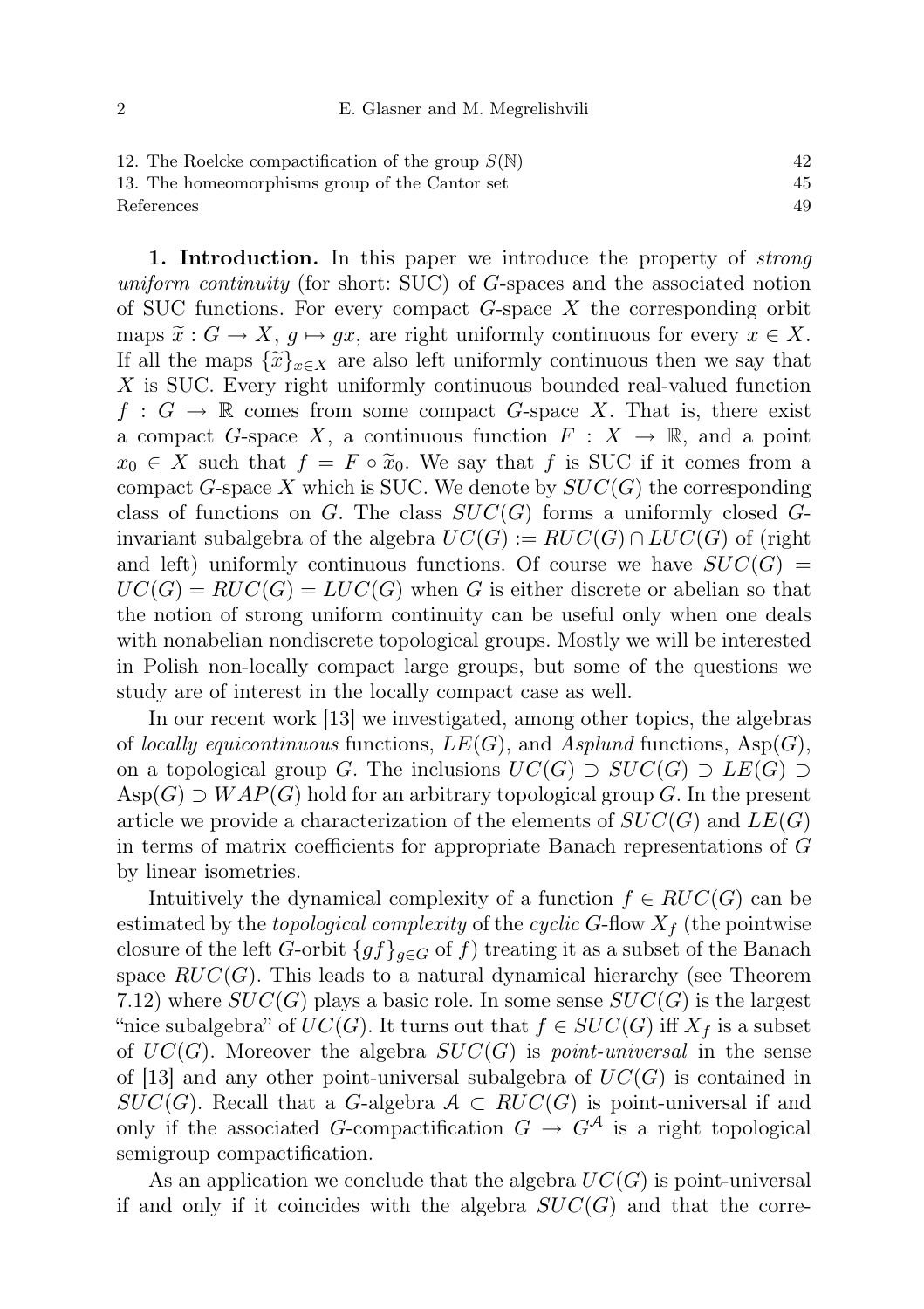sponding Roelcke compactification  $G \to G^{UC}$  is in general not a right topological semigroup compactification of  $G$  (in contrast to the compactification  $G \to G^{SUC}$  determined by the algebra  $SUC(G)$ ).

For locally compact groups,  $SUC(G)$  contains the subalgebra  $C_0(G)$  consisting of the functions which vanish at infinity, and therefore determines the topology of G. The structure of  $SUC(G)$ —in contrast to  $RUC(G)$  which is always huge for non-precompact groups—is "computable" for several large groups like:  $H_+[0,1]$ , Iso( $\mathbb{U}_1$ ) (the isometry group of the Urysohn space of diameter one  $\mathbb{U}_1$ ,  $U(H)$  (the unitary group on an infinite-dimensional Hilbert space),  $S_{\infty} = S(\mathbb{N})$  (the Polish infinite symmetric group) and any noncompact connected simple Lie group with finite center (e.g.,  $SL_n(\mathbb{R})$ ). For instance,  $SUC(G) = WAP(G)$  for  $U(H)$ ,  $S_{\infty}$  and  $SL_n(\mathbb{R})$ . In the first case we use a result of Uspenskij [46] which identifies the Roelcke completion of  $U(H)$  as the compact semigroup of contracting operators on the Hilbert space H. For  $S_{\infty}$  see Section 12, and for  $SL_n(\mathbb{R})$  this follows from an old result of Veech [49].

The group  $H_+[0,1]$  of orientation preserving homeomorphisms of the closed unit interval, endowed with the compact-open topology, is a good test case in the class of "large" yet "computable" topological groups. See Section 8 for more details on this group. In particular recall the result from [28] which shows that  $H_+[0,1]$  is *WAP-trivial*: Every weakly almost periodic function on  $G := H_+ [0, 1]$  is a constant. Equivalently, G is reflexively trivial, that is, every continuous representation  $G \to \text{Iso}(V)$ , where V is a reflexive Banach space, is trivial.

Here we show that G is even "SUC-trivial"—that is, the algebra  $SUC(G)$ (and hence, also the algebras  $LE(G)$  and  $Asp(G)$ ) consists only of constant functions—and that every continuous representation of  $G$  into the group of linear isometries  $Iso(V)$  of an Asplund Banach space V is trivial. Since in general  $WAP(G) \subset \text{Asp}(G)$  and since every reflexive Banach space is Asplund these results strengthen the main results of [28]. SUC-triviality implies that every *adjoint continuous* (see Section 6) representation is trivial for  $H_+$ [0, 1]. The latter fact also follows from a recent unpublished result of Uspenskij (private communication).

From the WAP-triviality (equivalently, reflexive triviality) of  $H_+[0,1]$ and results of Uspenskij about  $Iso(\mathbb{U}_1)$  Pestov deduces in [39, Corollary 1.4] the fact that the group  $Iso(\mathbb{U}_1)$  is also WAP-trivial. Using a similar idea and the matrix coefficient characterization of SUC one can conclude that Iso( $\mathbb{U}_1$ ) is SUC-trivial. It is an open question whether the group  $H([0,1]^\omega)$ is SUC-trivial (or WAP-trivial).

The above mentioned description of  $SUC(G)$  and  $LE(G)$  in terms of matrix coefficients (Section 9) is nontrivial. The proof is based on a dynamical modification of a well known interpolation technique of Davis, Figiel, Johnson and Pełczyński [7].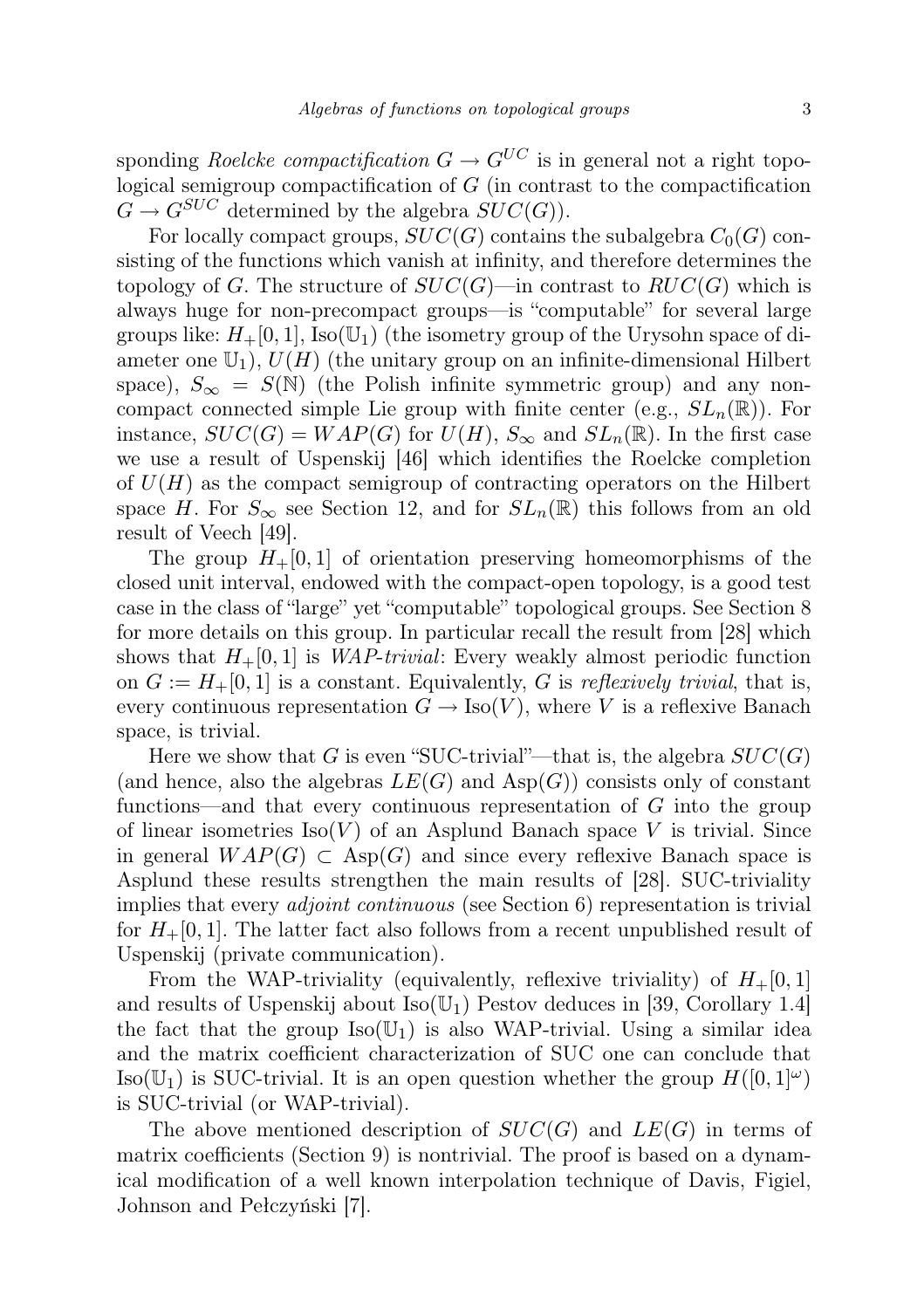In Section 11 we introduce a notion of extreme amenability with respect to a class of flows. In particular, we examine *extreme SUC-amenability* and *extreme SUC-amenable* groups, which are those groups which have the fixed point property on compact SUC G-spaces. Several natural groups, like  $SL_2(\mathbb{R})$ ,  $S_{\infty}$ ,  $H(C)$  (the homeomorphism group of the Cantor set), and  $H_+(\mathbb{S})$ , which fail to be extremely amenable, are however extremely SUC-amenable. In the last two sections we study the Roelcke and SUC compactifications of the groups  $S_{\infty}$  and  $H(C)$ . For the first group we show that  $WAP(S_{\infty}) = SUC(S_{\infty}) = UC(S_{\infty})$  and also provide a concrete description of the corresponding metrizable (in fact Cantor) semitopological semigroup compactification. For the latter group  $G := H(C)$ , in contrast, we have  $SUC(G) \subsetneq UC(G)$ , from which we deduce that the corresponding Roelcke compactification  $G \to G^{UC}$  is not a right topological semigroup compactification of G.

Finally, let us note that although in this work we consider, for convenience, algebras of real-valued functions, it seems that there should be no difficulty in extending our definitions and results to the complex case.

2. Actions and G-compactifications. Unless explicitly stated otherwise, all spaces in this paper are at least Tikhonov. A (left) action of a topological group G on a topological space X is defined by a function  $\pi$ :  $G \times X \to X$ ,  $\pi(g, x) := gx$ , such that always  $g_1(g_2x) = (g_1g_2)x$  and  $ex = x$ , where  $e = e_G$  is the neutral element of G. Every  $x \in X$  defines an *orbit map*  $\widetilde{x}: G \to X, g \mapsto gx$ . Also every  $g \in G$  induces a g-translation  $\pi^g: X \to X,$ <br> $g \mapsto gx$ . If the action  $\pi$  is continuous then we say that X is a G space (or  $x \mapsto gx$ . If the action  $\pi$  is continuous then we say that X is a G-space (or a G-system or a  $G$ -flow). Sometimes we denote it as a pair  $(G, X)$ . If the orbit  $Gx_0$  of  $x_0$  is dense in X for some  $x_0 \in X$  then the G-space X is point transitive (or just transitive) and the point  $x_0$  is a transitive point.

If X in addition is compact then the pair  $(X, x_0)$  is said to be a *pointed* system or a  $G$ -ambit. If every point x in a compact  $G$ -space X is transitive then  $X$  is said to be *minimal*.

Let G act on  $X_1$  and on  $X_2$ . A continuous map  $f: X_1 \rightarrow X_2$  is a G-map (or a homomorphism of dynamical systems) if  $f(gx) = gf(x)$  for every  $(g, x) \in G \times X_1$ .

A right action  $X \times G \to X$  can be defined analogously. If  $G^{op}$  is the *opposite group* of G with the same topology then the right  $G$ -space  $(X, G)$  can be treated as a left  $G^{\text{op}}$ -space  $(G^{\text{op}}, X)$  (and vice versa). A map  $h : G_1 \to G_2$ between two groups is a co-homomorphism (or an anti-homomorphism) if  $h(g_1g_2) = h(g_2)h(g_1)$ . This happens iff  $h: G_1^{\text{op}} \to G_2$  (the same assignment) is a homomorphism.

The Banach algebra (under the supremum norm) of all continuous realvalued bounded functions on a topological space  $X$  will be denoted by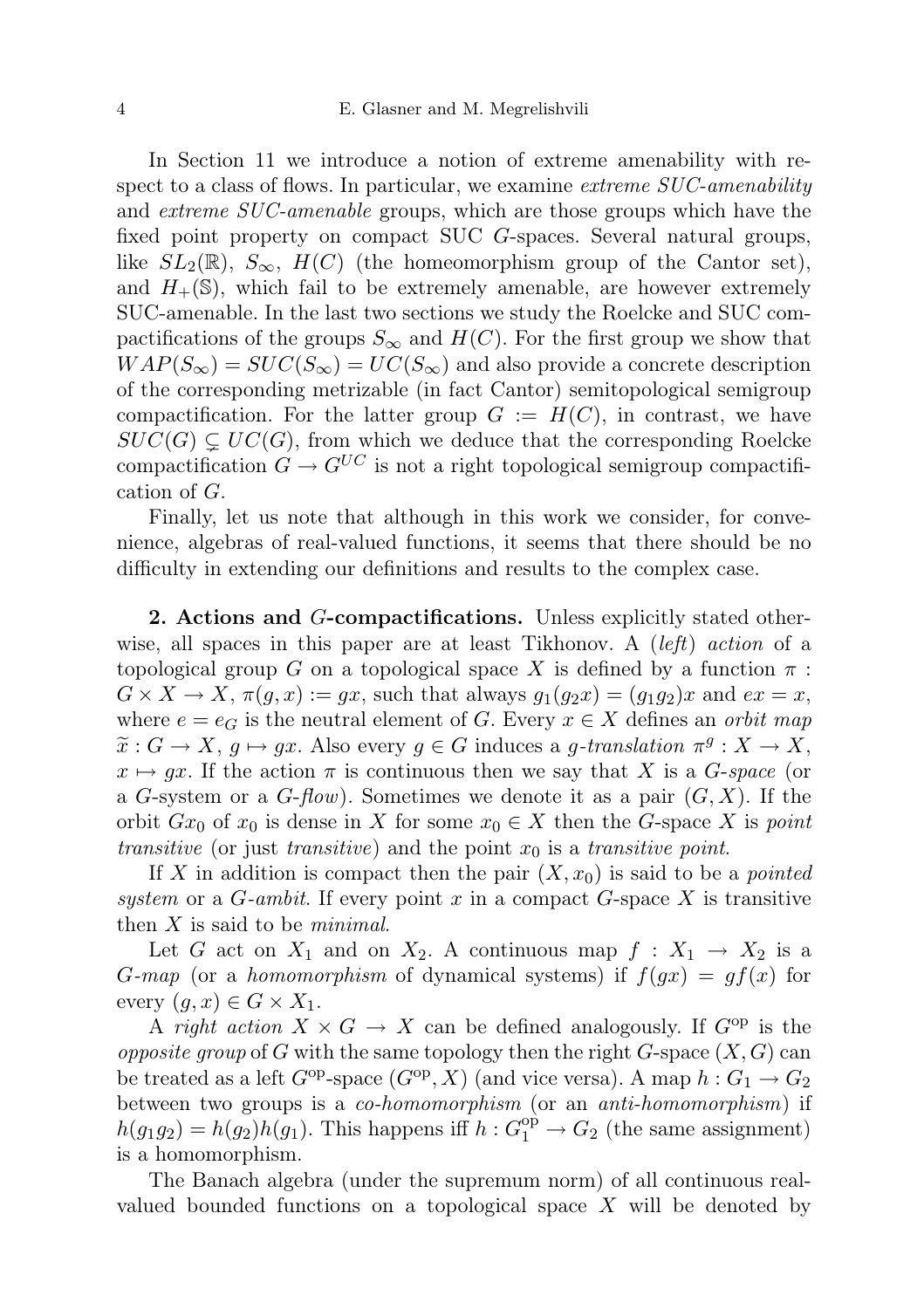$C(X)$ . Let  $(G, X)$  be a left (not necessarily compact) G-space. Then it induces the right action  $C(X) \times G \to C(X)$ , with  $(fg)(x) = f(gx)$ , and the corresponding co-homomorphism  $h : G \to \text{Iso}(C(X))$ . While the gtranslations  $C(X) \to C(X)$  (being isometric) are continuous, the orbit maps  $\overline{f}: G \to C(X), g \mapsto fg$ , are not necessarily continuous. The function  $f \in C(X)$  is right uniformly continuous if the orbit map  $G \to C(X)$ ,  $g \mapsto fg$ , is norm continuous. The set  $RUC(X)$  of all right uniformly continuous functions on X is a uniformly closed G-invariant subalgebra of  $C(X)$ . Here and in the following, "subalgebra" means a uniformly closed unital (containing the constants) subalgebra. A G-subalgebra is an algebra which is invariant under the natural right action of G.

Every topological group  $G$  can be treated as a  $G$ -space under the left regular action of G on itself. In this particular case  $f \in RUC(G)$  iff f is uniformly continuous with respect to the *right uniform structure*  $\Re$  on  $G$ (furthermore, this is also true for coset  $G$ -spaces  $G/H$ ).

Thus,  $f \in RUC(G)$  iff for every  $\varepsilon > 0$  there exists a neighborhood V of the identity element  $e \in G$  such that  $\sup_{g \in G} |f(vg) - f(g)| < \varepsilon$  for every  $v \in V$ .

Analogously one defines *right translations*  $(gf)(x) := f(xg)$ , and the algebra  $LUC(G)$  of left uniformly continuous functions. These are the functions which are uniformly continuous with respect to the *left uniform structure*  $\mathcal{L}$ on G.

A *G*-compactification of a *G*-space X is a *G*-map  $\nu : X \to Y$  into a compact G-space Y with  $cl \nu(X) = Y$ . A compactification is proper when  $\nu$ is a topological embedding. Given a compact G-space X and a point  $x_0 \in X$ the map  $\nu : G \to X$  defined by  $\nu(g) = gx_0$  is a compactification of the G-space G (the left regular action) in the orbit closure cl  $Gx_0 \subset X$ .

We say that a G-compactification  $\nu : G \to S$  of  $X := G$  is a right topological semigroup compactification of G if S is a right topological semigroup (that is, S is a compact semigroup such that for every  $p \in S$  the map  $S \to S$ ,  $s \mapsto sp$ , is continuous) and  $\nu$  is a homomorphism of semigroups.

There exists a canonical 1-1 correspondence between the G-compactifications of X and G-subalgebras of  $RUC(X)$  (see for example [50]). The compactification  $\nu : X \to Y$  induces an isometric G-embedding of G-algebras

$$
j_{\nu}: C(Y) = RUC(Y) \hookrightarrow RUC(X), \quad \phi \mapsto \phi \circ \nu,
$$

and the algebra  $\mathcal{A}_{\nu}$  is defined as the image  $j_{\nu}(C(Y))$ . Conversely, if A is a G-subalgebra of  $RUC(X)$ , then denote by  $X^{\hat{\mathcal{A}}}$  or by  $|\mathcal{A}|$  the corresponding Gelfand space treating it as a weak<sup>\*</sup> compact subset of the dual space  $A^*$ . It has a structure of a G-space  $(G, |A|)$  and the natural map  $\nu_A: X \to X^{\mathcal{A}}, x \mapsto \text{eva}_x, \text{ where } \text{eva}_x(\varphi) := \varphi(x), \text{ is the evaluation at } x$ (a multiplicative functional), defines a G-compactification. If  $\nu_1: X \to X^{\mathcal{A}_1}$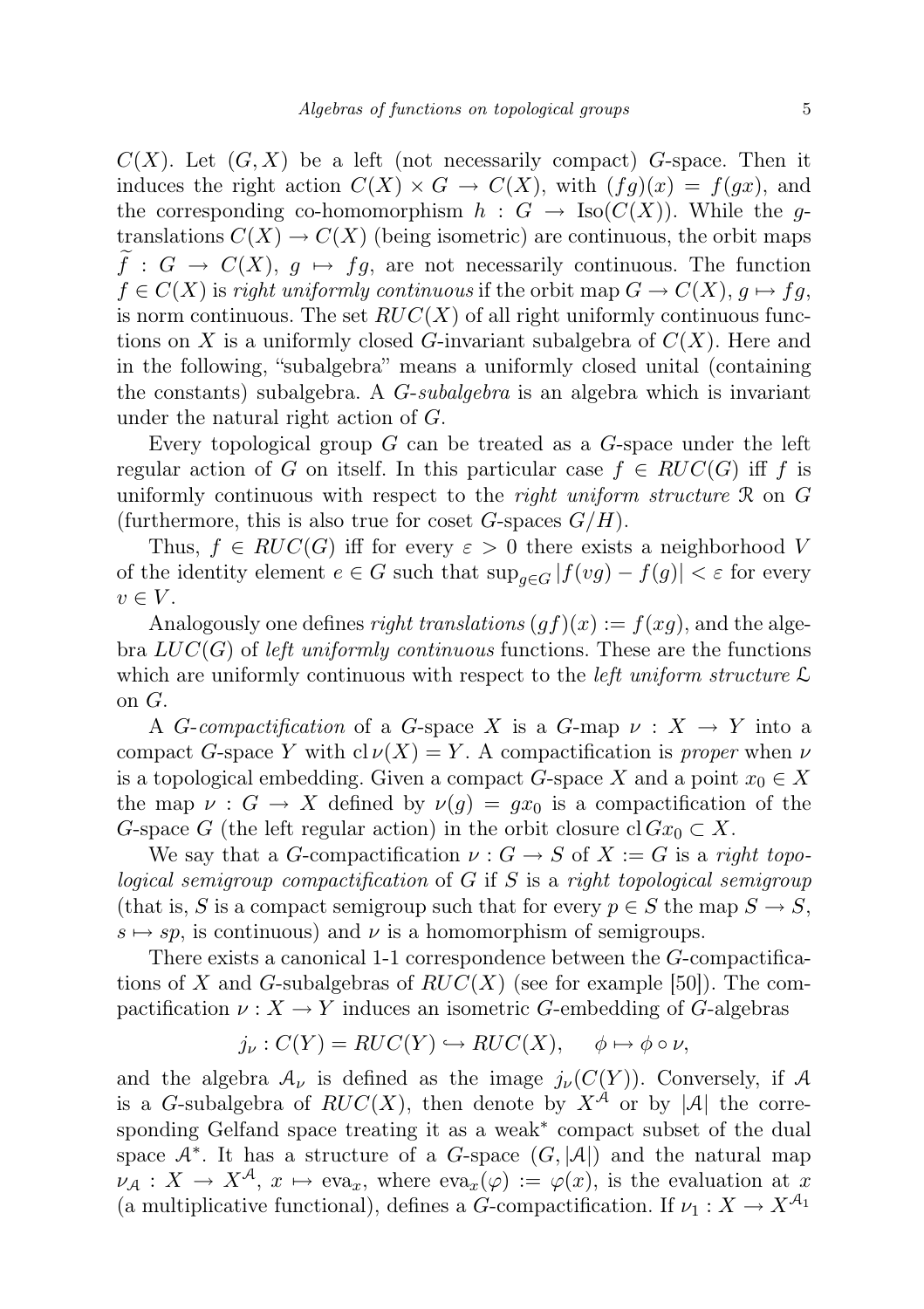and  $\nu_2: X \to X^{\mathcal{A}_2}$  are two G-compactifications then  $\mathcal{A}_{\nu_1} \subset \mathcal{A}_{\nu_2}$  iff  $\nu_1 = \alpha \circ \nu_2$ for some  $G$ -map  $\alpha: X^{\mathcal{A}_2} \to X^{\mathcal{A}_1}$ . The algebra A determines the compactification  $\nu_A$  uniquely, up to the equivalence of G-compactifications. The Galgebra  $RUC(X)$  defines the corresponding Gelfand space  $|RUC(X)|$ , which we denote by  $\beta_G X$ , and the maximal G-compactification  $i_\beta : X \to \beta_G X$ . Note that this map may not be an embedding even for Polish  $G$  and  $X$  (see [24]); it follows that there is no proper  $G$ -compactification for such  $X$ . If  $X$  is a compact G-space then  $\beta_G X$  can be identified with X and  $C(X) = RUC(X)$ .

Denote by  $G^{RUC}$  the Gelfand space of the G-algebra  $RUC(G)$ . The canonical embedding  $u : G \to G^{RUC}$  defines the greatest ambit  $(G^{RUC}, u(e))$ of G.

It is easy to see that the intersection  $UC(G) := RUC(G) \cap LUC(G)$ is a left and right  $G$ -invariant closed subalgebra of  $RUC(G)$ . We denote the corresponding compactification by  $G^{UC}$ . Denote by  $\mathcal{L} \wedge \mathcal{R}$  the lower uniformity of G. It is the infimum (greatest lower bound) of the left and right uniformities on  $G$ ; we call it the *Roelcke uniformity*. Clearly, for every bounded function  $f : G \to \mathbb{R}$  we have  $f \in UC(G)$  iff  $f : (G, \mathcal{L} \wedge \mathcal{R}) \to \mathbb{R}$  is uniformly continuous. Recall the following important fact (in general the infimum  $\mu_1 \wedge \mu_2$  of two compatible uniform structures on a topological space X need not be compatible with the topology of  $X$ ).

Lemma 2.1.

- (1) (Roelcke–Dierolf [41]) For every topological group G the Roelcke uniform structure  $\mathcal{L} \wedge \mathcal{R}$  generates the given topology of G.
- (2) For every topological group  $G$  the algebra  $UC(G)$  separates points from closed subsets in G.

Proof. (1) See Roelcke–Dierolf [41, Proposition 2.5].

 $(2)$  Follows from  $(1)$ .

By a uniform G-space  $(X, \mu)$  we mean a G-space  $(X, \tau)$  where  $\tau$  is the (completely regular) topology defined by the uniform structure  $\mu$  and the g-translations ( $g \in G$ ) are uniform isomorphisms.

Let  $X := (X, \mu)$  be a uniform G-space. A point  $x_0 \in X$  is a point of equicontinuity (notation:  $x_0 \in \text{Eq}_X$ ) if for every entourage  $\varepsilon \in \mu$ , there is a neighborhood O of  $x_0$  such that  $(gx_0, gx) \in \varepsilon$  for every  $x \in O$  and  $g \in G$ . The G-space X is equicontinuous if Eq<sub>X</sub> = X. The space  $(X, \mu)$  is uniformly equicontinuous if for every  $\varepsilon \in \mu$  there is  $\delta \in \mu$  such that  $(gx, gy) \in \varepsilon$  for every  $g \in G$  and  $(x, y) \in \delta$ . For compact X (equipped with the unique compatible uniformity), equicontinuity and uniform equicontinuity coincide. Compact (uniformly) equicontinuous  $G$ -space X is also said to be *almost periodic* (for short: AP); see also Section 7. If Eq<sub>X</sub> is dense in X then  $(X, \mu)$ is said to be an almost equicontinuous (AE) G-space [2].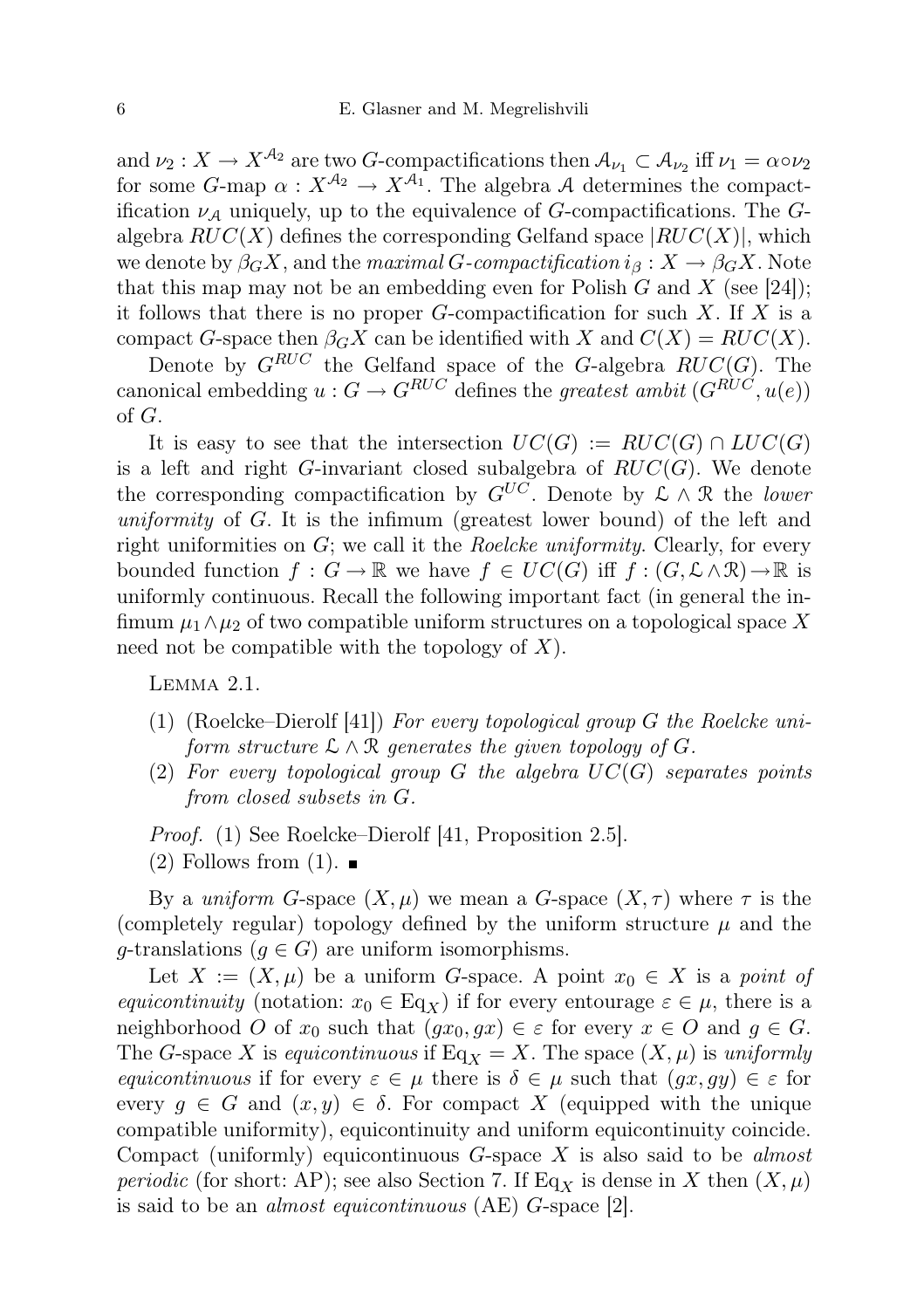The following definition is standard (for more details see for example [13]).

DEFINITION 2.2.

(1) A function  $f \in C(X)$  on a G-space X comes from a compact Gsystem Y if there exist a G-compactification  $\nu : X \to Y$  (so  $\nu$  is onto if X is compact) and a function  $F \in C(Y)$  such that  $f = F \circ \nu$  (i.e., if  $f \in \mathcal{A}_{\nu}$ . Then necessarily  $f \in RUC(X)$ .



- (2) A function  $f \in RUC(G)$  comes from a pointed system  $(Y, y_0)$  if for some continuous function  $F \in C(Y)$  we have  $f(g) = F(gy_0)$  for all  $g \in G$ . Notation:  $f \in \mathcal{A}(Y, y_0)$ . Defining  $\nu : X = G \rightarrow Y$  by  $\nu(g) = gy_0$  observe that this is indeed a particular case of 2.2(1).
- (3) Let  $\Gamma$  be a class of compact G-spaces. For a G-space  $X$  denote by  $\Gamma(X)$  the class of all functions on X which come from a Gcompactification  $\nu : X \to Y$  where the G-system Y belongs to  $\Gamma$ .

Let P be a class of compact  $G$ -spaces which is preserved by  $G$ -isomorphisms, products and closed G-subspaces. It is well known (see for example [13, Proposition 2.9]) that for every G-space X there exists a *universal* (maximal) G-compactification  $X \to \check{X}^{\mathcal{P}}$  such that  $X^{\mathcal{P}}$  lies in P. More precisely, for every (not necessarily compact) G-space X denote by  $\mathcal{P} \subset C(X)$  the collection of functions coming from  $G$ -spaces having property P. Then  $\mathcal P$ is a uniformly closed, G-invariant subalgebra of  $RUC(X)$  and the maximal  $G$ -compactification of  $X$  with property  $P$  is the corresponding Gelfand space  $X^{\mathcal{P}} := |\mathcal{P}|$ . If X is compact then  $(G, X^{\mathcal{P}})$  is the maximum factor of  $(G, X)$  with property P. In particular let P be one of the following natural classes of compact G-spaces: a) almost periodic (= equicontinuous); b) weakly almost periodic; c) hereditarily nonsensitive; d) locally equicontinuous; e) all compact  $G$ -spaces. Then, in this way the following maximal (in the corresponding class) G-compactifications are: a)  $G^{AP}$ ; b)  $G^{WAP}$ ; c)  $G^{Asp}$ ; d)  $G^{LE}$ ; e)  $G^{RUC}$ .

For undefined concepts and more details see Section 7 and also [13].

3. Cyclic G-systems and point-universality. Here we give some background material about cyclic compact G-systems  $X_f$  defined for  $f \in$  $RUC(X)$ . These G-spaces play a significant role in many aspects of topological dynamics and are well known at least for the particular case of  $X := G$ . We mostly use the presentation and results of [13] (see also [51]).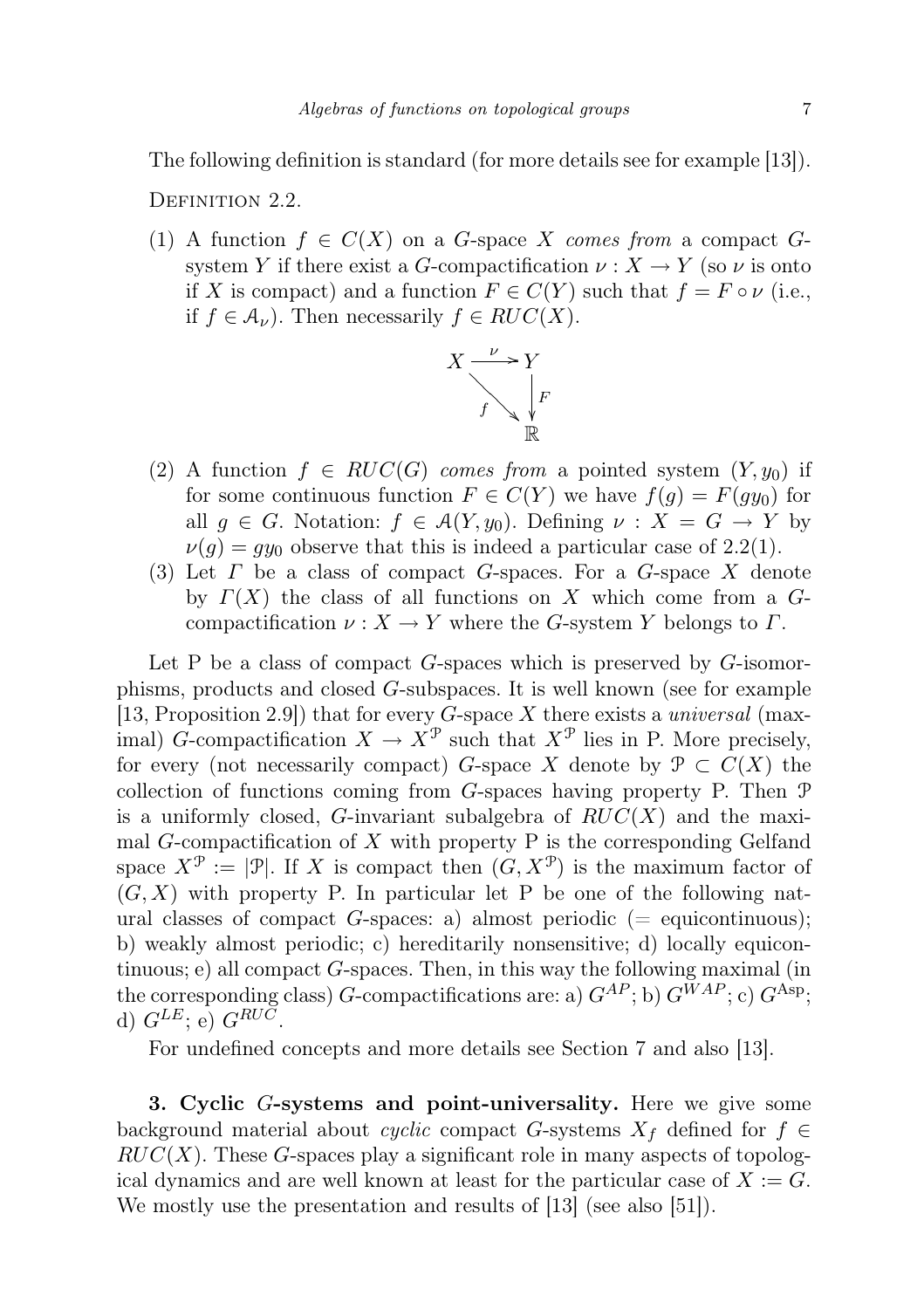As a first motivation note a simple fact about Definition 2.2. For every G-space X a function  $f: X \to \mathbb{R}$  lies in  $RUC(X)$  iff it comes from a compact  $G$ -flow Y. We can choose Y via the maximal  $G$ -compactification  $G \to \beta_G G = Y$  of G. This is the largest possibility in this setting. Among all possible G-compactifications  $\nu : X \to Y$  of X such that f comes from  $(\nu, Y)$ there exists also the smallest one. Take simply the smallest  $G$ -subalgebra  $\mathcal{A}_f$ of  $RUC(X)$  generated by the orbit  $fG$  of f in  $RUC(X)$ . Denote by  $X_f$ the Gelfand space  $|\mathcal{A}_f| = X^{\mathcal{A}_f}$  of the algebra  $\mathcal{A}_f$ . Then the corresponding G-compactification  $X \to Y := X_f$  is the desired one. We call  $\mathcal{A}_f$  and  $X_f$ the cyclic G-algebra and cyclic G-system of  $f$ , respectively. Next we provide an alternative construction and some basic properties of  $X_f$ .

Let X be a (not necessarily compact) G-space. Given  $f \in RUC(X)$  let  $I = [-||f||, ||f||] \subset \mathbb{R}$  and  $\Omega = I^G$ , the product space equipped with the compact product topology. We let G act on  $\Omega$  by  $g\omega(h) = \omega(hg)$ ,  $g, h \in G$ . Define the continuous map

$$
f_{\sharp}: X \to \Omega, \quad f_{\sharp}(x)(g) = f(gx),
$$

and the closure  $X_f := cl(f_\sharp(X))$  in  $\Omega$ . Note that  $X_f = f_\sharp(X)$  whenever X is compact.

Denoting the unique continuous extension of  $f$  to  $\beta_G X$  by  $\widetilde{f}$  (it exists because  $f \in RUC(X)$  we now define a map

$$
\psi : \beta_G X \to X_f
$$
 by  $\psi(y)(g) = f(gy), \quad y \in \beta_G X, g \in G.$ 

Let  $pr_e: \Omega \to \mathbb{R}$  denote the projection of  $\Omega = I^G$  onto the *e*-coordinate and let  $F_e := \text{pr}_e\upharpoonright_{X_f} : X_f \to \mathbb{R}$  be its restriction to  $X_f$ . Thus,  $F_e(\omega) := \omega(e)$  for every  $\omega \in X_f$ .

As before denote by  $A_f$  the smallest (closed and unital, of course)  $G$ invariant subalgebra of  $RUC(X)$  which contains f. There is then a naturally defined G-action on the Gelfand space  $X^{A_f} = |A_f|$  and a G-compactification (morphism of dynamical systems if X is compact)  $\pi_f : X \to |A_f|$ . Next consider the map  $\pi : \beta_G X \to |\mathcal{A}_f|$ , the canonical extension of  $\pi_f$  induced by the inclusion  $\mathcal{A}_f \subset RUC(X)$ .

The action of  $G$  on  $\Omega$  is not in general continuous. However, the restricted action on  $X_f$  is continuous for every  $f \in RUC(X)$ . This follows from the second assertion of the next fact.

PROPOSITION 3.1 (see for example [13]).

- (1) Each  $\omega \in X_f$  is an element of  $RUC(G)$ . That is,  $X_f \subset RUC(G)$ .
- (2) The map  $\psi : \beta_G X \to X_f$  is a continuous homomorphism of Gsystems. The dynamical system  $(G, |A_f|)$  is isomorphic to  $(G, X_f)$ and the diagram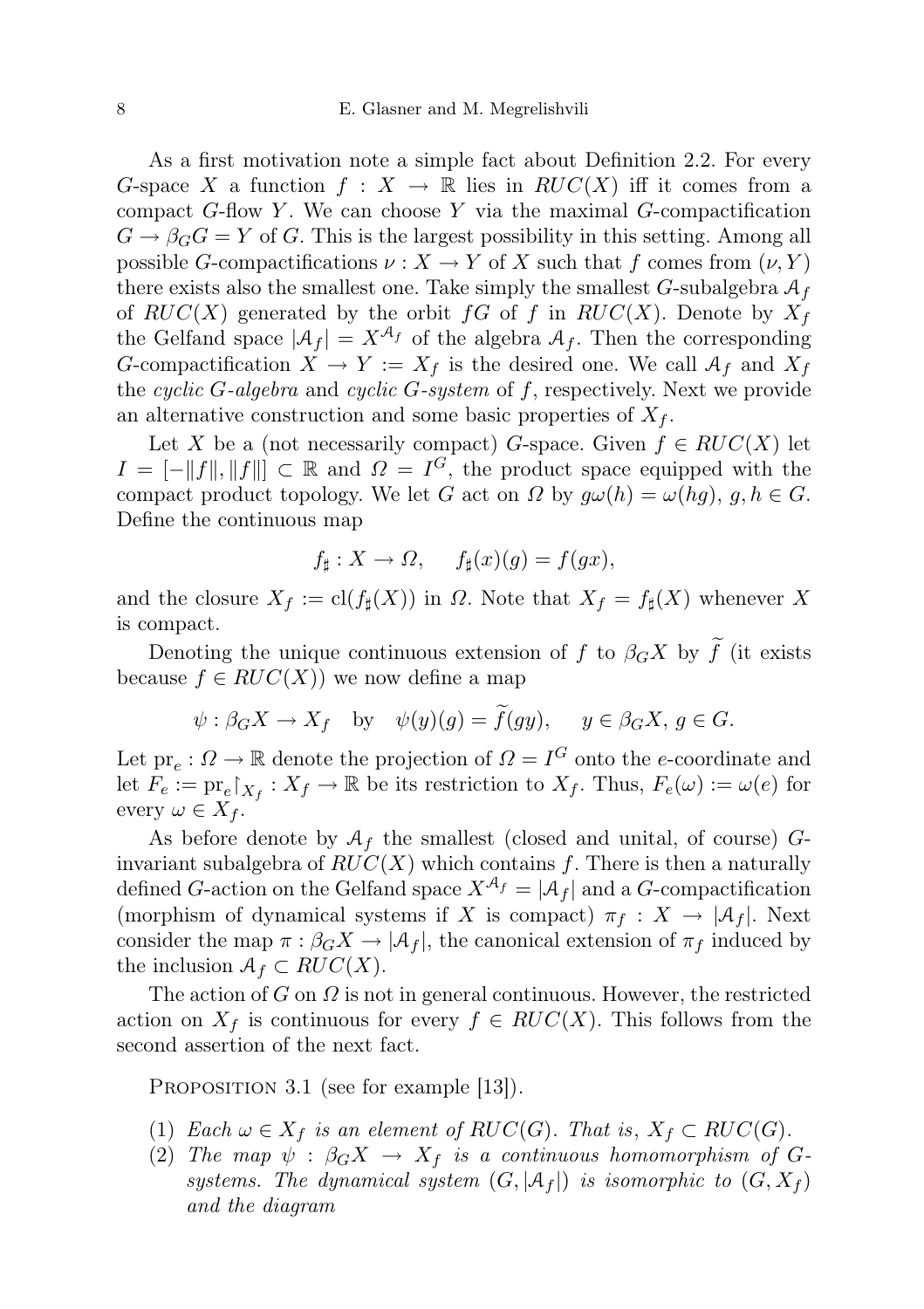

commutes.

(3)  $f = F_e \circ f_{\sharp}$ . Thus every  $f \in RUC(X)$  comes from the system  $X_f$ . Moreover, if  $f$  comes from a system  $Y$  and a  $G$ -compactification  $\nu: X \to Y$  then there exists a homomorphism  $\alpha: Y \to X_f$  such that  $f_{\sharp} = \alpha \circ \nu$ . In particular,  $f \in \mathcal{A}_f \subset \mathcal{A}_{\nu}$ .

If  $X := G$  with the usual left action then  $X_f$  is the pointwise closure of the G-orbit  $Gf := \{gf\}_{g \in G}$  of f in  $RUC(G)$ . Hence  $(X_f, f)$  is a transitive pointed G-system.

As expected by the construction the cyclic G-systems  $X_f$  provide "building blocks" for compact G-spaces. That is, every compact G-space can be embedded into the G-product of G-spaces  $X_f$ .

Let us say that a topological group  $G$  is uniformly Lindelöf if for every nonempty open subset  $O \subset G$  countably many translates  $g_nO$  cover G (there are several alternative names for this notion:  $\omega$ -bounded,  $\omega$ -bounded,  $\omega$ -narrow,  $\omega$ -precompact). It is well known that G is uniformly Lindelöf iff G is a topological subgroup in a product of second countable groups. When  $G$  is uniformly Lindelöf (e.g. when  $G$  is second countable) the compactum  $X_f$  is metrizable.

The question "when is  $X_f$  a subset of  $UC(G)$ ?" provides another motivation for introducing the notion of strongly uniformly continuous (SUC) functions (see Definition 4.2 and Theorem 4.12).

The enveloping (or Ellis) semigroup  $E = E(X)$  of a compact G-space X is defined as the closure in  $X^X$  (with its compact pointwise convergence topology) of the set  ${\{\pi^g: X \to X\}}_{g \in G}$  of translations considered as a subset of  $X^X$ . With the operation of composition of maps this is a right topological semigroup. Moreover, the map

$$
j = j_X : G \to E(X), \quad g \mapsto \pi^g,
$$

is a right topological semigroup compactification of G. The compact space  $E(X)$  becomes a G-space with respect to the natural action

$$
G \times E(X) \to E(X), \quad (gp)(x) = gp(x).
$$

Moreover, the pointed G-system  $(E(X), j(e))$  is point-universal in the following sense.

DEFINITION 3.2 ([13]). A pointed G-system  $(X, x_0)$  is *point-universal* if it has the property that for every  $x \in X$  there is a homomorphism  $\pi_x$ :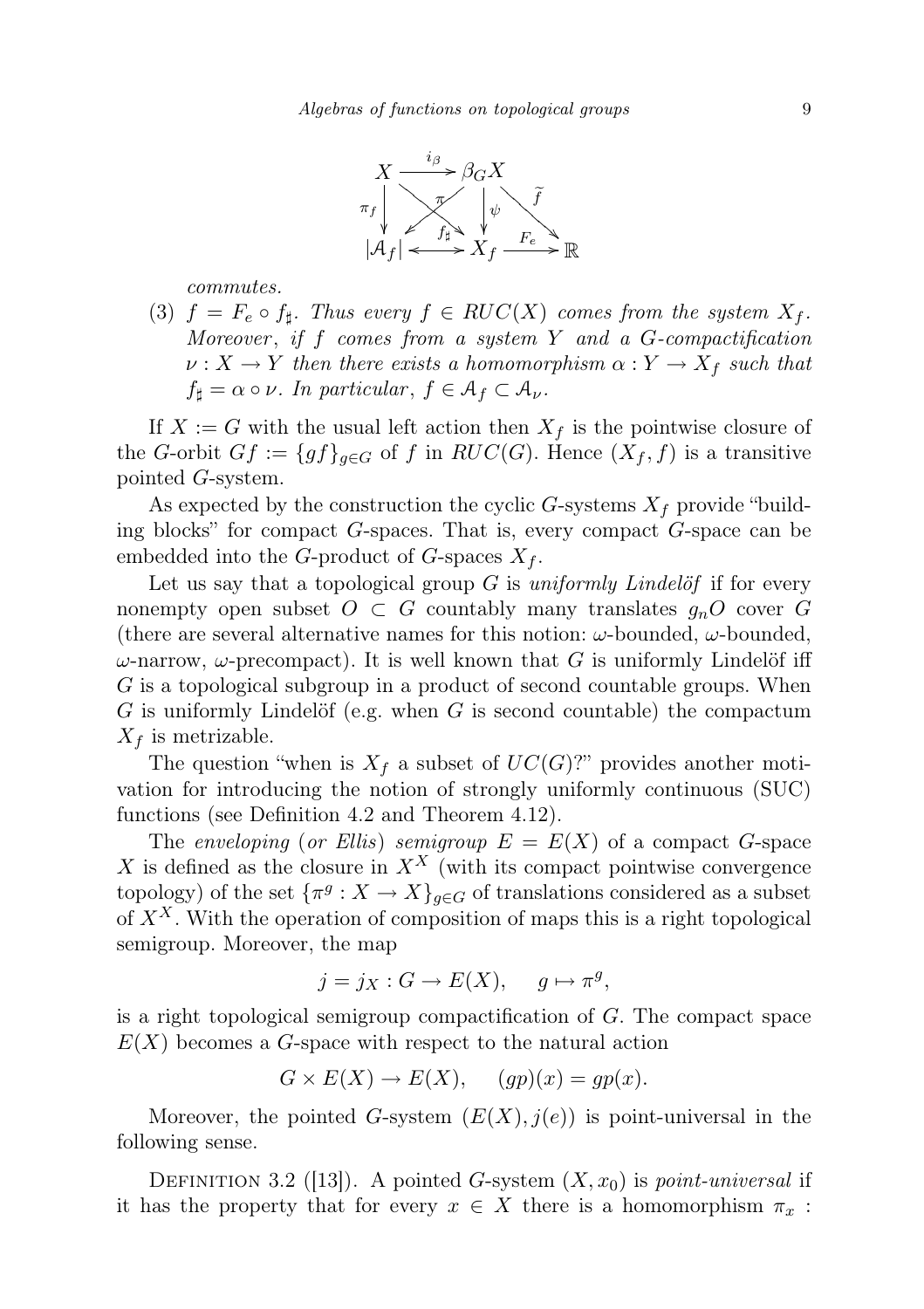$(X, x_0) \to (cl(Gx), x)$ . The G-subalgebra  $A \subset RUC(G)$  is said to be *point*universal if the corresponding G-ambit  $(G^{\mathcal{A}}, u_{\mathcal{A}}(e))$  is point-universal.

We will use the following characterization of point-universality from [13].

LEMMA 3.3. Let  $(X, x_0)$  be a transitive compact G-system. The following conditions are equivalent:

- (1) The system  $(X, x_0)$  is point-universal.
- (2) The orbit map  $G \to X$ ,  $g \mapsto gx_0$ , is a right topological semigroup compactification of G.
- (3)  $(X, x_0)$  is G-isomorphic to its enveloping semigroup  $(E(X), j(e))$ .
- (4)  $A(X, x_0) = \bigcup_{x \in X} A(\text{cl}(Gx), x).$
- (5)  $X_f \subset \mathcal{A}(X, x_0)$  for every  $f \in \mathcal{A}(X, x_0)$  (where  $\mathcal{A}(X, x_0)$  is the corresponding subalgebra of  $RUC(G)$  coming from the G-compactification  $\nu: G \to X$ ,  $\nu(g) = gx_0$ ).

In particular, for every right topological semigroup compactification  $\nu$ :  $G \to S$  the pointed G-space  $(S, \nu(e))$  is point-universal. For other properties of point-universality see [13] and Remark 9.4.

4. Strong uniform continuity. Let  $G$  be a topological group. As before denote by  $\mathcal L$  and  $\mathcal R$  the left and right uniformities on  $G$ . We start with a simple observation.

LEMMA 4.1. For every compact  $G$ -space  $X$  the corresponding orbit maps

$$
\widetilde{x}: (G, \mathcal{R}) \to (X, \mu_X), \quad g \mapsto gx,
$$

are uniformly continuous for every  $x \in X$ .

*Proof.* Let V be an open neighborhood of the diagonal  $\Delta \subset X \times X$ . In order to obtain a contradiction suppose that for every neighborhood U of  $e \in G$  there are  $u_U \in U$  and  $x_U \in X$  such that  $(x_U, u_U x_U) \notin V$ . For a convergent subnet we have  $\lim(x_U, u_U x_U) = (x, x') \notin V$ , contradicting the joint continuity of the G-action.  $\blacksquare$ 

In general, for noncommutative groups, one cannot replace  $\mathcal{R}$  by the left uniformity  $\mathcal L$  (see Remark 4.4). This leads us to the following definition.

DEFINITION 4.2. Let  $G$  be a topological group.

(1) We say that a uniform *G*-space  $(X, \mu)$  is *strongly uniformly continuous at*  $x_0 \in X$  (notation:  $x_0 \in SUC_X$ ) if the orbit map  $\widetilde{x}_0 : G \to X$ ,  $g \mapsto gx_0$ , is  $(\mathcal{L}, \mu)$ -uniformly continuous. Precisely, this means that for every  $\varepsilon \in \mu$  there exists a neighborhood U of  $e \in G$  such that

$$
(gux_0,gx_0)\in \varepsilon
$$

for every  $g \in G$  and every  $u \in U$ . If  $SUC_X = X$  we say that X is strongly uniformly continuous.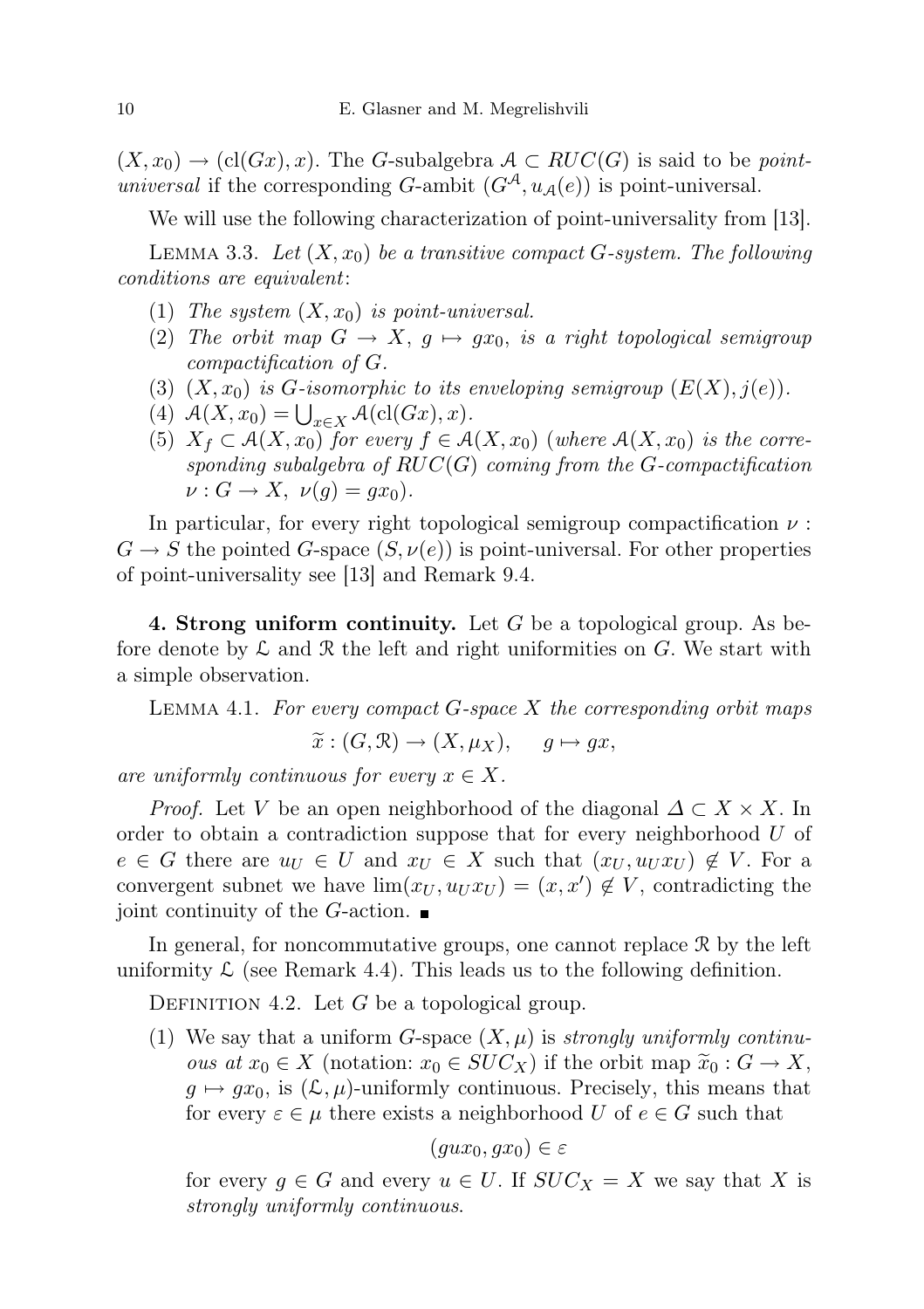- (2) If X is a compact  $G$ -space then there exists a unique compatible uniformity  $\mu_X$  on X. So,  $SUC_X$  is well defined. By Lemma 4.1 it follows that a compact G-space X is SUC at  $x_0$  iff  $\widetilde{x}_0 : G \to X$  is  $(\mathcal{L}\wedge\mathcal{R}, \mu_X)$ -uniformly continuous. We let SUC denote the class of all compact G-systems such that  $(X, \mu_X)$  is SUC.
- (3) A function  $f \in C(X)$  is strongly uniformly continuous (notation:  $f \in SUC(X)$  if it comes from a SUC compact dynamical system.
- (4) Let  $x_1$  and  $x_2$  be points of a G-space X. Write  $x_1 \stackrel{SUC}{\sim} x_2$  if these points cannot be separated by a SUC function on  $X$ . Equivalently, this means that these points have the same images under the universal SUC compactification G-map  $X \to X^{SUC}$  (see Lemma 4.6(1) below).

LEMMA 4.3.  $SUC(G) \subset UC(G)$ .

*Proof.* Let  $f: G \to \mathbb{R}$  belong to  $SUC(G)$ . Then it comes from a function  $F: X \to \mathbb{R}$ , where  $\nu: G \to X$  is a G-compactification of G such that  $f(q) = F(\nu(q))$ , and  $F \in SUC(X)$ . Clearly, F is uniformly continuous because X is compact. Then  $f \in RUC(G)$  by Lemma 4.1. In order to see that  $f \in LUC(G)$ , choose  $x_0 := \nu(e) \in X$  in the definition of SUC.

REMARK 4.4. Recall that if  $\mathcal{L} = \mathcal{R}$  then G is said to be a SIN group. If G is a SIN group then  $X \in \text{SUC}$  for every compact G-space X. It follows that for a SIN group G we have  $SUC(X) = RUC(X)$  for every, not necessarily compact, G-space X and also  $SUC(G) = UC(G) = RUC(G)$ . For example this holds for abelian, discrete, and compact groups.

A special case of a SUC uniform G-space is obtained when the uniform structure  $\mu$  is defined by a G-invariant metric. If  $\mu$  is a metrizable uniformity then  $(X, \mu)$  is uniformly equicontinuous iff  $\mu$  can be generated by a G-invariant metric on  $X$ . A slightly sharper property is the local version:  $SUC_X \supseteq Eq_X$  (see Lemma 7.8).

We say that a compactification of  $G$  is *Roelcke* if the corresponding algebra A is a G-subalgebra of  $UC(G)$ , or equivalently, if there exists a natural  $G$ -morphism  $G^{UC} \rightarrow G^{\mathcal{A}}$ .

Lemma 4.5.

- (1) Let  $f : (X, \mu) \to (Y, \eta)$  be a uniformly continuous G-map. Then  $f(SUC_X) \subset SUC_Y$ .
- (2) The class SUC is closed under products, subsystems and quotients.
- (3) Let  $\alpha : G \to Y$  be a Roelcke compactification. Then  $\alpha(G) \subset SUC_Y$ .
- (4) Let X be a not necessarily compact G-space and  $f \in SUC(X)$ . Then for every  $x_0 \in X$  and every  $\varepsilon > 0$  there exists a neighborhood U of e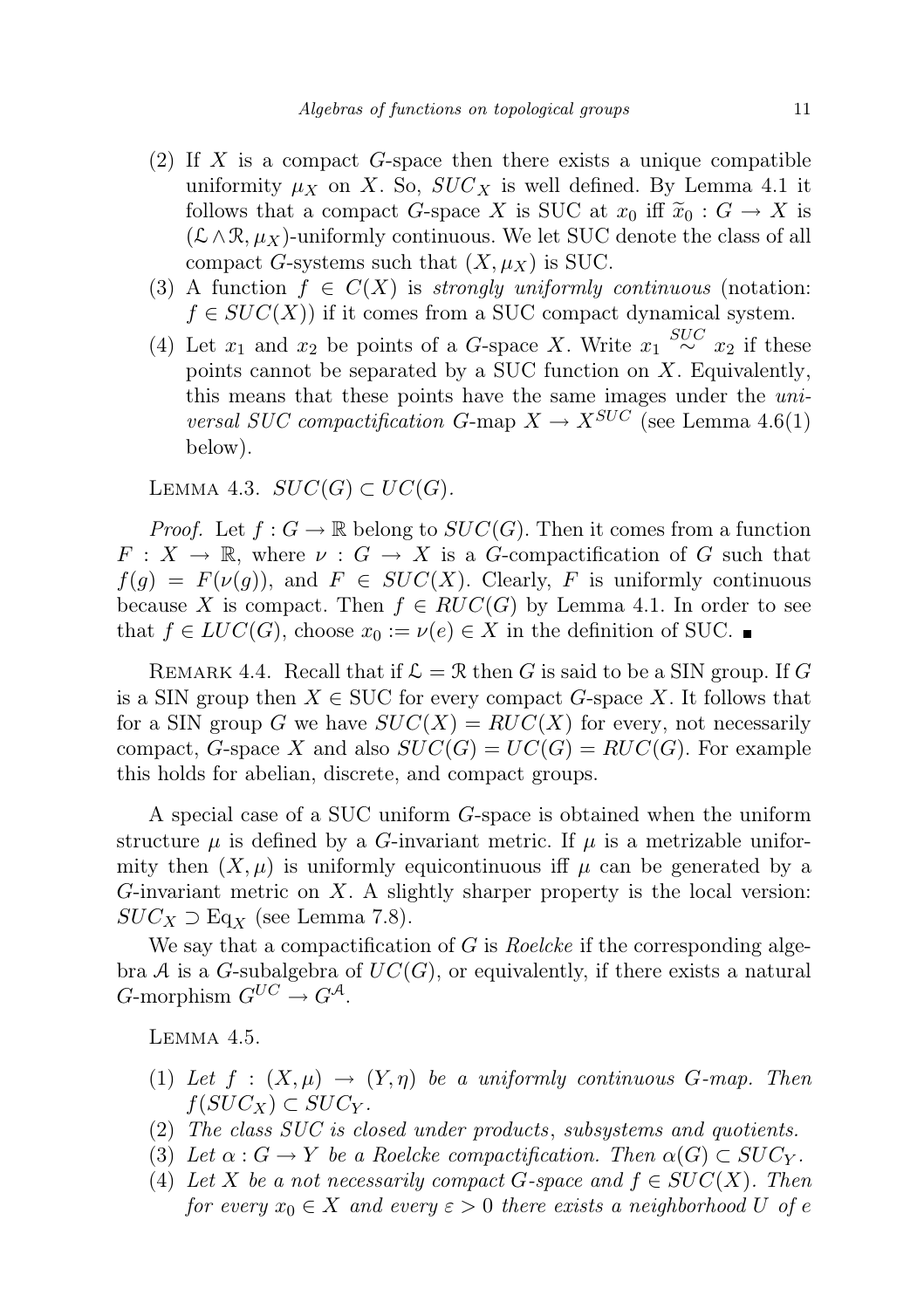such that

$$
|f(gux_0) - f(gx_0)| < \varepsilon \quad \forall (g, u) \in G \times U.
$$

Proof. (1) and (2) are straightforward.

(3): Follows directly from (1) because the left action of  $G$  on itself is uniformly equicontinuous with respect to the left uniformity and  $\alpha: (G, \mathcal{L}) \to$  $(Y, \mu_Y)$  is uniformly continuous for every Roelcke compactification.

(4): There exist: a compact SUC G-space Y, a continuous function  $F$ :  $Y \to \mathbb{R}$  and a G-compactification  $\nu : X \to Y$  such that  $f = F \circ \nu$ . Now our assertion follows from the fact that  $\nu(x_0) \in SUC_Y$  for every  $x_0 \in X$  (taking into account that F is uniformly continuous).  $\blacksquare$ 

By Lemmas 4.5(2), 3.3 and the standard subdirect product construction (see [13, Proposition 2.9(2)]) we can derive the following facts.

Lemma 4.6.

- (1) The collection  $SUC(X)$  is a G-subalgebra of  $RUC(X)$  for every Gspace X, and the corresponding Gelfand space  $|SUC(X)| = X^{SUC}$ with the canonical compactification  $j: X \rightarrow X^{SUC}$  is the maximal SUC-compactification of X.
- (2) A compact G-system X is SUC if and only if  $C(X) = SUC(X)$ .
- (3) For every  $f \in RUC(X)$  we have  $f \in SUC(X)$  if and only if  $X_f$  is SUC.
- (4)  $SUC(G)$  is a point-universal closed G-subalgebra of  $RUC(G)$ .
- (5) The canonical compactification  $j: G \to G^{SUC}$  is always a right topological semigroup compactification of G.

We also need the following link between SUC functions and cyclic Gspaces.

LEMMA 4.7. Let X be a G-space,  $f \in RUC(X)$  and  $h \in X_f$ . Then the following are equivalent:

- $(1)$   $h \in LUC(G)$ .
- $(2)$   $h \in UC(G)$ .
- (3) h, as a point in the G-flow  $Y := X_f$ , is in  $SUC_Y$ .

*Proof.* We know by Proposition 3.1(1) that  $X_f \subset RUC(G)$ . Thus (1) $\Leftrightarrow$  (2). For  $(1) \Leftrightarrow (3)$  observe that

 $|h(gu)-h(g)| < \varepsilon \quad \forall g \in G \Leftrightarrow |h(t_kgu)-h(t_kg)| < \varepsilon \quad \forall g \in G, k = 1, ..., n$ for arbitrary finite subset  $\{t_1, \ldots, t_n\}$  of G.

The following result shows that  $SUC(X)$  can be described by internal terms for every compact  $G$ -space  $X$ .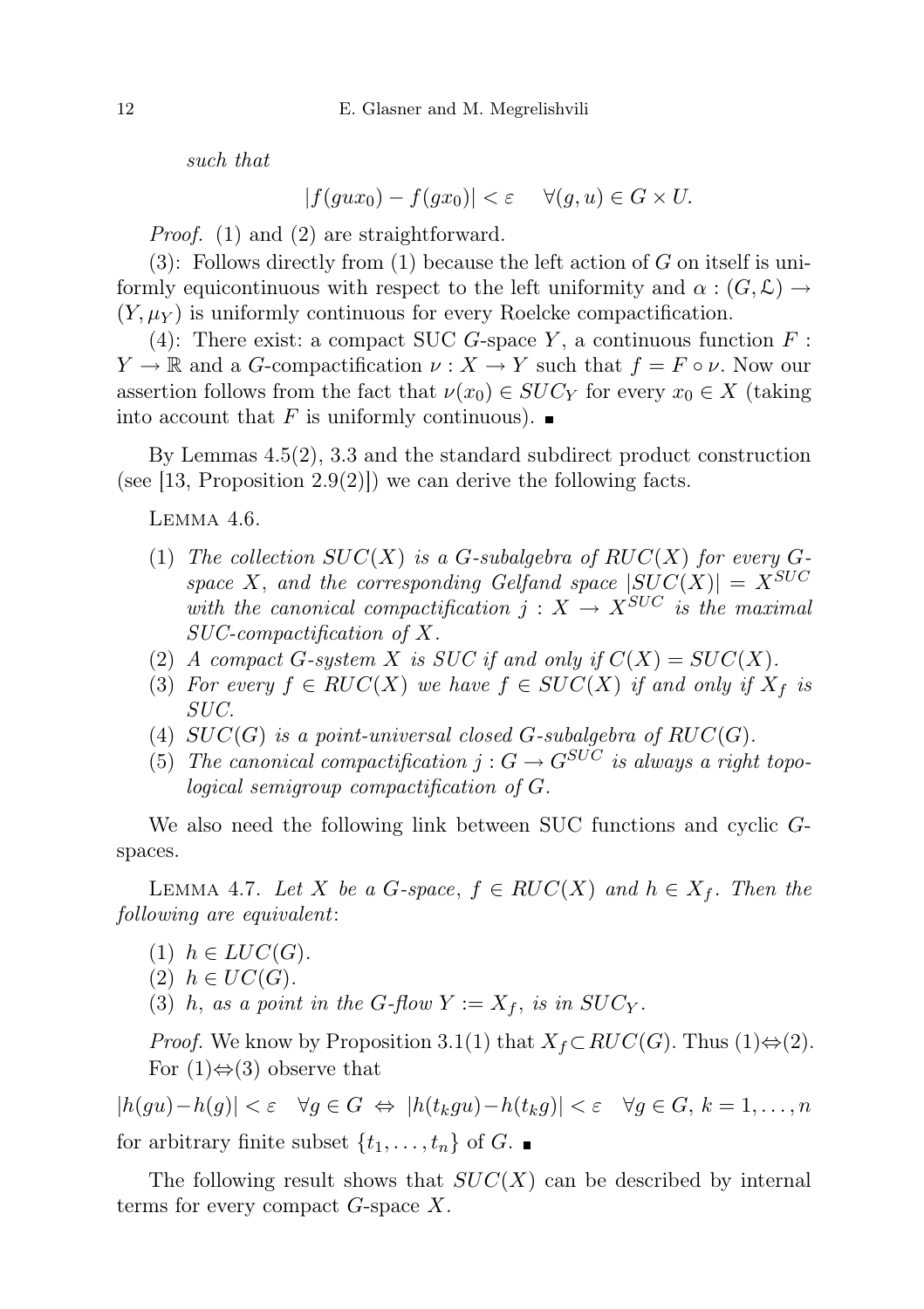PROPOSITION 4.8. Let X be a compact  $G$ -space. The following are equivalent:

- $(1)$   $f \in SUC(X)$ .
- (2) For every  $x_0 \in X$  and every  $\varepsilon > 0$  there exists a neighborhood U of e such that

$$
|f(gux_0) - f(gx_0)| < \varepsilon \quad \forall (g, u) \in G \times U.
$$

*Proof.* (1)⇒(2): Apply Lemma 4.5(4).

 $(1) \in (2)$ : By Lemma 4.6(3) we have to show that the cyclic G-space  $X_f$  is SUC. Fix an arbitrary element  $\omega \in X_f$ . According to Lemma 4.7 it is equivalent to verify that  $\omega \in LUC(G)$ . The G-compactification map  $f_{\sharp}: X \to X_f$  is onto because X is compact. Choose  $x_0 \in X$  such that  $f_{\sharp}(x_0) = \omega$ . Then  $\omega(g) = f(gx_0)$  for every  $g \in G$ . By assertion (2) for  $x_0 \in X$  and  $\varepsilon$  we can pick a neighborhood U of e such that

$$
|f(gux_0) - f(gx_0)| \le \varepsilon \quad \forall (g, u) \in G \times U.
$$

Now we can finish the proof by observing that

$$
|f(gux_0) - f(gx_0)| = |\omega(gu) - \omega(g)| \le \varepsilon \quad \forall (g, u) \in G \times U. \blacksquare
$$

The following result emphasizes the differences between  $RUC(G)$  and  $SUC(G).$ 

THEOREM 4.9. Let  $\alpha = \alpha_{\mathcal{A}} : G \to S$  be a G-compactification of G such that the corresponding left G-invariant subalgebra  $\mathcal A$  of  $RUC(G)$  is also right G-invariant. Consider the following conditions:

- (1)  $A \subset UC(G)$  (that is,  $\alpha: G \to S$  is a Roelcke compactification).
- (2) The induced right action  $S \times G \to S$ ,  $(s, g) \mapsto s\alpha(g)$ , is jointly continuous.
- (3)  $A \subset SUC(G)$ .

Then

- (a)  $Always, (1) \Leftrightarrow (2) \text{ and } (3) \Rightarrow (1)$ .
- (b) If, in addition, S is a right topological semigroup and  $\alpha$  :  $G \rightarrow S$  is a right topological semigroup compactification of G then  $(1) \Leftrightarrow (2) \Leftrightarrow (3)$ .

*Proof.* (a)  $(1) \Leftrightarrow (2)$ : By our assumption, A is G-invariant with respect to left and right translations (that is, the functions  $(fg)(x) := f(gx)$  and  $(gf)(x) := f(xg)$  lie in A for every  $f \in A$  and  $g \in G$ ). Then the corresponding (weak<sup>\*</sup> compact) Gelfand space  $S := X^{\mathcal{A}} \subset \mathcal{A}^*$  admits the natural dual left and right actions (see also Definition 6.2 and Remark 6.7)  $\pi_l$  :  $G \times S \to S$  and  $\pi_r$  :  $S \times G \to S$  such that  $(g_1s)g_2 = g_1(sg_2)$ for every  $(q_1, s, q_2) \in G \times S \times G$ . It is easy to see that this right action  $S \times G \to S$  is jointly continuous if and only if  $A \subset LUC(G)$ . On the other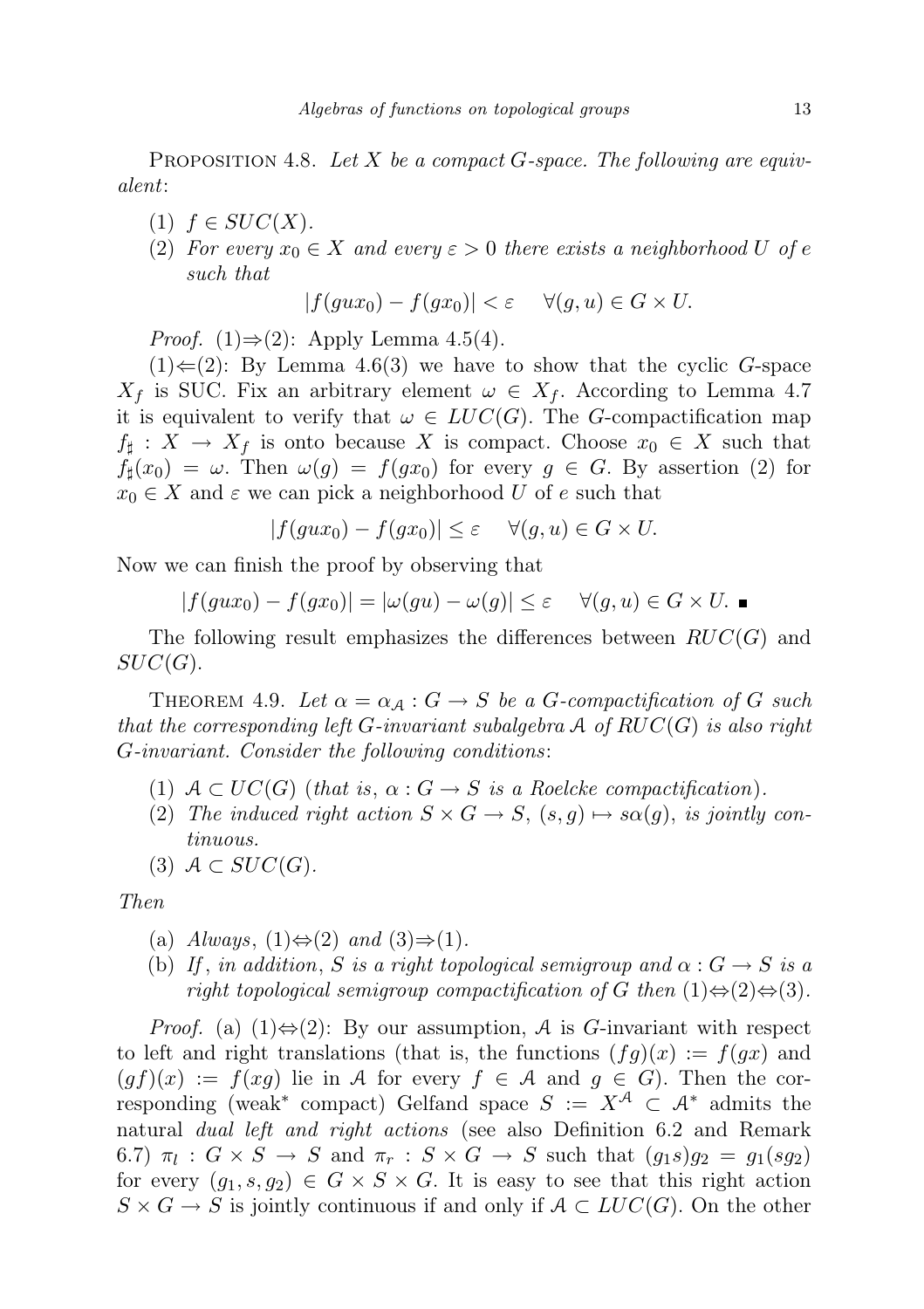hand, since  $\alpha$ :  $G \to S$  is a G-compactification of left G-spaces we already have  $A \subset RUC(G)$ .

 $(3) \Rightarrow (1)$ : By Lemma 4.3 we have  $SUC(G) \subset UC(G)$ .

(b) We have to verify that  $(1) \Rightarrow (3)$  provided that  $\alpha : G \rightarrow S$  is a right topological semigroup compactification of G. The latter condition is equivalent to the fact that the system  $(G, S)$  is point-universal (Lemma 3.3) and thus for every  $x_0 \in S$  there exists a homomorphism of G-ambits  $\phi: (S, \alpha(e)) \to (cl(Gx_0), x_0)$ . By Lemma 4.5 we conclude that the point  $x_0 = \phi(\alpha(e)) \in S$  is a point of SUC in the G-system cl(Gx<sub>0</sub>) (and hence in S). Since  $x_0$  is an arbitrary point in S we see that  $SUC_S = S$  and hence S is an SUC system. Since every function  $f \in \mathcal{A}$  on G comes from the compactification  $\alpha : G \to S$  we conclude that  $A \subset SUC(G)$ .

COROLLARY 4.10. The G-compactification  $j: G \to G^{SUC}$  is a right topological semigroup compactification of G such that the right action  $G^{SUC}$  $\times G \rightarrow G^{SUC}$  is also jointly continuous.

*Proof.* Apply Proposition 4.6(5) and Theorem 4.9.  $\blacksquare$ 

COROLLARY 4.11. The following conditions are equivalent:

- (1)  $i: G \to G^{UC}$  is a right topological semigroup compactification.
- (2)  $(G^{UC}, i(e))$  is a point-universal G-system.
- $(3)$   $G^{UC}$  is  $SUC$ .

$$
(4) \quad SUC(G) = UC(G).
$$

*Proof.* Apply assertion (b) of Theorem 4.9 to  $A = UC(G)$  taking into account Lemmas 3.3 and 4.3.

Particularly interesting examples of groups G with  $SUC(G) = UC(G)$ are the Polish groups  $U(H)$  of all unitary operators (Example 7.13), and the group  $S_{\infty}(\mathbb{N})$  (Theorem 12.2). In both cases we actually have  $SUC(G)$  $UC(G) = WAP(G)$ . Note that these groups are not SIN (cf. Remark 4.4).

For the next result see also Veech [49, Section 5].

THEOREM 4.12. Let  $f \in RUC(X)$ . The following conditions are equivalent:

- $(1)$   $X_f \subset UC(G)$ .
- $(2)$   $(G, X_f)$  is SUC.
- (3)  $f \in SUC(X)$ .

*Proof.* (1)⇒(2): Let  $h \in X_f$ . By our assumption we have  $h \in UC(G)$  $LUC(G)$ . Then by Lemma 4.7, h, as a point in the G-flow  $Y := X_f$ , is in  $SUC_Y$ . So  $SUC_Y = Y$ . This means that  $(G, X_f)$  is SUC.

 $(2) \Rightarrow (3)$ : Let  $(G, X_f)$  be SUC. By Proposition 3.1.3, the function f:  $X \to \mathbb{R}$  comes from the G-compactification  $f_{\sharp}: X \to X_f$ . By Definition 4.2.3 this means that  $f \in SUC(X)$ .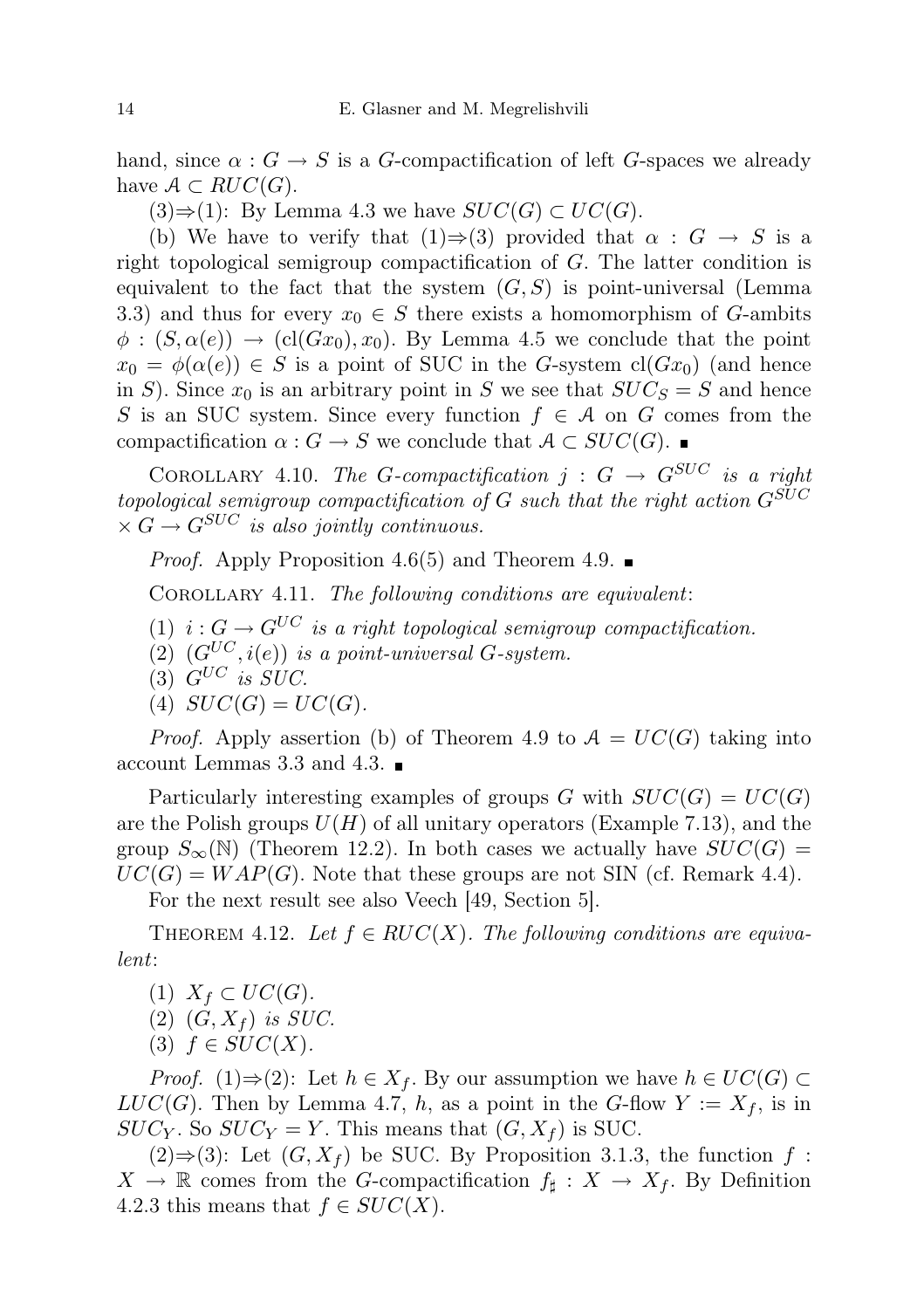(3)⇒(1): Let  $f \in SUC(X)$ . Then Lemma 4.6.3 says that  $X_f$  is SUC. By Lemma 4.7 we have  $X_f \subset UC(G)$ .

5. SUC, homogeneity and the epimorphism problem. We say that a G-space X is a coset G-space if it is G-isomorphic to the usual coset G-space  $G/H$  where H is a closed subgroup of G and  $G/H$  is equipped with the quotient topology. We say that a  $G$ -space X is homogeneous if for every  $x, y \in X$  there exists  $g \in G$  such that  $gx = y$ . A homogeneous G-space X is a coset G-space if and only if the orbit map  $\tilde{x}: G \to X$  is open for some (equivalently, every)  $x \in X$ . Furthermore,  $\tilde{x}: G \to X$  is open iff it is a quotient map. Recall that by a well known result of Effros every homogeneous  $G$ -space with Polish  $G$  and  $X$  is necessarily a coset  $G$ -space.

PROPOSITION 5.1. Let  $X = G/H$  be a compact coset G-space.

- (1) If X is SUC then X is equicontinuous (that is, almost periodic).
- (2)  $SUC(X) = AP(X)$ .

*Proof.* (1): Indeed, let  $x_0H \in G/H$  and let  $\varepsilon$  be an element of the uniform structure on the compact space  $X$ . By Definition 4.2 we can choose a neighborhood  $U$  of  $e$  such that

$$
(gux_0H, gx_0H) \in \varepsilon \quad \forall (g, u) \in G \times U.
$$

By the definition of coset space topology the set  $O := Ux_0H$  is a neighborhood of the point  $x_0H$  in  $G/H$ . We see that  $(gxH, gx_0H) \in \varepsilon$  whenever  $xH \in O$ . This proves that  $x_0H$  is a point of equicontinuity of  $X = G/H$ . Hence  $X$  is AP.

 $(2)$ : Every equicontinuous compact G-space is clearly SUC. This implies that always  $SUC(X) \supset AP(X)$ . Conversely, let  $f \in SUC(X)$ . This means that  $f = \alpha \circ F$  for a G-compactification  $\alpha : X \to Y$  where Y is SUC and  $F \in C(Y) = SUC(Y)$ . We can suppose that  $\alpha$  is onto because X is compact. Then  $\alpha$  is a quotient map. On the other hand, X is a coset space  $G/H$ . It follows that the natural onto map  $G \to Y$  is also a quotient map. Therefore, Y is also a coset space of G. Now we can apply  $(1)$ . It follows that Y is almost periodic. Hence f comes from an AP G-factor Y of X. Thus,  $f \in AP(X)$ .

Next we discuss a somewhat unexpected connection between SUC, free topological G-groups and an epimorphism problem. Uspenskij has shown in [44] that in the category of Hausdorff topological groups, epimorphisms need not have a dense range. This answers a longstanding problem by K. Hofmann. Pestov established [36, 38] that the question completely depends on the free topological G-groups  $F_G(X)$  of a G-space X in the sense of Megrelishvili [25]. More precisely, the inclusion  $i : H \hookrightarrow G$  of topological groups is an epimorphism iff the free topological  $G$ -group  $F_G(X)$  of the coset  $G$ -space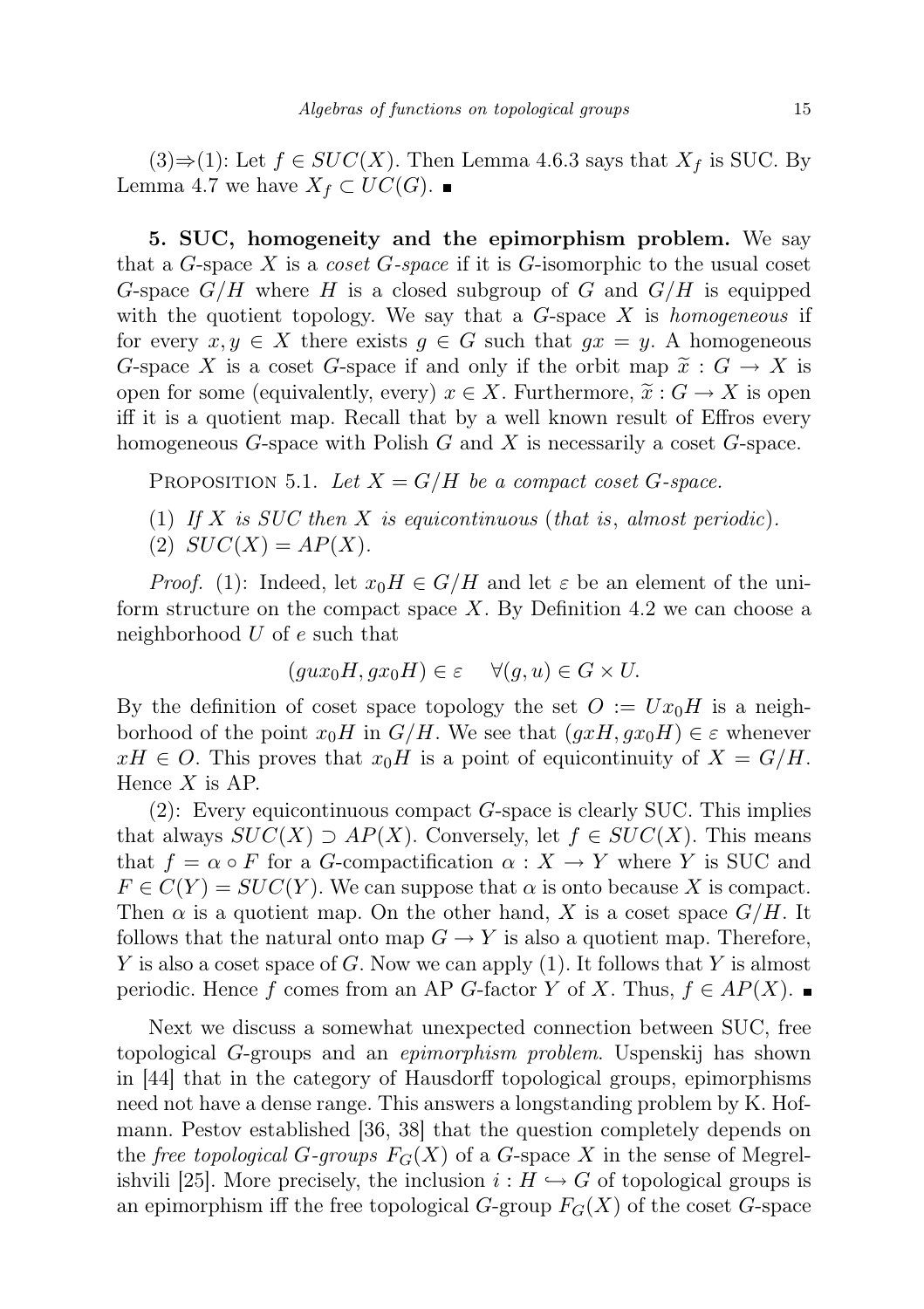$X := G/H$  is trivial. Triviality means, "as trivial as possible", isomorphic to the cyclic discrete group.

For a G-space X and points  $x_1, x_2 \in X$  we write  $x_1 \stackrel{\text{Aut}}{\sim} x_2$  if these two points have the same image under the canonical  $G$ -map  $X \to F_G(X)$ . If d is a compatible G-invariant metric on a G-space X then  $F_G(X)$  coincides with the usual free topological group  $F(X)$  of X (see [25, Proposition 3.11]). Therefore, in this case  $x_1 \stackrel{\text{Aut}}{\sim} x_2$  iff  $x_1 = x_2$ .

THEOREM 5.2. Let  $H$  be a closed subgroup of  $G$ .

- (1) If  $x_1 \stackrel{\text{Aut}}{\sim} x_2$  for  $x_1, x_2$  in the G-space  $X := G/H$  then  $x_1 \stackrel{SUC}{\sim} x_2$ .
- (2) If the inclusion  $H \hookrightarrow G$  is an epimorphism then the coset G-space G/H is SUC-trivial.

*Proof.* (1) Supposing the contrary let  $f : G/H \to \mathbb{R}$  be a SUC function which separates  $x_1 := a_1H$  and  $x_2 := a_2H$ . Then the G-invariant pseudometric  $\varrho_f$  on  $G/H$  defined by  $\varrho_f(xH, yH) := \sup_{g \in G} |f(gxH) - f(gyH)|$  also separates these points. We show that  $\rho_f$  is continuous. Indeed, let  $\varepsilon > 0$  and  $x_0H \in G/H$ . By virtue of Lemma 4.5(4) we can choose a neighborhood U of e such that

$$
|f(gux_0H) - f(gx_0H)| < \varepsilon \quad \forall (g, u) \in G \times U.
$$

By the definition of coset space topology the set  $O := Ux_0H$  is a neighborhood of the point  $x_0H$  in  $G/H$ . We see that  $\rho_f(xH, x_0H) < \varepsilon$  whenever  $xH \in O$ . This proves the continuity of  $\rho_f$ .

Consider the associated metric space  $(Y, d)$  and the canonical distance preserving onto G-map  $X \to Y, x \mapsto [x]$ . The metric d on Y (defined by  $d([x], [y]) := \rho_f(x, y)$  is G-invariant. Then  $F_G(Y)$  and  $F(Y)$  are canonically equivalent (see the discussion above). Since  $d([x_1], [x_2]) > 0$  we conclude that  $x_1$  and  $x_2$  have different images in  $F_G(X)$ . This contradicts the assumption  $x_1 \stackrel{\text{Aut}}{\sim} x_2.$ 

(2) Assume that  $G/H$  is not SUC-trivial. By (1) we know that the free topological G-group  $F_G(G/H)$  of  $G/H$  is not trivial. Therefore by the above mentioned result of Pestov [36] we can conclude that the inclusion  $H \hookrightarrow G$ is not an epimorphism.

REMARK 5.3.

- (1) The converse to Theorem 5.2(2) is not true (take  $G := H_+[0,1],$  $H := \{e\}$  and apply Theorem 8.3).
- (2) As a corollary of Theorem 5.2(2) one can get several examples of SUC-trivial (compact) G-spaces. For example, by [25] the free topological G-group  $F_G(X)$  of  $X := G/H$  with  $G := H(\mathbb{T})$ ,  $H := \mathrm{St}(z)$ (where  $z \in \mathbb{T}$  is an arbitrary point of the circle  $\mathbb{T}$ ) is trivial. In fact, it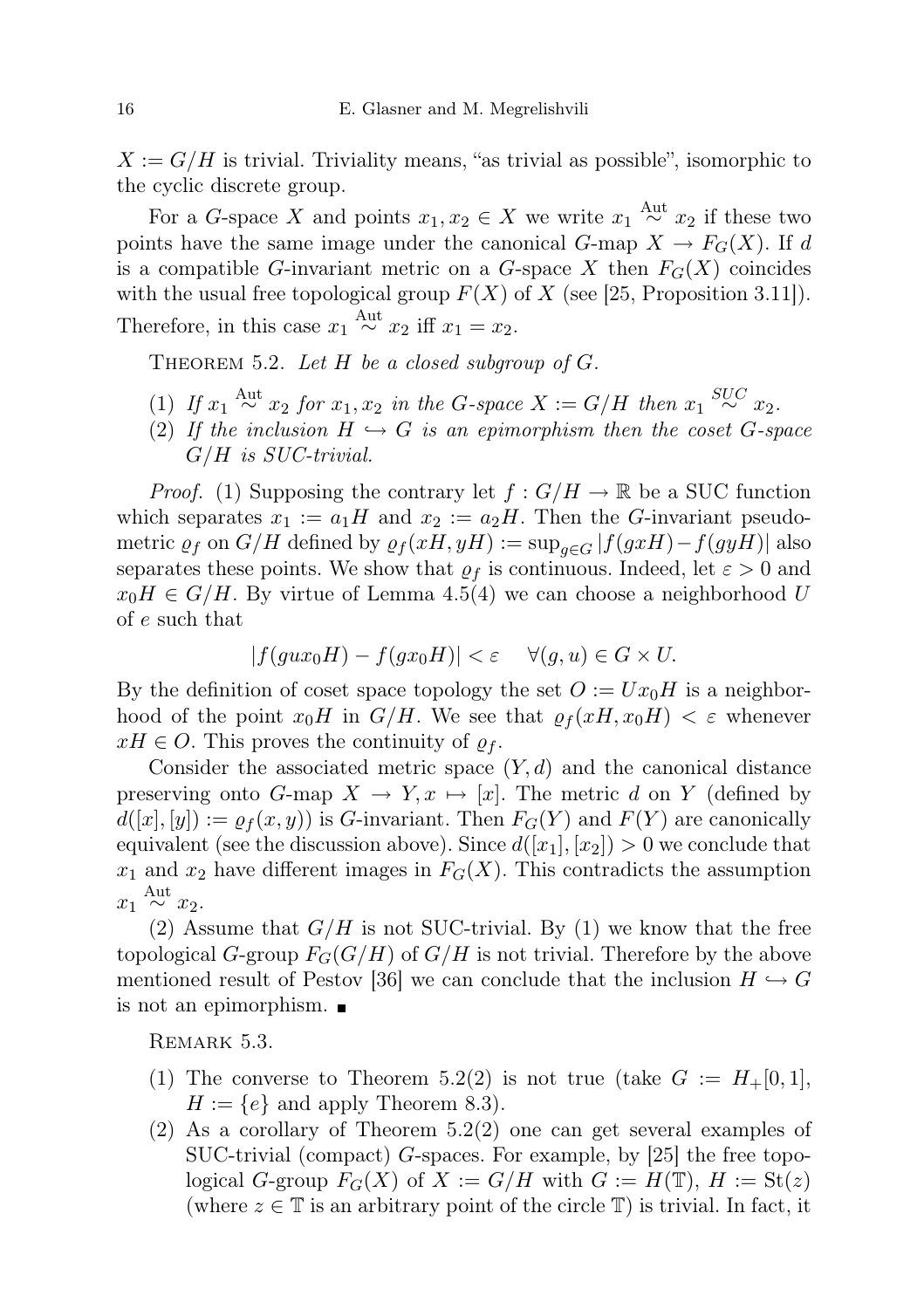is easy to see that the same is true for the smaller group  $G := H_+(\mathbb{T})$ (and the subgroup  $H := \text{St}(z)$ ) (cf. Proposition 5.1).

(3) It is a well known result by Nummela [35] that if  $G$  is a SIN group then the inclusion of a closed proper subgroup  $H \hookrightarrow G$  is not an epimorphism. This result easily follows from Theorem 5.2(2). Indeed, if G is SIN then by Remark 4.4 for the coset G-space  $G/H$  we have  $SUC(G/H) = RUC(G/H)$ . Hence if  $G/H$  is SUC-trivial then necessarily  $H = G$  because  $RUC(G/H)$  is nontrivial for every closed proper subgroup  $H$  of  $G$ .

6. Representations of groups and G-spaces on Banach spaces. For a real normed space V denote by  $B_V$  its closed unit ball  $\{v \in V : ||v|| \leq 1\}$ . Denote by  $Iso(V)$  the topological group of all linear surjective isometries  $V \rightarrow V$  endowed with the *strong operator topology*. This is just the topology of pointwise convergence inherited from  $V^V$ . Let  $V^*$  be the dual Banach space of V and

$$
\langle , \rangle : V \times V^* \to \mathbb{R}, \quad (v, \psi) \mapsto \langle v, \psi \rangle = \psi(v),
$$

the canonical (always continuous) bilinear mapping.

A representation (co-representation) of a topological group G on a normed space V is a homomorphism (resp. co-homomorphism)  $h : G \rightarrow$  $Iso(V)$ . Sometimes it is more convenient to describe a representation (corepresentation) by the corresponding left (resp. right) linear isometric actions  $\pi_h : G \times V \to V$ ,  $(q, v) \mapsto qv = h(v)(q)$  (resp.,  $V \times G \to V$ ,  $(v, q) \mapsto vq =$  $h(v)(g)$ . The (co)representation h is continuous if and only if the action  $\pi_h$ is continuous.

REMARK 6.1. Many results formulated for co-representations remain true also for representations (and vice versa) taking into account the following simple fact: for every representation (resp. co-representation) h there exists an associated co-representation (resp. representation)  $h^{op}$  :  $G \rightarrow$ Iso(V),  $g \mapsto h(g^{-1})$ .

DEFINITION 6.2. Let  $\pi: G \times V \to V$  be a continuous left action of G on V by linear operators. The adjoint (or dual) right action  $\pi^*: V^* \times$  $G \to V^*$  is defined by  $\psi g(v) := \psi(gv)$ . The corresponding *adjoint* (dual) left action is  $\pi^* : G \times V^* \to V^*$ , where  $g\psi(v) := \psi(g^{-1}v)$ . Similarly, if  $\pi: V \times G \to V$  is a continuous linear *right* action of G on V (e.g., induced by some co-representation), then the corresponding adjoint (dual) action  $\pi^*: G \times V^* \to V^*$  is defined by  $g\psi(v) := \psi(vg)$ .

The main question considered in [26] was whether the dual action  $\pi^*$ of G on  $V^*$  is jointly continuous with respect to the norm topology on  $V^*$ . When this is the case we say that the action  $\pi$  (and also the corresponding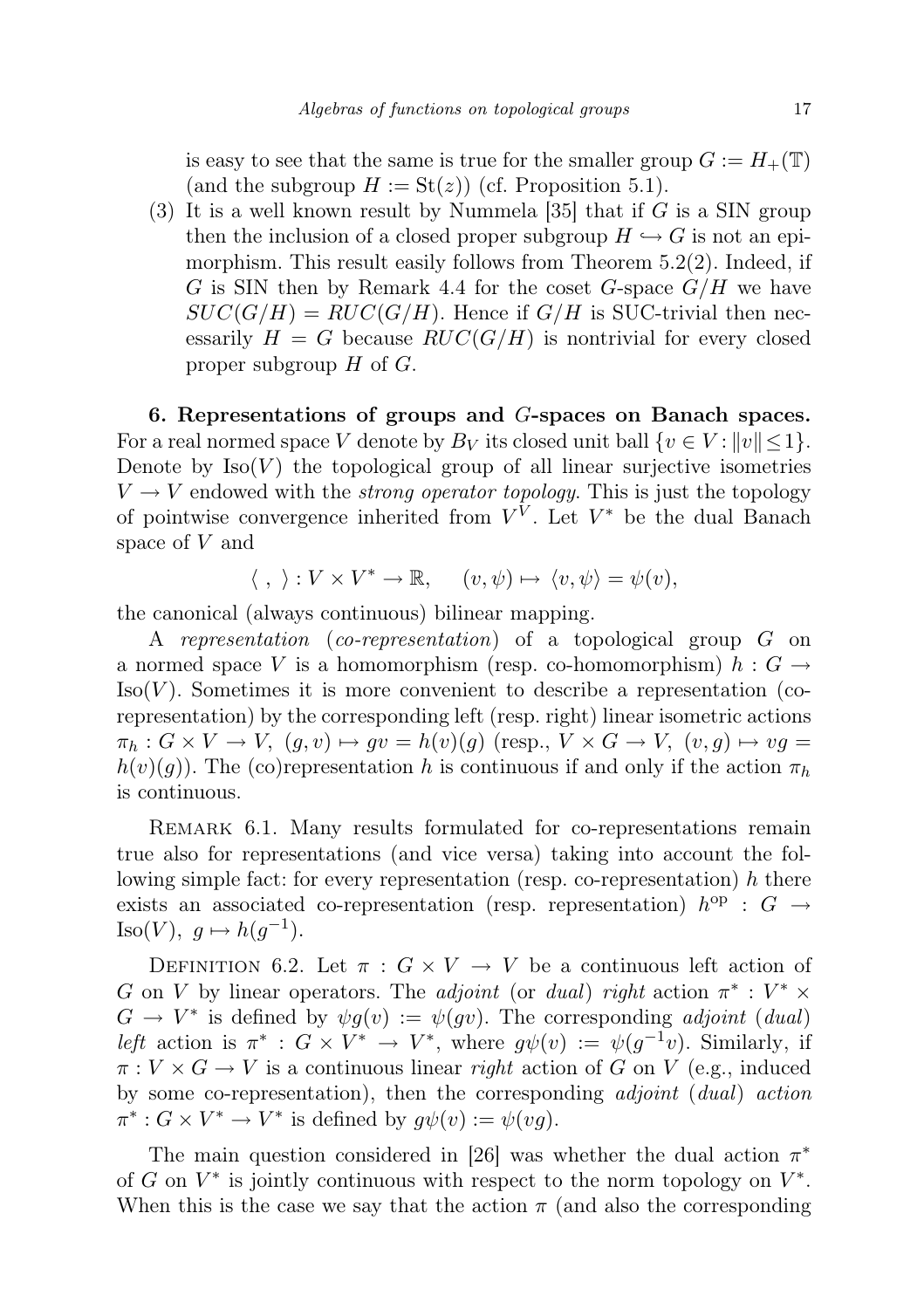representation  $h: G \to \text{Iso}(V)$ , when  $\pi$  is an action by linear isometries) is adjoint continuous. (This name was suggested by V. Uspenskij.)

Remark 6.3. In general, not every continuous representation is adjoint continuous (see for example [26]). A standard example is the representation of the circle group  $G := \mathbb{T}$  on  $V := C(\mathbb{T})$  by translations. Here the Banach space  $V$  is separable but with "bad" geometry. The absence of adjoint continuity may happen even for relatively "good" (for instance, separable Radon–Nikodým) Banach spaces like  $V := l_1$ . Indeed if we consider the symmetric group  $G := S_{\infty}$ , naturally embedded into Iso(V) (endowed with the strong operator topology) as the group of "permutation of coordinates" operators, then the dual action of G on  $l_1^* = l_\infty$  is not continuous (see [27]).

It turns out that the situation in that respect is the best possible for the important class  $Asp$  of Asplund Banach spaces. The investigation of this class and the closely related Radon–Nikodým property is among the main themes in Banach space theory. Recall that a Banach space  $V$  is an Asplund space if the dual of every separable linear subspace is separable, iff every bounded subset A of the dual  $V^*$  is (weak<sup>\*</sup>,norm)-fragmented, iff  $V^*$  has the Radon–Nikodým property. Reflexive spaces and spaces of the type  $c_0(\Gamma)$  are Asplund. For more details cf. [6, 10]. For the reader's convenience we also recall the definition of fragmentability.

DEFINITION 6.4 (Jayne and Rogers [23]). Let  $(X, \tau)$  be a topological space and  $\rho$  be a metric on the set X. Then X is said to be  $(\tau, \rho)$ -fragmented if for every nonempty  $A \subset X$  and every  $\varepsilon > 0$  there exists a  $\tau$ -open subspace O of X such that  $O \cap A$  is nonempty and  $\varepsilon$ -small in  $(X, \rho)$ .

Namioka's joint continuity theorem implies that every weakly compact set in a Banach space is norm fragmented. This explains why every reflexive space is Asplund.

We will use the following result.

THEOREM 6.5 ([26, Corollary 6.9]). Let V be an Asplund Banach space. If a (not necessarily isometric) linear action  $\pi: G \times V \to V$  is continuous then the dual right action  $\pi^*: V^* \times G \to V^*$  is also continuous.

Certainly, this result remains true for dual left actions  $\pi^*: G \times V^* \to V^*$ , where  $g\psi(v) := \psi(g^{-1}v)$ , as well as for dual actions defined by a right action  $\pi: V \times G \to V$ . The obvious reason is the continuity of the map  $G \to$  $G, g \mapsto g^{-1}.$ 

The following definition provides a flow version of the group representation definitions discussed above. It differs from the usual notion of Glinearization in that here we represent the phase space of the flow as a subset of the dual space  $V^*$  (with respect to the dual action and weak<sup>\*</sup> topology) rather than as a subset of  $V$ .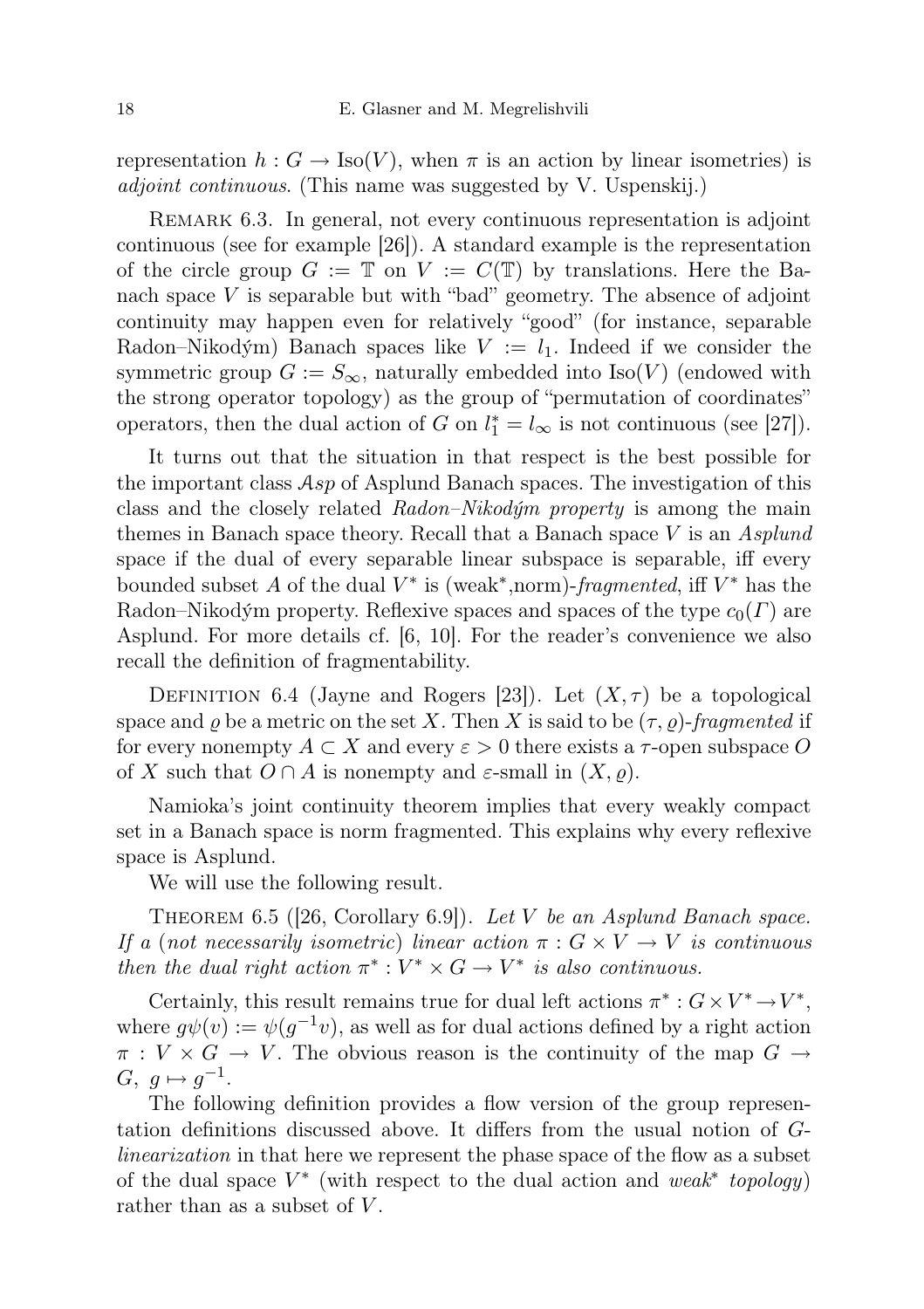DEFINITION 6.6 ([30]). Let X be a G-space. A continuous (proper) representation of  $(G, X)$  on a Banach space V is a pair

$$
(h, \alpha) : G \times X \rightrightarrows \text{Iso}(V) \times B^*
$$

where  $h: G \to \text{Iso}(V)$  is a strongly continuous co-homomorphism and  $\alpha$ :  $X \to B^*$  is a weak<sup>\*</sup> continuous G-map (resp. embedding) with respect to the dual action  $G \times V^* \to V^*$ ,  $(g\varphi)(v) := \varphi(h(g)(v))$ . Here  $B^*$  is the weak<sup>\*</sup> compact unit ball of the dual space  $V^*$ .

Alternatively, one can define a representation in such a way that  $h$  is a homomorphism and the dual action  $G \times V^* \to V^*$  is defined by  $(g\varphi)(v) :=$  $\varphi(h(g^{-1})(v)).$ 

REMARK 6.7. Let X be a G-space and let  $A$  be a Banach (closed, unital) subalgebra of  $C(X)$ . Associated with A we have the canonical A-compactification  $\nu_A: X \to X^{\mathcal{A}}$  of X, where  $X^{\mathcal{A}} = |\mathcal{A}|$  is the Gelfand space of A. Here  $X^{\mathcal{A}}$  is canonically embedded into the weak<sup>\*</sup> compact unit ball  $B^*$  of the dual space  $\mathcal{A}^*$ . If  $\mathcal A$  is *G*-invariant (that is, the function  $(fg)(x) := f(gx)$ lies in A for every  $f \in A$  and  $g \in G$ ) then  $X^{\mathcal{A}}$  admits the natural adjoint action  $G \times X^{\mathcal{A}} \to X^{\mathcal{A}}$  with the property that all translations  $\check{g}: X^{\mathcal{A}} \to X^{\mathcal{A}}$ are continuous and such that  $\alpha_{\mathcal{A}} : X \to X^{\mathcal{A}} \subset B^*$  is G-equivariant. We obtain in this way a representation (where  $h$  is not necessarily continuous)

$$
(h,\alpha_{\mathcal{A}}):(G,X)\rightrightarrows({\rm Iso}(\mathcal{A}),B^*)
$$

on the Banach space A, where  $h(g)(f) := fg$  (and  $\alpha_A(x)(f) := f(x)$ ). We call it the *canonical* (or *regular*)  $A$ -*representation* of  $(G, X)$ . It is continuous iff  $A \subset RUC(X)$  (see for example [30, Fact 2.2] and [31, Fact 7.2]). The regular  $RUC(X)$ -representation leads to the maximal G-compactification  $X \to \beta_G X$  of X. It is proper if and only if X is G-compactifiable.

The following observation due to Teleman is well known (see also [38]).

FACT 6.8 (Teleman [43]). Every topological group can be embedded into  $Iso(V)$  for some Banach space V.

*Proof.* It is well known that  $RUC(G)$  determines the topology of G. Hence the regular  $V := RUC(G)$ -representation  $(h, \alpha) : (G, G) \rightrightarrows (\text{Iso}(V), B^*)$ is proper. That is, the map  $\alpha$  is an embedding. In fact, it is easy to see that the co-homomorphism  $h$  is an embedding of topological spaces. The representation  $h^{\text{op}}: G \to \text{Iso}(V), g \mapsto h(g^{-1}),$  is then a topological group embedding.  $\blacksquare$ 

DEFINITION 6.9. Let  $\mathcal K$  be a "well behaved" subclass of the class  $\mathcal Ban$  of all Banach spaces. Typical and important particular cases for such  $\mathcal K$  are:  $Hilb$ ,  $\mathcal{R}ef$  or  $\mathcal{A}sp$ , the classes of Hilbert, reflexive or Asplund Banach spaces respectively.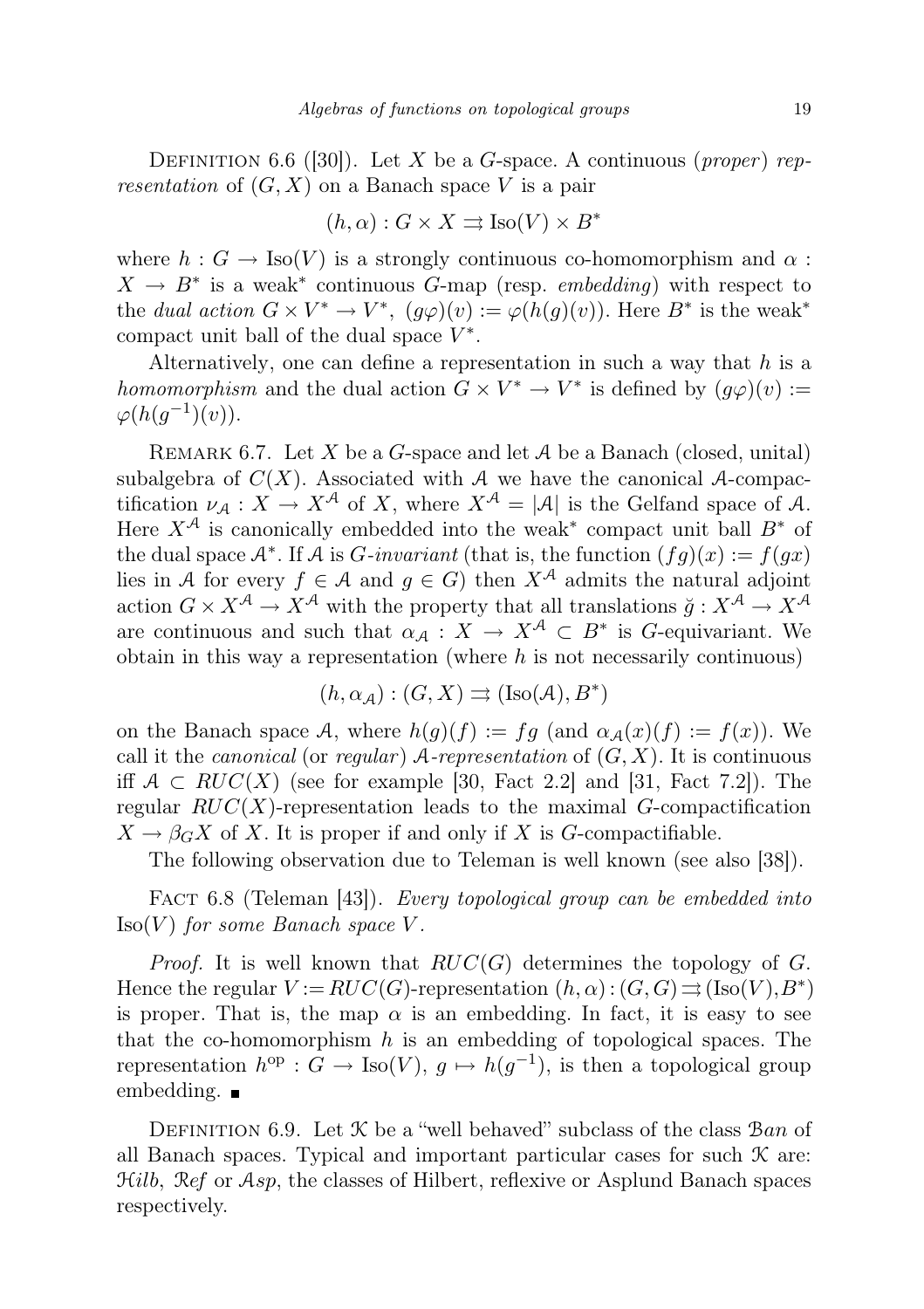- (1) A topological group G is *X-representable* if there exists a  $(co)$  representation  $h: G \to \text{Iso}(V)$  for some  $V \in \mathcal{K}$  such that h is topologically faithful (that is, an embedding). Notation:  $G \in \mathcal{K}_r$ .
- (2) In the opposite direction, we say that G is  $\mathcal{K}\text{-}trivial$  if every continuous X-representation (or, equivalently, *co-representation*)  $h : G \rightarrow$  $Iso(V)$  is trivial.
- (3) We say that a topological group G is  $SUC-trivial$  if  $SUC(G)$  = {constants}. Analogously one can define WAP-trivial groups. G is WAP-trivial iff G is reflexively trivial (Ref-trivial in the sense of Definition 6.9(2)). Similarly,  $\text{Asp}(G) = \{\text{constants}\}\$ iff G is Asp-trivial. These equivalences follow for instance from Theorem 9.3 below.

REMARK  $6.10$ .

- (1) By Teleman's theorem (Fact 6.8) every topological group is "Banach representable". Hence,  $\{Topological Groups\} = Ban_r$ .
- (2) {Topological Groups} =  $\mathcal{B}an_r \supset \mathcal{A}sp_r \supset \mathcal{R}ef_r \supset \mathcal{H}ilb_r$ .
- (3) By Herer and Christensen [22] (see also Banaszczyk [4]) abelian (even monothetic) groups can be  $\mathcal{H}ilb$ -trivial. Note also that  $c_0 \notin$  $\mathfrak{Hilb}_r$  [29].
- (4) The additive group  $L_4[0,1]$  is reflexively but not Hilbert representable [29].
- (5)  $H_+[0,1] \notin \mathcal{R}ef_r$  [28]. It was shown in [28] that every weakly almost periodic function on the topological group  $G := H_+ [0, 1]$  is constant and that G is Ref-trivial. By Pestov's observation (see [39, Corollary 1.4] and Lemma 10.2) the same is true for the group  $\text{Iso}(\mathbb{U}_1)$ .
- (6) Theorem 10.3(3) shows that  $H_+[0,1]$  is even Asp-trivial. In fact we show that every "adjoint continuous" representation of that group is trivial (Theorem 10.3(2)). This result was obtained also by Uspenskij (unpublished). Furthermore, we prove a stronger result by showing that  $H_+[0,1]$  (and also Iso( $\mathbb{U}_1$ )) are SUC-trivial.

PROBLEM  $6.11$  (see also [31] and [28]).

- (1) Distinguish  $Asp_r$  and  $Ref_r$  by finding  $G \in Asp_r$  such that  $G \notin Ref_r$ .
- (2) Find an abelian  $G \notin \mathcal{R}ef_r$ .

Now we turn to the "well behaved actions". Recall the dynamical versions of Eberlein and Radon–Nikodým compact spaces.

DEFINITION 6.12 ([13, 30]). Let X be a G-space.

(1)  $(G, X)$  is a Radon–Nikodým system (RN for short) if there exists a proper representation of  $(G, X)$  on an Asplund Banach space V. If we can choose V to be reflexive, then  $(G, X)$  is called an *Eberlein system*.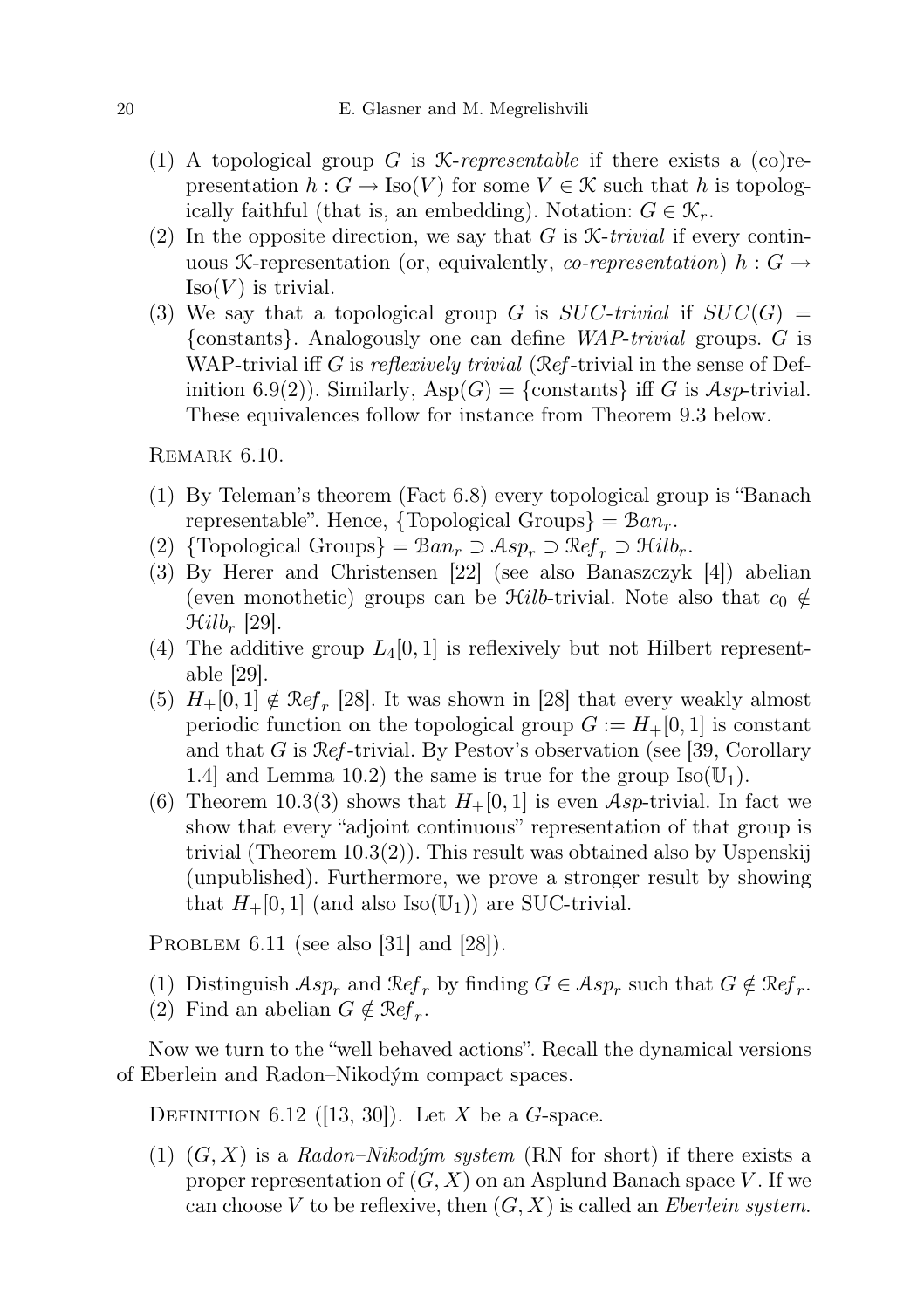The classes of Radon–Nikodým and Eberlein compact systems will be denoted by RN and Eb respectively.

(2)  $(G, X)$  is called an RN-approximable system  $(RN_{app})$  if it can be represented as a subdirect product of RN systems.

Note that compact spaces which are not Eberlein are necessarily nonmetrizable, while even for  $G := \mathbb{Z}$ , there are many natural *metric* compact G-systems which are not RN.

DEFINITION 6.13.

- (1) A representation  $(h, \alpha)$  of a G-space X on V is adjoint continuous if the dual action  $G \times V^* \to V^*$  is also continuous (or, equivalently, if the group corepresentation  $h: G \to \text{Iso}(V)$  is adjoint continuous).
- (2) Denote by  $\mathcal{A}d\mathfrak{j}$  the class of compact G-systems which admit a proper adjoint continuous representation on some Banach space  $V$ . Theorem 6.5 implies that RN  $\subset \mathcal{A}dj$ .
- (3) Denote by  $\text{adj}(G)$  the collection of functions on G which come from a compact G-space X such that  $(G, X)$  is in the class Adj. In fact this means that  $f$  can be represented as a generalized matrix coefficient (see Section 9) of some adjoint continuous representation of  $G$ .

PROPOSITION 6.14. Asp $(G) \subset adj(G)$  for every topological group G.

*Proof.* By [30, Theorem 7.11] (or Proposition 7.5)  $f \in \text{Asp}(G)$  iff f comes from a G-compactification  $G \to X$  of G with  $X \in \mathbb{R}$ N. Now observe (as in Definition 6.13.2) that RN  $\subset$  Adj by Theorem 6.5. ■

7. Dynamical complexity of functions. In this section we introduce a hierarchy of dynamical complexity of functions on a topological group G which reflects the complexity of the G-systems from which they come. Our main tool is the cyclic G-system  $X_f$  corresponding to a function  $f: X \to \mathbb{R}$ . Recall that when  $X := G$ , the space  $X_f$  is the pointwise closure of the orbit  $Gf$  in  $RUC(G)$ . The topological nature of  $X<sub>f</sub>$  in the Banach space  $RUC(G)$ relates to the dynamical complexity of  $f$  and leads to a natural hierarchy of complexity (see Theorem 7.12 below). In particular, we will examine the role that SUC functions play in this hierarchy.

Periodic orbits and the profinite compactification. The most elementary dynamical system is a finite (periodic) orbit. It corresponds to a clopen subgroup  $H < G$  of finite index. These subgroups form a directed set and the corresponding compact inverse limit G-system

$$
X^{PF} = \varprojlim G/H
$$

is the profinite compactification of G.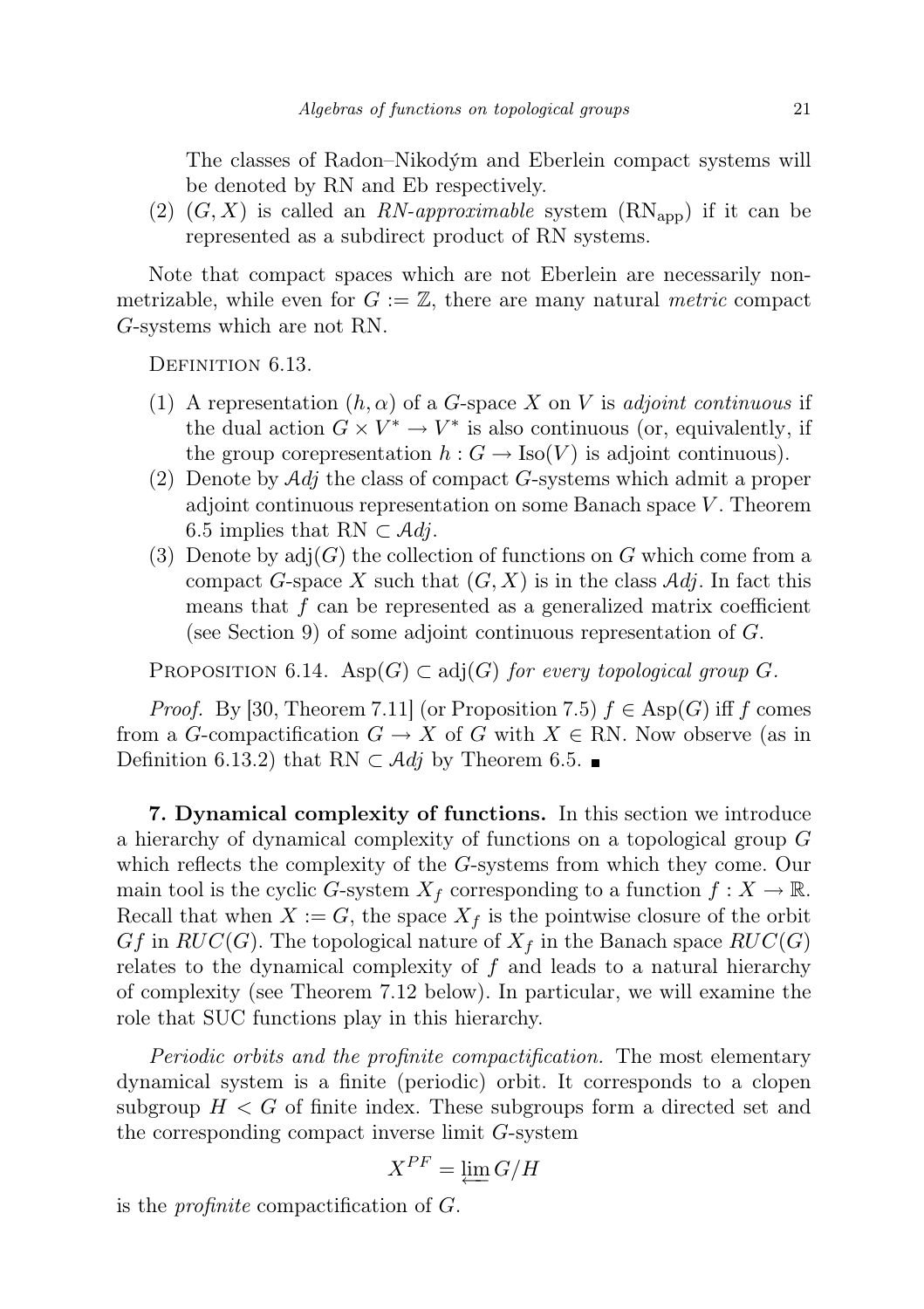Almost periodic functions and the Bohr compactification. The weaker requirement that  $X_f$  be norm compact in  $RUC(G)$  leads to the well known definition of almost periodicity. A function  $f \in C(X)$  on a G-space X is almost periodic if the orbit  $fG := \{fg\}_{g \in G}$  forms a precompact subset of the Banach space  $C(X)$ . The collection  $AP(X)$  of AP functions is a Gsubalgebra in  $RUC(X)$ . The universal almost periodic compactification of X is the Gelfand space  $X^{AP}$  of the algebra  $AP(X)$ . When X is compact this is the classical maximal equicontinuous factor of the system  $X$ . A compact G-space X is equicontinuous iff X is almost periodic (AP), that is, iff  $C(X)$  =  $AP(X)$ . For a G-space X the collection  $AP(X)$  is the set of all functions which come from equicontinuous  $AP$ ) G-compactifications.

For every topological group  $G$ , treated as a  $G$ -space, the corresponding universal AP compactification is the well known  $Bohr$  compactification  $b$ :  $G \to bG$ , where  $bG$  is a compact topological group.

THEOREM 7.1. Let X be a G-space. For  $f \in RUC(X)$  the following conditions are equivalent:

(1)  $f \in AP(X)$ .

(2)  $(G, X_f)$  is equicontinuous.

(3)  $X_f$  is norm compact in RUC(G).

*Proof.* (1) $\Leftrightarrow$  (2):  $f \in AP(X)$  iff the cyclic algebra  $A_f$  (which, by Proposition 3.1, generates the compactification  $X \to X_f$  is a subalgebra of  $AP(X)$ .

 $(2)$ ⇔ $(3)$ : It is easy to see that the G-space  $X<sub>f</sub>$  is equicontinuous iff the norm and pointwise topologies coincide on  $X_f \subset RUC(G)$ . ■

Weakly almost periodic functions. A function  $f \in C(X)$  on a G-space X is called weakly almost periodic (WAP for short; notation:  $f \in WAP(X)$ ) if the orbit  $fG := \{fg\}_{g \in G}$  forms a weakly precompact subset of  $C(X)$ . A compact G-space X is said to be *weakly almost periodic* [8] if  $C(X) =$  $WAP(X)$ . For a G-space X the collection  $WAP(X)$  is the set of all functions which come from WAP G-compactifications. The universal WAP Gcompactification  $X \to X^{WAP}$  is well defined. The algebra  $WAP(G)$  is a point-universal G-algebra containing  $AP(G)$ . The compactification  $G \rightarrow$  $G^{WAP}$  (for  $X := G$ ) is the universal semitopological semigroup compactification of G.

A compact  $G$ -space  $X$  is WAP iff it admits sufficiently many representations on reflexive Banach spaces  $|30|$ . Furthermore, if X is a metric compact G-space then X is WAP iff X admits a proper representation on a reflexive Banach space. That is, iff  $X$  is an Eberlein  $G$ -space.

THEOREM 7.2. Let X be a G-space. For  $f \in RUC(X)$  the following conditions are equivalent:

(1)  $f \in WAP(X)$ .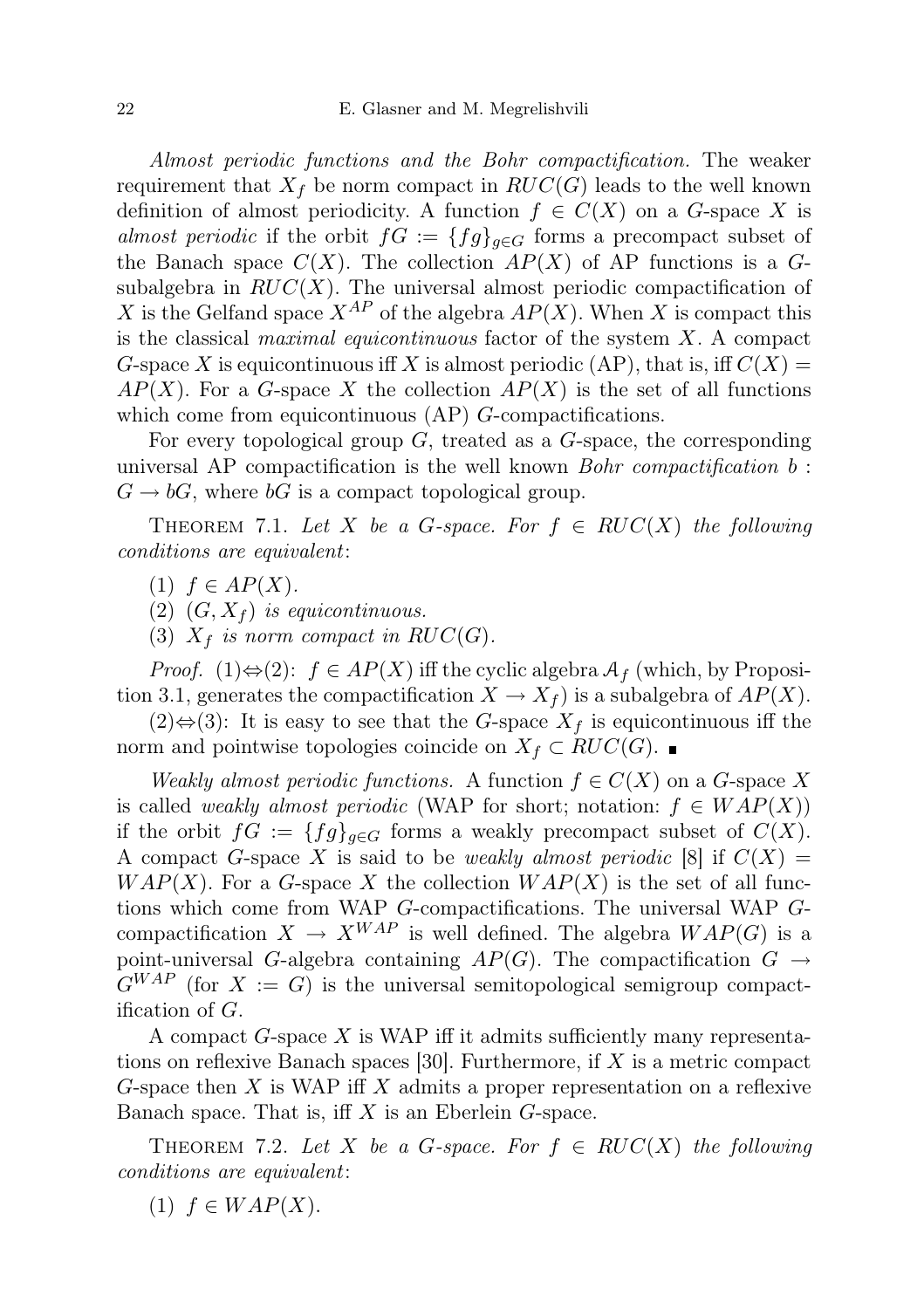- $(2)$   $(G, X_f)$  is WAP.
- (3)  $X_f$  is weak compact in  $RUC(G)$ .
- (4)  $(G, X_f)$  is Eberlein (i.e., reflexively representable).

*Proof.* (1)⇔(2):  $f \in WAP(X)$  iff the algebra  $\mathcal{A}_f$  is a subalgebra of  $WAP(X)$ .

(2)⇒(3): Let  $F_e: X_f \to \mathbb{R}$ ,  $F_e(\omega) = \omega(e)$  be as in the definition of  $X_f$ . Consider the weak closure  $Y := cl_w(F_eG)$  of the orbit  $F_eG$ . Then Y is weakly compact in  $C(X_f)$  because  $F_e \in C(X_f) = WAP(X_f)$  is weakly almost periodic. If  $\omega_1$  and  $\omega_2$  are distinct elements of  $X_f$  then  $(F_e g)(\omega_1) =$  $\omega_1(g) \neq \omega_2(g) = (F_e g)(\omega_2)$  for some  $g \in G$ . This means that the separately continuous evaluation map  $Y \times X_f \to \mathbb{R}$  separates points of  $X_f$ . Now  $X_f$ can be treated as a pointwise compact bounded subset in  $C(Y)$ . Hence by Grothendieck's well known theorem [21] we find that  $X_f$  is weakly compact in  $C(Y)$ . Since  $G \to Y$ ,  $g \mapsto gF_e$ , is a G-compactification of G, we have a natural embedding of Banach algebras  $j : C(Y) \hookrightarrow RUC(G)$ . It follows that  $X_f = j(X_f)$  is also weakly compact as a subset of  $RUC(G)$ .

 $(3) \Rightarrow (4)$ : The isometric action  $G \times RUC(G) \rightarrow RUC(G), (g, f) \mapsto gf$ , induces a representation  $h : G \to \text{Iso}(RUC(G))$ . If the G-subset  $X_f$  is weakly compact in  $RUC(G)$  then one can apply Theorem 4.11 (namely, the equivalence between (i) and (ii)) of [30] which guarantees that the G-space  $X_f$ is Eberlein.

 $(4) \Rightarrow (1): f \in WAP(X)$  because it comes from  $(G, X_f)$  (Proposition 3.1) which is WAP (being reflexively representable).  $\blacksquare$ 

Asplund functions, "sensitivity to initial conditions" and Banach representations. The following definition of "sensitivity to initial conditions" is essential in several definitions of chaos in dynamical systems, mostly for  $G := \mathbb{Z}$  or  $\mathbb R$  actions on metric spaces (see for instance papers of Guckenheimer, Auslander and Yorke, Devaney, Glasner and Weiss).

DEFINITION 7.3 ([13]). Let  $(X, \mu)$  be a uniform *G*-space.

- (1) We say that  $X$  is *sensitive to initial conditions* (or just *sensitive*) if there exists an  $\varepsilon \in \mu$  such that for every nonempty open subset O of X the set gO is not  $\varepsilon$ -small for some  $g \in G$ . Otherwise, X is nonsensitive (for short: NS).
- (2) X is hereditarily non sensitive (HNS) if every closed G-subspace of X is NS.

Denote by HNS the class of all compact HNS systems. The following result says that a compact G-system X is HNS iff  $(G, X)$  admits sufficiently many representations on Asplund spaces.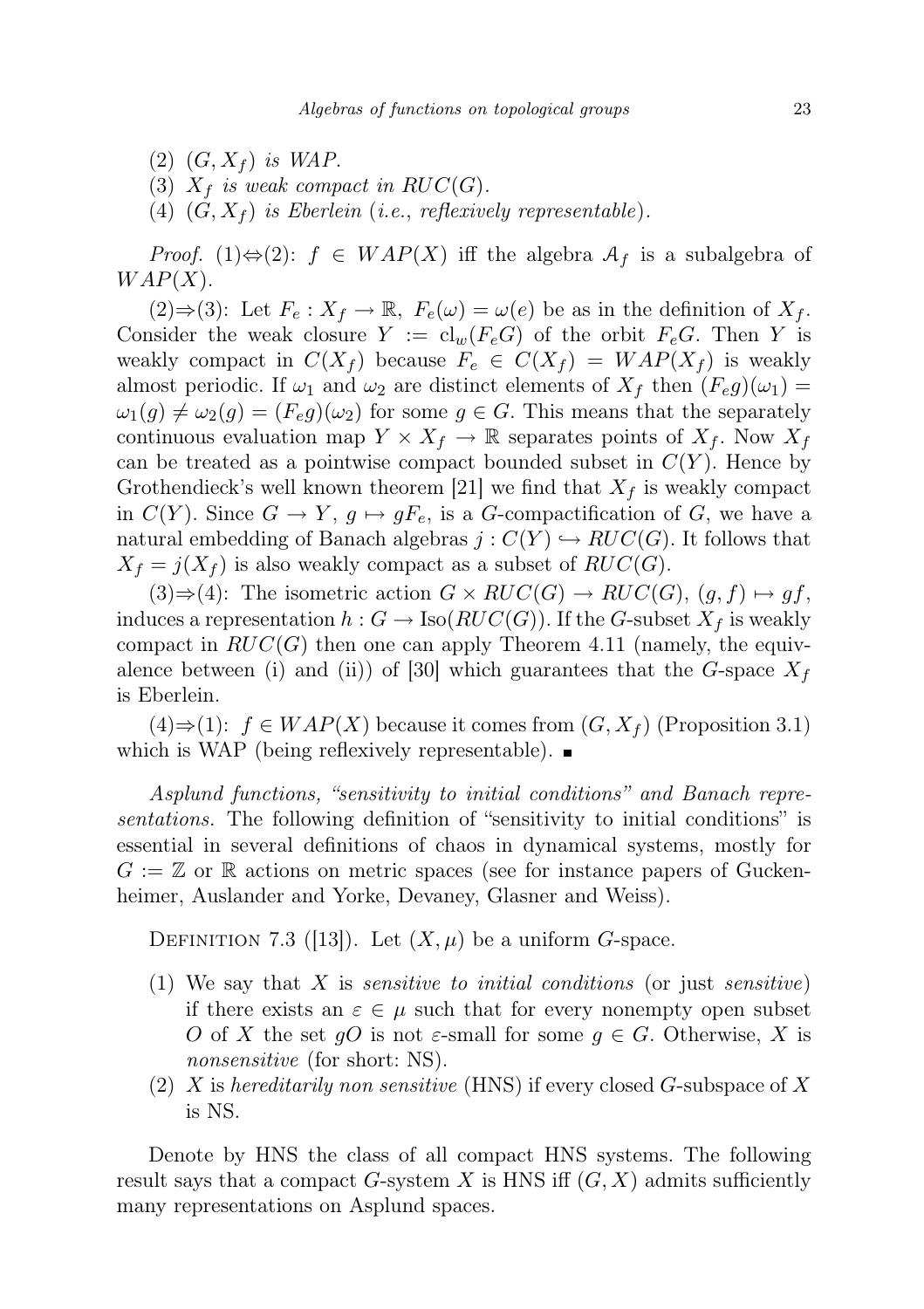THEOREM 7.4  $(|13|)$ .

- $(1)$  HNS =  $RN_{\text{app}}$ .
- (2) If X is a compact metric G-space then X is HNS iff X is RN (that is, Asplund representable).

A function  $f: X \to \mathbb{R}$  on a G-space X is Asplund (notation:  $f \in \text{Asp}(X)$ ) [30] if it satisfies one of the following equivalent conditions.

PROPOSITION 7.5. Let  $f: X \to \mathbb{R}$  be a function on a G-space X. The following conditions are equivalent:

- (1) f comes from a G-compactification  $\nu : X \to Y$  where  $(G, Y)$  is HNS.
- (2) f comes from a G-compactification  $\nu : X \to Y$  where  $(G, Y)$  is RN.
- (3) f comes from a G-compactification  $\nu : X \to Y$  and a function F:  $Y \to \mathbb{R}$  where the pseudometric space  $(Y, \rho_{H,F})$  with

$$
\varrho_{H,F}(x,x') = \sup_{h \in H} |F(hx) - F(hx')|.
$$

is separable for every countable (equivalently, second countable) subgroup  $H \subset G$ .

The collection  $\text{Asp}(X)$  is always a G-subalgebra of  $RUC(X)$ . It defines the maximal HNS-compactification  $X \to X^{\text{Asp}} = |\text{Asp}(X)|$  of X. For every topological group G the algebra  $\text{Asp}(G)$  (as usual,  $X := G$  is a left G-space) is point-universal.

THEOREM 7.6. Let X be a G-space. For every  $f \in RUC(X)$  the following conditions are equivalent:

- (1)  $f \in \text{Asp}(X)$ .
- $(2)$   $(G, X_f)$  is RN.
- (3)  $X_f$  is norm fragmented in RUC(G).

Proof. If X is compact then the proof follows directly from [13, Theorem 9.12. Now observe that one can reduce the case of an arbitrary  $G$ -space X to the case of a compact G-space  $X_f$  by considering the cyclic G-system  $(X_f)_{F_e}$  (defined for  $X := X_f$  and  $f := F_e$ ) which can be naturally identified with  $X_f$ .

Explicitly the fragmentability of  $X_f$  means that for every  $\varepsilon > 0$  every nonempty (closed) subset A of  $X_f \subset \mathbb{R}^G$  contains a relatively open (in the pointwise topology) nonempty subset  $O \cap A$  which is  $\varepsilon$ -small in the Banach space  $RUC(G)$ .

As already mentioned, every weakly compact set is norm fragmented so that  $WAP(X) \subset \text{Asp}(X)$  for every G-space X. In particular,  $WAP(G) \subset$  $\mathrm{Asp}(G)$ .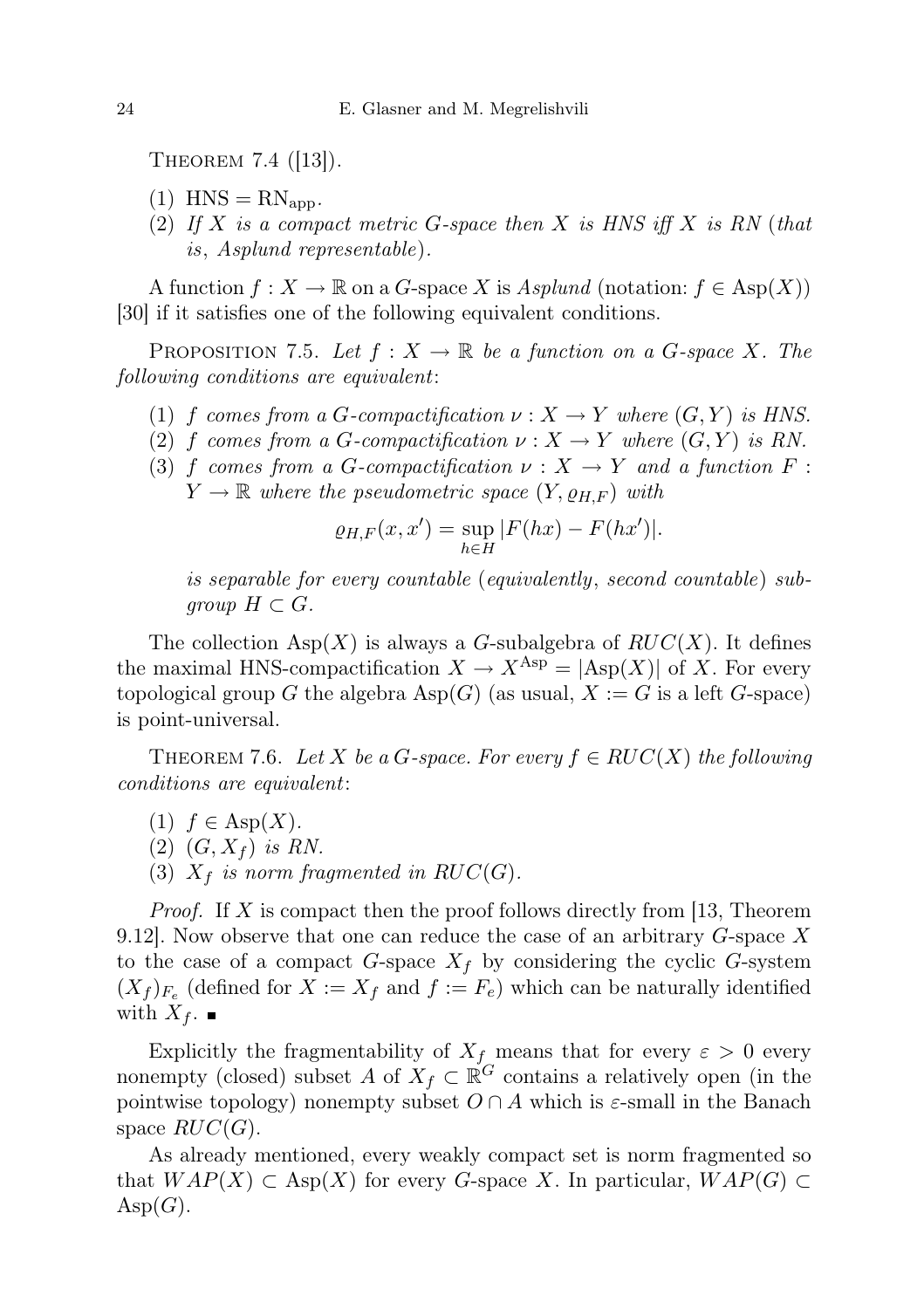Locally equicontinuous functions. During the last decade various conditions weakening the classical notion of equicontinuity were introduced and studied (see e.g. [16], [1], [2], [3]). The following definition first appears in a paper of Glasner and Weiss [16].

DEFINITION 7.7 ([16]). Let  $(X,\mu)$  be a uniform G-space. A point  $x_0 \in X$ is a point of *local equicontinuity* (notation:  $x_0 \in LE$ *x*) if  $x_0$  is a point of equicontinuity in the uniform G-subspace cl( $Gx_0$ ). We have  $x_0 \in LE$  iff  $x_0 \in LE_Y$  iff  $x_0 \in \text{Eq}_Y$  where Y is the orbit  $Gx_0$  of  $x_0$  (see Lemma 7.8(1)). If  $LE<sub>X</sub> = X$ , then X is locally equicontinuous (LE).

Lemma 7.8.

- (1) Let Y be a dense G-subspace of  $(X, \mu)$  and  $y_0 \in Y$ . Then  $y_0 \in \text{Eq}_X$ *if and only if*  $y_0 \in Eq_Y$ .
- (2)  $SUC_X \supset LE_X \supset Eq_X$ .
- (3)  $SUC(X) \supset LE(X)$ .

*Proof.* (1): Let  $\varepsilon \in \mu$ . There exists  $\delta \in \mu$  such that  $\delta$  is a closed subset of  $X \times X$  and  $\delta \subset \varepsilon$ . If  $y_0 \in \text{Eq}_Y$  there exists an open set U in X such that  $y_0 \in U$  and  $(gy, gy_0) \in \delta$  for all  $y \in U \cap Y$  and  $g \in G$ . Since Y is dense in X and U is open we have  $U \subset cl(U \cap Y)$ . Since every g-translation  $X \to X$ ,  $x \mapsto gx$ , is continuous and  $\delta$  is closed we get  $(gx, gy_0) \in \delta \subset \varepsilon$  for every  $g \in G$  and  $x \in U$ .

(2): Let  $x_0 \in LE_X$ . For every  $\varepsilon \in \mu$  there exists a neighborhood  $O(x_0)$ such that  $(gx, gx_0)$  is  $\varepsilon$ -small for every  $x \in O(x_0)$  and  $g \in G$ . Choose a neighborhood  $U(e)$  such that  $Ux_0 \subset O$ . Then  $(gux_0, gx_0)$  is also  $\varepsilon$ -small. This proves the nontrivial part  $SUC_X \supset LEx$ .

 $(3)$ : Directly follows from  $(2)$ .

The collection  $LE(X)$  forms a G-subalgebra of  $RUC(X)$ . Always, Asp(X)  $\subset$  LE(X). The algebra  $LE(X)$  defines the maximal LE-compactification  $X \to X^{LE}$  of X. For every topological group G the algebra  $LE(G)$  is pointuniversal [13].

THEOREM 7.9 ([13]). Let X be a G-space. For  $f \in RUC(X)$  the following conditions are equivalent:

- (1)  $f \in LE(X)$ .
- $(2)$   $(G, X_f)$  is LE.
- (3)  $X_f$  is orbitwise light in RUC(G) (that is, for every function  $\psi \in X_f$ the pointwise and norm topologies coincide on the orbit  $G\psi$ .

*Proof.* (1) $\Leftrightarrow$  (2): Directly follows from [13, Theorem 5.15.1]. On the other hand, by [13, Lemma 5.18] we have  $(2) \Leftrightarrow (3)$ .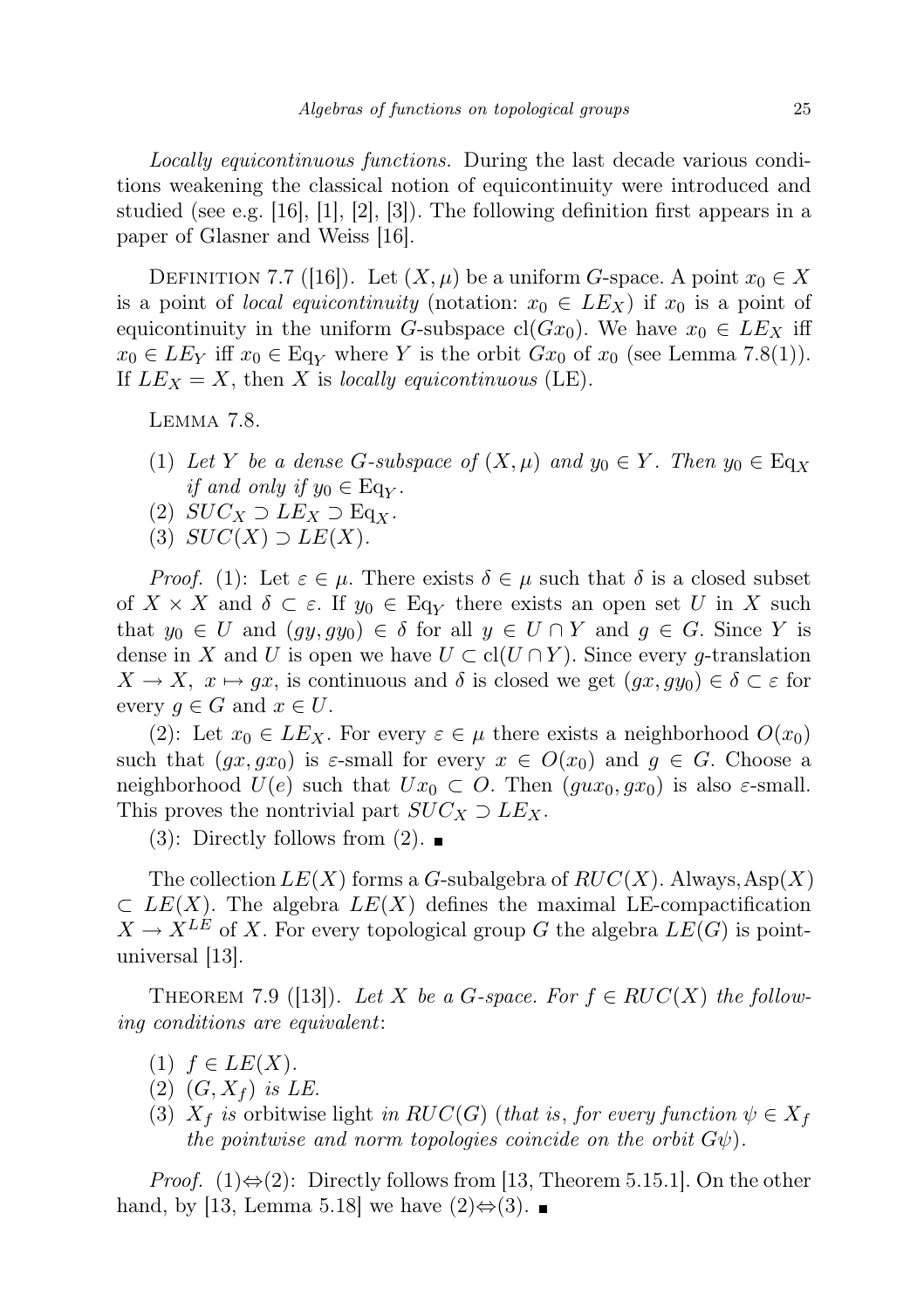The dynamical hierarchy

THEOREM 7.10.

(1) Let X be a (not necessarily compact) G-space. We have the following chain of inclusions of G-subalgebras:

$$
RUC(X) \supset SUC(X) \supset LE(X) \supset \text{Asp}(X) \supset WAP(X) \supset AP(X)
$$

and the corresponding chain of G-factor maps

$$
\beta _G X \rightarrow X^{SUC} \rightarrow X^{LE} \rightarrow X^{\mathrm{Asp}} \rightarrow X^{WAP} \rightarrow X^{AP}.
$$

(2) For every topological group G we have the following chain of inclusions of G-subalgebras:

$$
RUC(G) \supset UC(G) \supset SUC(G) \supset LE(G)
$$
  
 
$$
\supset \mathrm{Asp}(G) \supset WAP(G) \supset AP(G)
$$

and the corresponding chain of G-factor maps  
\n
$$
G^{RUC} \to G^{UC} \to G^{SUC} \to G^{LE} \to G^{Asp} \to G^{WAP} \to G^{AP}.
$$

*Proof.* For the assertions concerning  $SUC(X)$  and  $SUC(G)$  see Lemmas 4.3 and 7.8. For the other assertions see [13].  $\blacksquare$ 

REMARK 7.11. The compactifications  $G^{AP}$  and  $G^{WAP}$  of G are respectively a *topological group* and a *semitopological semigroup*. The compactifications  $G^{RUC}$  and  $G^{Asp}$  are right topological semigroup compactifications of G (see [13]). The same is true for the compactification  $j: G \to G^{SUC}$ (Lemma 4.6(5)). Below (Theorem 10.3(5)) we show that the Roelcke compactification  $i: G \hookrightarrow G^{UC}$  (which is always proper by Lemma 2.1) is not in general a right topological semigroup compactification. That is,  $UC(G)$  is not in general point-universal.

We sum up our results in the following dynamical hierarchy theorem where we list dynamical properties of  $f \in RUC(X)$  and the corresponding topological properties of  $X_f \subset RUC(G)$  (cf. [13, Remark 9.13]).

THEOREM 7.12. For every G-space X and a function  $f \in RUC(X)$  we have

> $X_f$  is norm compact  $\Leftrightarrow f$  is AP,  $X_f$  is weakly compact  $\Leftrightarrow f$  is WAP,  $X_f$  is norm fragmented  $\Leftrightarrow$  f is Asplund,  $X_f$  is orbitwise light  $\Leftrightarrow f$  is LE,  $X_f \subset UC(G) \Leftrightarrow f$  is SUC.

EXAMPLE 7.13. Let G be the unitary group  $U(H) = \text{Iso}(H)$  where H is an infinite-dimensional Hilbert space. Then  $UC(G) = SUC(G) = LE(G)$  $\text{Asp}(G) = WAP(G)$ . Indeed the completion of  $(G, \mathcal{L} \wedge \mathcal{R})$  can be identified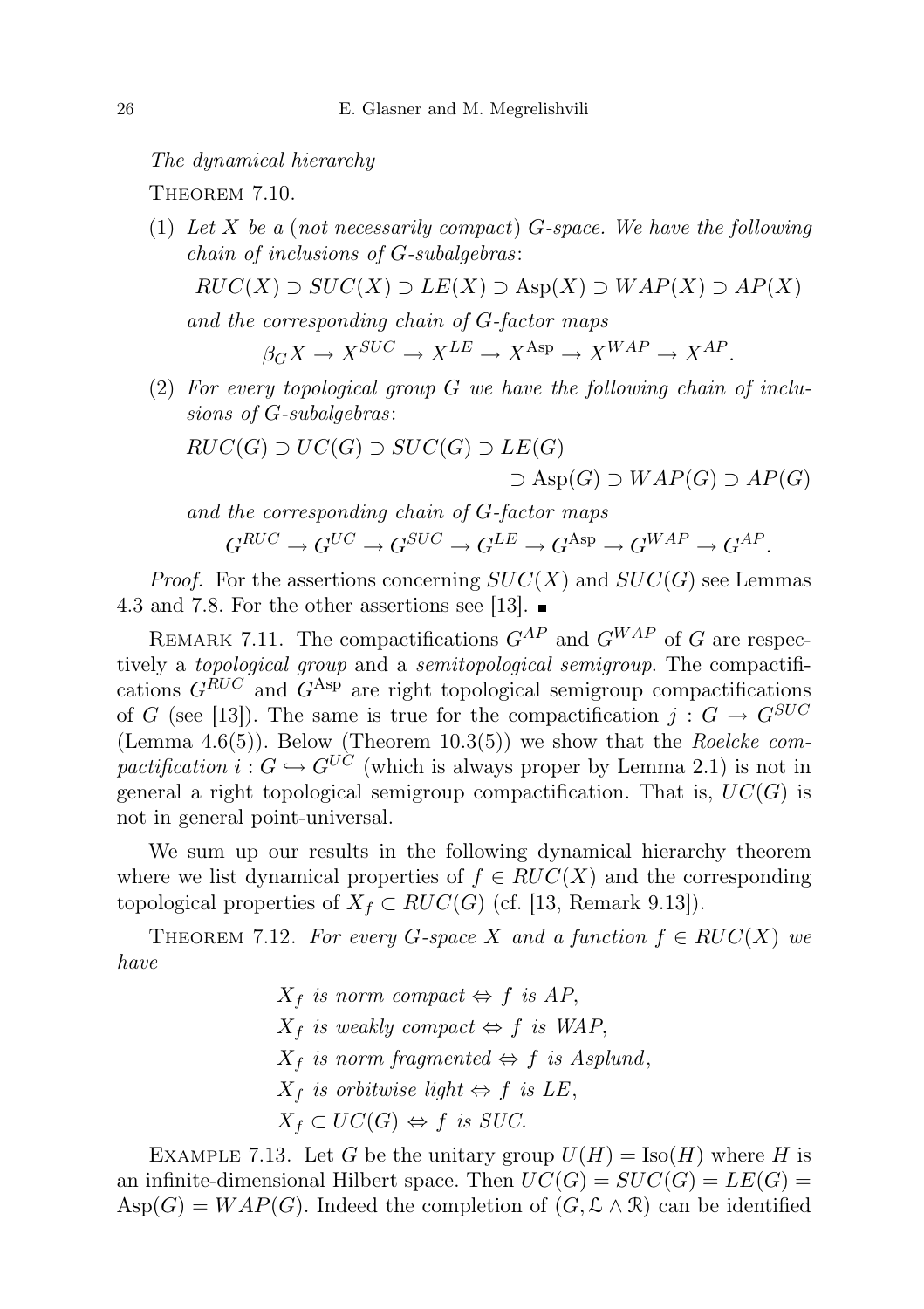with the compact semitopological semigroup  $\Theta(H)$  of all nonexpansive linear operators (Uspenskij [46]). It follows that  $G^{UC}$  can be identified with  $\Theta(H)$ . The latter is a reflexively representable G-space (see for example [30, Fact 5.2]). Therefore  $UC(G) \subset WAP(G)$ . The reverse inclusion is well known (see for instance Theorem 7.10). Hence,  $UC(G) = WAP(G)$ .

Let  $\mathcal{C}_u = \{f \in UC(G) : X_f \subset UC(G)\}.$  The collection of functions  $\mathcal{C}_u$ was studied by Veech in [49]. He notes there that  $WAP(G) \subset \mathcal{C}_u$  and proves the following theorem.

THEOREM 7.14 (Veech [49, Proposition 5.4]). Let G be a semisimple analytic Lie group with finite center and without compact factors. If  $f \in \mathcal{C}_u$ then every limit point of Gf in  $X_f$ , i.e. any function of the form  $h(g)$  =  $\lim_{q_n\to\infty} f(gq_n)$ , is a constant function.

(A sequence  $g_n \in G$  "tends to  $\infty$ " if each of its "projections" onto the simple components of G tends to  $\infty$  in the usual sense.) He then deduces the fact that for G which is a direct product of simple groups the algebra  $WAP(G)$  coincides with the algebra  $W^*$  of continuous functions on G which "extend continuously" to the product of the one-point compactifications of the simple components of  $G$  ([49, Theorem 1.2]). By our Proposition 4.12,  $\mathcal{C}_u = SUC(G)$ . Taking this equality into account, Veech's theorem now implies the following result.

Corollary 7.15. For every simple noncompact connected Lie group G with finite center (e.g.,  $SL_n(\mathbb{R})$ ) we have  $SUC(G) = WAP(G) = \mathbb{W}^*$ . In particular, the corresponding universal  $SUC$  (and hence  $WAP$ ) compactification is equivalent to the one-point compactification of G.

**8. The group**  $H_+[0,1]$ . Consider the Polish topological group  $G :=$  $H_+[0,1]$  of all orientation preserving homeomorphisms of the closed unit interval, endowed with the compact-open topology. Here is a list of some selected known results about this group:

- (1) G is topologically simple.
- (2) G is not Weil-complete; that is, the right uniform structure  $\Re$  of G is not complete. The completion of the uniform space  $(G, \mathcal{R})$  can be identified with the semigroup of all continuous, nondecreasing and surjective maps  $[0, 1] \rightarrow [0, 1]$  endowed with the uniform structure of uniform convergence (Roelcke–Dierolf [41, p. 191]).
- (3) G is Roelcke precompact (that is, the Roelcke uniformity  $\mathcal{L} \wedge \mathcal{R}$  on G is precompact) [41].
- (4) The completion of  $(G, \mathcal{L} \wedge \mathcal{R})$  can be identified with the curves that connect the points  $(0, 0)$  and  $(1, 1)$  and "never go down" (Uspenskij [48], see Lemma 8.4 below).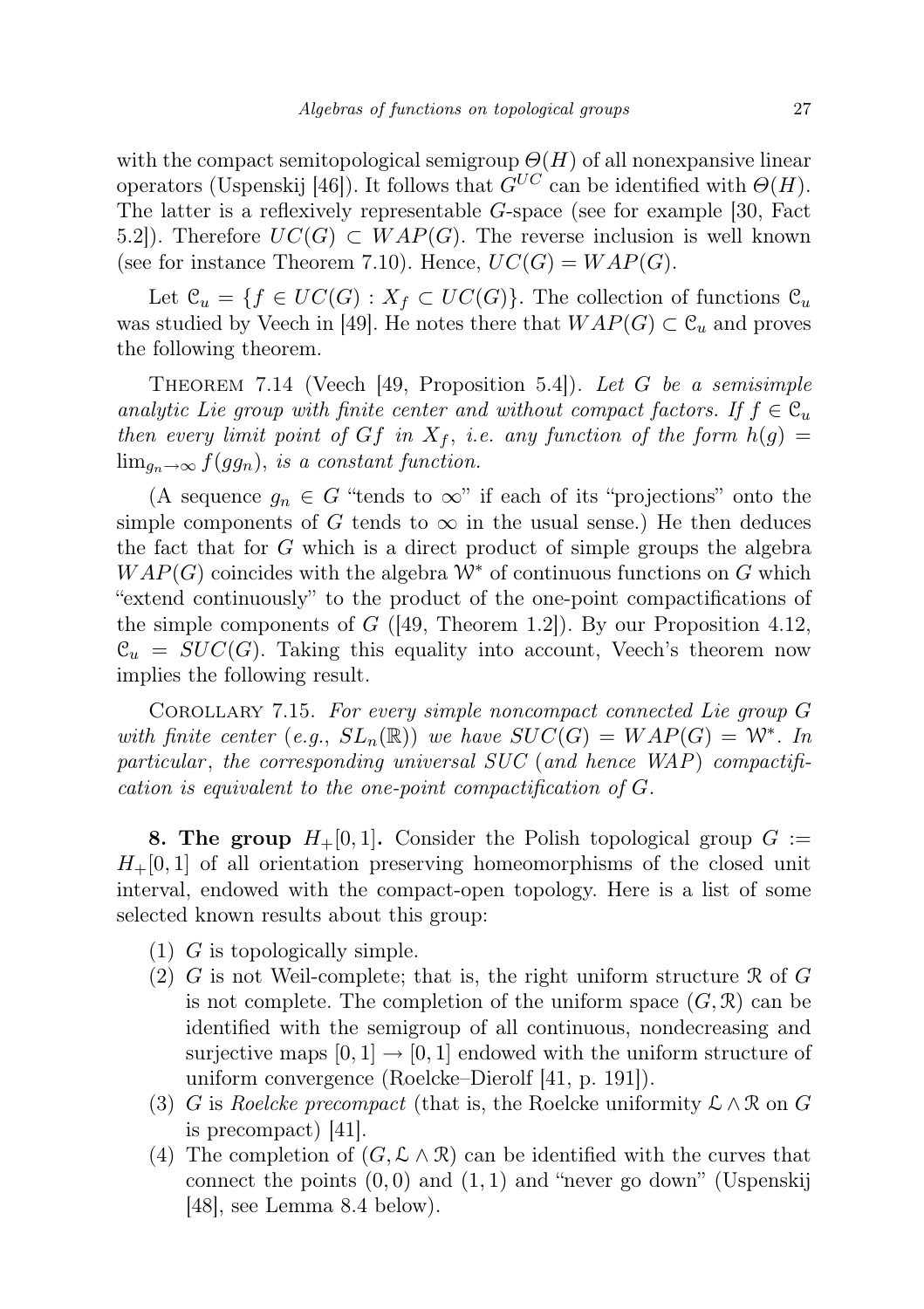- (5) Every weakly almost periodic function on G is constant and every continuous representation  $G \to \text{Iso}(V)$ , where V is a reflexive Banach space, is trivial (Megrelishvili [28]).
- $(6)$  G is extremely amenable; that is, every compact Hausdorff G-space has the fixed point property (Pestov [37]).

We are going to show that  $H_+[0,1]$  is SUC-trivial and hence also  $Asp$ trivial. Since every reflexive Banach space is Asplund these results strengthen the main results of [28] (results mentioned in item (5) above).

DEFINITION 8.1. Let  $(X, \mu)$  be a compact G-space. We say that two points  $a, b \in X$  are *SUC-proximal* if there exist nets  $s_i$  and  $g_i$  in G and a point  $x_0 \in X$  such that  $s_i$  converges to the neutral element e of G, the net  $g_i x_0$  converges to a and the net  $g_i s_i x_0$  converges to b.

LEMMA 8.2. If the points a and b are SUC-proximal in a  $G$ -space  $X$  then  $a \stackrel{SUC}{\sim} b$ .

Proof. A straightforward consequence of our definitions using Lemma  $4.5.4.$ 

THEOREM 8.3. Let  $G = H_+(0,1]$  be the topological group of orientationpreserving homeomorphisms of  $[0, 1]$  endowed with the compact-open topology. Then G is SUC-trivial.

*Proof.* Denote by  $j: G \to G^{SUC}$  and  $i: G \to G^{UC}$  the G-compactifications ( $i$  necessarily is proper by Lemma 2.1) induced by the Banach  $G$ algebras  $SUC(G) \subset UC(G)$ . There exists a canonical onto G-map  $\pi$ :  $G^{UC} \rightarrow G^{SUC}$  such that the following diagram of G-maps is commutative:



We have to show that  $G^{SUC}$  is trivial for  $G = H_+[0,1]$ . One of the main tools for the proof is the following identification.

LEMMA 8.4 (Uspenskij [48]). The dynamical system  $G^{UC}$  is isomorphic to the G-space  $(G, \Omega)$ . Here  $\Omega$  denotes the compact space of all curves in  $[0, 1] \times [0, 1]$  which connect the points  $(0, 0)$  and  $(1, 1)$  and "never go down", equipped with the Hausdorff metric. These are the relations  $\omega \subset [0,1] \times$ [0, 1] where for each  $t \in [0, 1]$ ,  $\omega(t)$  is either a point or a vertical closed segment. The natural action of  $G = H_+[0,1]$  on  $\Omega$  is  $(g\omega)(t) = g(\omega(t))$  (by composition of relations on  $[0, 1]$ .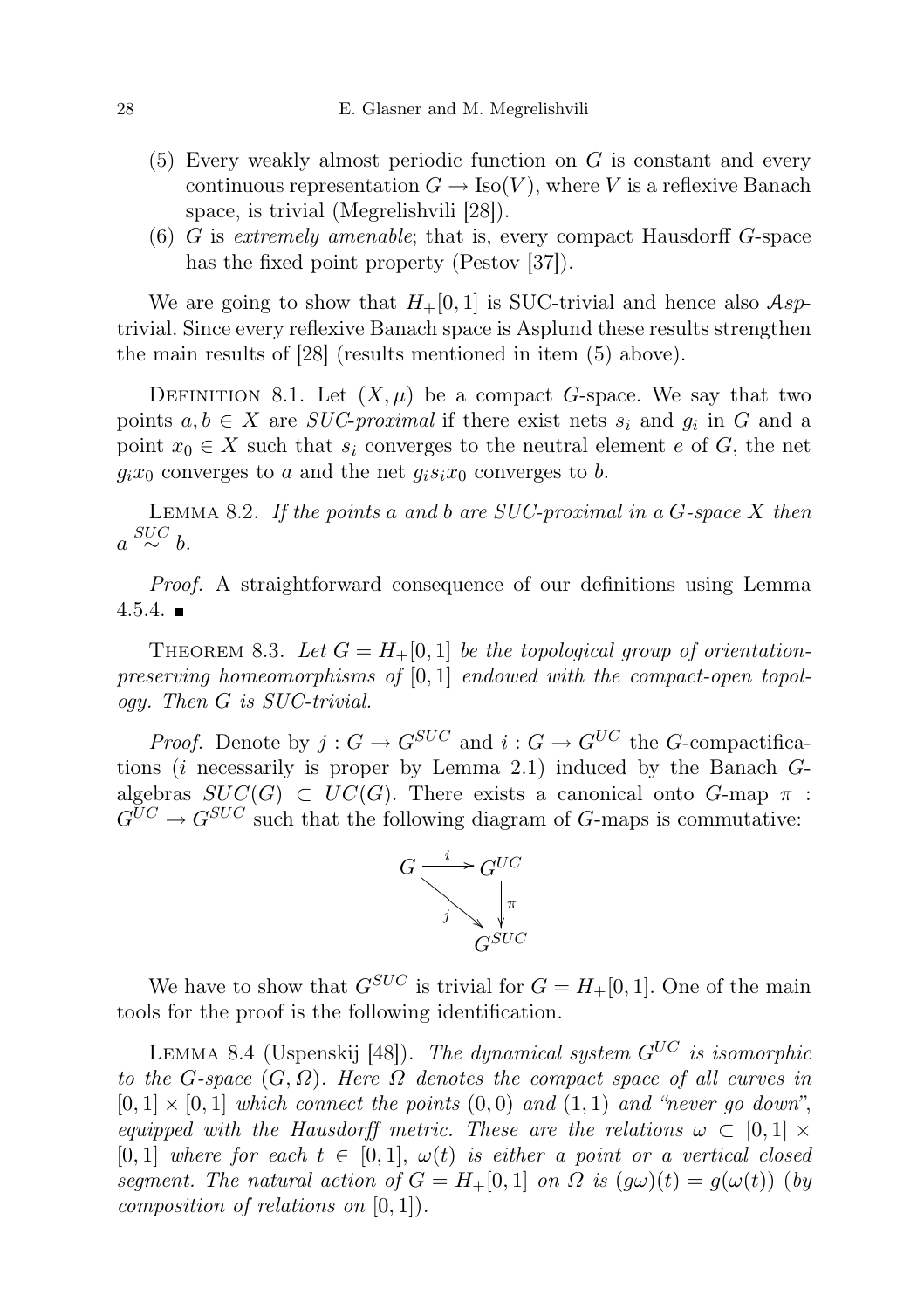We first note that every "zig-zag curve" (i.e. a curve  $z$  which consists of a finite number of horizontal and vertical pieces) is an element of  $\Omega$ . In particular, the curves  $\gamma_c$  with exactly one vertical segment, defined as  $\gamma_c(t) = 0$  for every  $t \in [0, c)$ ,  $\gamma_c(c) = \{c\} \times [0, 1]$  and  $\gamma(t) = 1$  for every  $t \in (c, 1]$ , are elements of  $\Omega = G^{UC}$ . Note that the curve  $\gamma_1$  is a fixed point for the left G-action. We let  $\theta = \pi(\gamma_1)$  be its image in  $G^{SUC}$ . Of course  $\theta$  is a fixed point in  $G^{SUC}$ . We will show that  $\theta = j(e)$  and since the G-orbit of  $i(e)$  is dense in  $G^{SUC}$  this will show that  $G^{SUC}$  is a singleton.

The idea is to show that zig-zag curves are SUC-proximal in  $G^{UC}$ . Then Lemma 8.2 will ensure that their images in  $G^{SUC}$  coincide. Choosing a sequence  $z_n$  of zig-zag curves which converges in the Hausdorff metric to  $i(e)$ in  $G^{UC}$  we will have  $\pi(z_n) = \pi(\gamma_1) = \theta$  for each n. This will imply that indeed  $j(e) = \pi(i(e)) = \pi(\lim_{n \to \infty} z_n) = \lim_{n \to \infty} \pi(z_n) = \theta$ .

First we show that  $\pi(\gamma_1) = \pi(\gamma_c)$  for any  $0 < c < 1$ . As indicated above, since  $G^{SUC}$  is the Gelfand space of the algebra  $SUC(G)$ , by Lemma 8.2 it suffices to show that the pair  $\gamma_1, \gamma_c$  is SUC-proximal in  $G^{UC}$ . Since  $X^{SUC} = X$  for  $X := G^{SUC}$ , we conclude that  $\pi(\gamma_1) = \pi(\gamma_c)$ .

Let  $p \in G^{UC}$  be the curve defined by  $p(t) = t$  in the interval  $[0, c]$  and by  $p(t) = c$  for every  $t \in [c, 1)$ . Pick a sequence  $s_n$  of elements in G such that  $s_n$  converges to e and  $s_nc < c$ . It is easy to choose a sequence  $g_n$  in G such that  $g_n s_n c$  converges to 0 and  $g_n c$  converges to 1. Then the sequences  $s_n$  and  $g_n$  are as desired, that is,  $g_n p \to \gamma_c$ ,  $g_n s_n p \to \gamma_1$  (see the picture below).



Set  $\theta = \pi(\gamma_1) = \pi(\gamma_c)$ . Using similar arguments (see the picture below, where  $a \stackrel{\pi}{\sim} b$  means  $\pi(a) = \pi(b)$  construct a sequence  $z_n \in G^{UC}$  of zig-zag curves which converges to  $i(e)$  and such that  $\pi(z_n) = \theta$  for every n.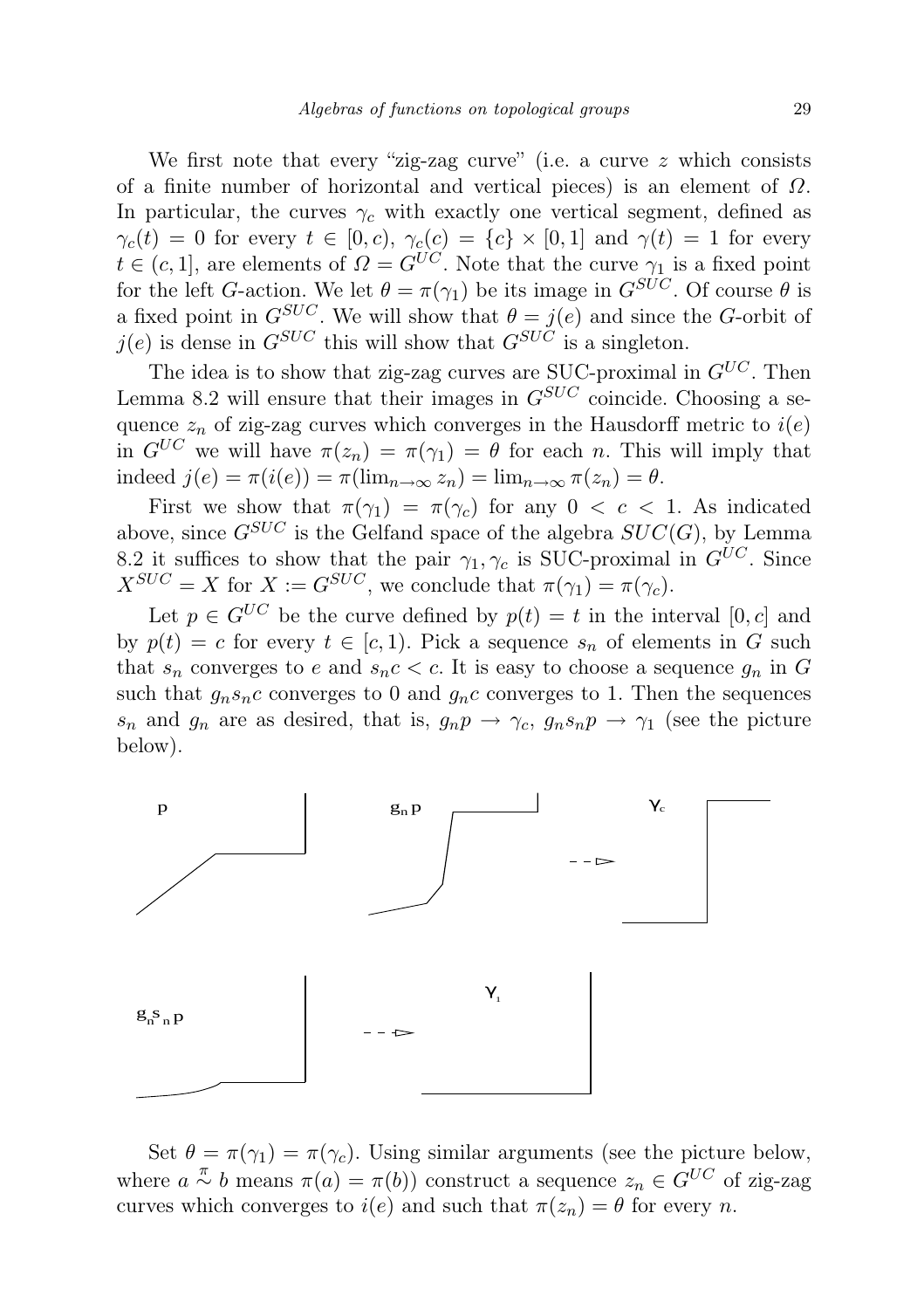

In view of the discussion above this construction completes the proof of the theorem.  $\blacksquare$ 

## 9. Matrix coefficient characterization of SUC and LE

DEFINITION 9.1. Let  $h: G \to \text{Iso}(V)$  be a co-representation of G on a normed space V and let

 $V \times G \to V$ ,  $(v, q) \mapsto vq := h(q)(v)$ ,

be the corresponding right action. For a pair of vectors  $v \in V$  and  $\psi \in V^*$ the associated matrix coefficient is defined by

 $m_{v,\psi}: G \to \mathbb{R}, \quad g \mapsto \psi(vg) = \langle vg, \psi \rangle = \langle v, g\psi \rangle.$ 

If  $h : G \to \text{Iso}(V)$  is a representation then the matrix coefficient  $m_{v,\psi}$  is defined similarly by

$$
m_{v,\psi}: G \to \mathbb{R}, \quad g \mapsto \psi(gv) = \langle gv, \psi \rangle = \langle v, \psi g \rangle.
$$

For example, if  $V = H$  is a Hilbert space then  $f = m_{u,v}$  is the Fourier-Stieltjes transform. In particular, for  $u = \psi$  we get the positive definite functions.

We say that a vector  $v \in V$  is *G-continuous* if the corresponding orbit map  $\tilde{v}: G \to V$ ,  $\tilde{v}(q) = vq$ , defined through  $h: G \to \text{Iso}(V)$ , is norm continuous. The *continuous* G-vectors  $\psi \in V^*$  are defined similarly with respect to the dual action.

LEMMA 9.2 ([30]). Let  $h : G \to \text{Iso}(V)$  be a co-representation of G on V. If  $\psi$  (resp.  $v \in V$ ) is norm G-continuous, then  $m_{v,\psi}$  is left (resp. right) uniformly continuous on G. Hence, if v and  $\psi$  are both G-continuous then  $m_{v,\psi} \in UC(G)$ .

In the next theorem we list characterizations of several subalgebras of  $RUC(G)$  in terms of matrix coefficients. These characterizations also provide an alternative way to establish the inclusions in Theorem 7.10(2) for  $X := G$ .

THEOREM 9.3. Let G be a topological group and  $f \in C(G)$ .

(1)  $f \in RUC(G)$  iff  $f = m_{v,\psi}$  for some continuous co-representation  $h: G \to \text{Iso}(V)$ , where  $V \in \mathcal{B}an$ .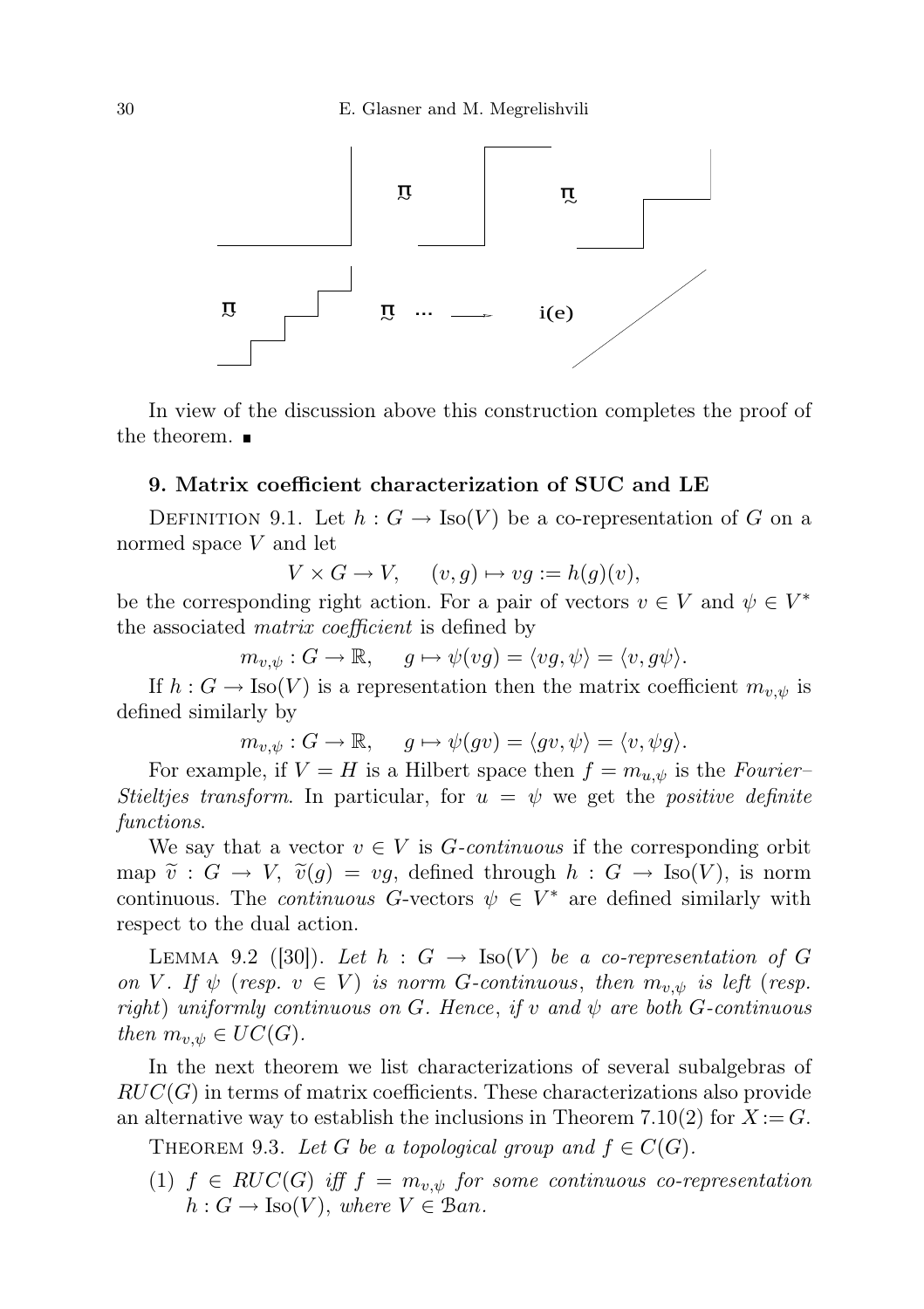- (2)  $f \in UC(G)$  iff  $f = m_{v,\psi}$  for some co-representation where v and  $\psi$ are both G-continuous iff  $f = m_{v,\psi}$  for some continuous co-representation where  $\psi$  is G-continuous.
- (3)  $f \in SUC(G)$  iff  $f = m_{v,\psi}$  for some continuous co-representation  $h: G \to \text{Iso}(V)$ , where  $\varphi$  is norm G-continuous in  $V^*$  for every  $\varphi$ from the weak<sup>\*</sup> closure  $cl_{w^*}(G\psi)$ .
- (4)  $f \in adj(G)$  iff  $f = m_{v,y}$  for some adjoint continuous co-representation.
- (5)  $f \in LE(G)$  iff  $f = m_{v,y}$  for some continuous co-representation h:  $G \to \text{Iso}(V)$ , where weak<sup>\*</sup> and norm topologies coincide on each orbit  $G\varphi$  where  $\varphi$  belongs to the weak<sup>\*</sup> closure  $Y := cl_{w^*}(G\psi)$ .
- (6)  $f \in \text{Asp}(G)$  iff f is a matrix coefficient of some continuous Asplund co-representation of G.
- (7)  $f \in WAP(G)$  iff f is a matrix coefficient of some continuous reflexive co-representation (or representation) of G.

*Proof.* Claim (1) follows by taking in the regular  $RUC(G)$ -corepresentation  $V := RUC(G), v := f$  and  $\psi := \alpha(e)$ . Claim (4) is a reformulation of Definition 6.13(3).

The remaining assertions are essentially nontrivial. Their proofs are based on an equivariant generalization of the Davis–Figiel–Johnson– Pełczyński interpolation technique [7]. For detailed proofs of (6) and (7) (for co-representations) see [30, Theorem 7.17] and [30, Theorem 5.1]. As to the "representations case" in (7) observe that a matrix coefficient of a (continuous) co-representation on a reflexive space  $V$  can be treated as matrix coefficient of a (continuous) representation on the dual space  $V^*$ . The continuity of the dual action follows by Theorem 6.5.

For (2) see [32]. Below we provide the proof of the new assertions (3) and  $(5)$ . See Theorems 9.8 and 9.10 respectively.  $\blacksquare$ 

REMARK 9.4. Let  $A \subset RUC(G)$  be a point-universal G-subalgebra. Then A is *left m-introverted* in the sense of [33], [5, Definition 1.4.11]. Indeed, we have only to check that every matrix coefficient  $m_{v,\psi}$  of the regular A-representation of the action  $(G, G)$  on the Banach space A belongs again to A whenever  $v \in A$  and  $\psi \in |A| \subset A^*$ . Let  $X := |A|$ . Then the G-system  $(X, \text{eva}(e))$  is point-universal and  $\mathcal{A} = \mathcal{A}(X, \text{eva}(e))$ . The matrix coefficient  $m_{v,\psi}$  comes from the subsystem  $(cl(G\psi), \psi)$ . In other words  $m_{v,\psi} \in \mathcal{A}(\mathrm{cl}(G\psi), \psi)$ . By Lemma 3.3 we have  $\mathcal{A}(\mathrm{cl}(G\psi), \psi) \subset \mathcal{A}(X, \mathrm{eva}(e))$ . Thus  $m_{v,\psi} \in \mathcal{A}(X, \text{eva}(e)) = \mathcal{A}.$ 

DEFINITION 9.5.

(1) Let G be a topological group and  $G \times X \to X$  and  $Y \times G \to Y$ be respectively left and right actions. A map  $\langle , \rangle : Y \times X \to \mathbb{R}$  is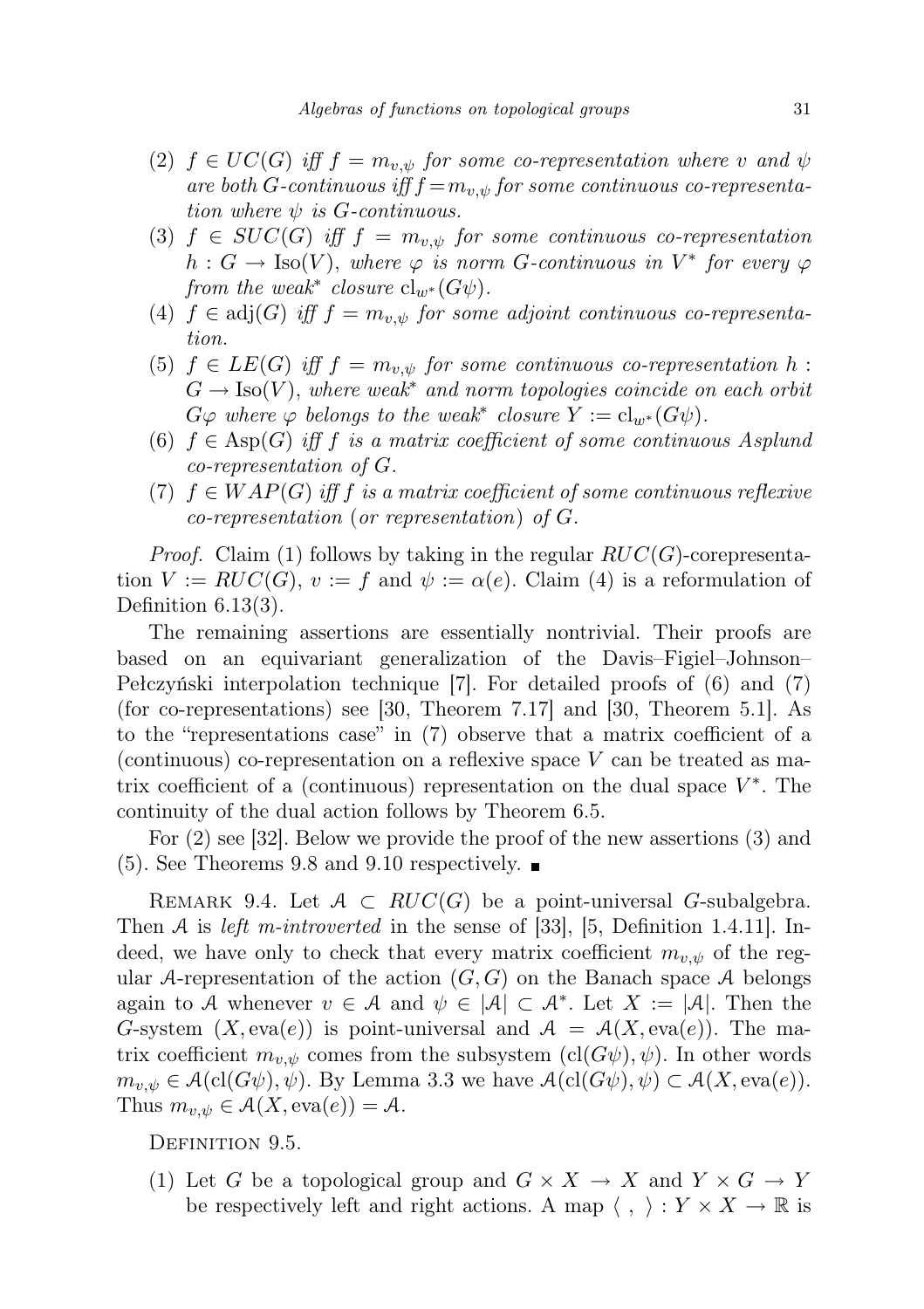G-compatible if

 $\langle yg, x \rangle = \langle y, gx \rangle \quad \forall (y, g, x) \in Y \times G \times X.$ 

(2) We say that a subset  $M \subset Y$  is *SUC-small at*  $x_0 \in X$  if for every  $\varepsilon > 0$  there exists a neighborhood U of e such that

 $|\langle v, ux_0\rangle - \langle v, x_0\rangle| \leq \varepsilon \quad \forall (v, u) \in M \times U.$ 

If M is SUC-small at every  $x \in X$  then we say that M is SUC-small for X.

(3) Let  $h: G \to \text{Iso}(V)$  be a continuous co-representation on a normed space V and  $h^*: G \to \text{Iso}(V^*)$  be the dual representation. Then we say that  $M \subset V$  is *SUC-small at*  $x_0 \in X \subset V^*$  if this happens in the sense of (2) regarding the canonical bilinear G-compatible map  $\langle , \rangle : V \times V^* \to \mathbb{R}.$ 

For example, a vector  $\psi \in V^*$  in the dual space  $V^*$  is G-continuous iff the unit ball  $B_V$  of V is SUC-small at  $\psi$  (see Lemma 9.7(3)).

We give some useful properties of SUC-smallness.

Lemma 9.6.

(1) Let  $Y_1 \times X_1 \to \mathbb{R}$  and  $Y_2 \times X_2 \to \mathbb{R}$  be two G-compatible maps. Suppose that  $\gamma_1 : X_1 \to X_2$  and  $\gamma_2 : Y_2 \to Y_1$  are G-maps such that

 $\langle y, \gamma_1(x)\rangle = \langle \gamma_2(y), x\rangle \quad \forall (y, x) \in Y_2 \times X_1.$ 

Then for every nonempty subset  $M \subset Y_2$  the subset  $\gamma_1(M) \subset Y_1$  is SUC-small at  $x \in X_1$  if and only if M is SUC-small at  $\gamma_1(x) \in X_2$ .

- (2) Let X be a (not necessarily compact) G-space. If  $f \in SUC(X)$  then:
	- (a)  $fG$  is SUC-small for X with respect to the G-compatible evaluation map

 $fG \times X \to \mathbb{R}$ ,  $(fg, x) \mapsto f(gx)$ .

(b) The subset  $F_eG$  of  $C(X_f)$  is SUC-small for  $X_f$  considered as a subset of  $V^*$  where  $V := C(X_f)$  (with respect to the canonical  $map V \times V^* \to \mathbb{R}$  and the natural co-representation  $G \to \text{Iso}(V)$ .

*Proof.* (1): Observe that for every triple  $(m, u, x_0) \in M \times G \times X$  we have

$$
\langle \gamma_1(m), ux_0 \rangle - \langle \gamma_1(m), x_0 \rangle = \langle m, \gamma_2(ux_0) \rangle - \langle m, \gamma_2(x_0) \rangle
$$
  
=  $\langle m, u\gamma_2(x_0) \rangle - \langle m, \gamma_2(x_0) \rangle.$ 

 $(2)(a)$ : Directly follows by Lemma 4.5(4).

(3)(b): Let  $f \in SUC(X)$ . Then by Proposition 3.1(3) it comes from a compact G-system  $X_f$  and the G-compactification  $f_{\sharp}: X \to X_f$ . We know that there exists  $F_e \in C(X_f)$  such that  $f = F_e \circ f_{\sharp}$ . Theorem 4.12 implies that  $X_f$  is SUC and  $F_e \in SUC(X_f)$ . By claim (a) it follows that  $F_eG$  is SUC-small for  $X_f$ . The G-compatible map  $F_eG \times X_f \to \mathbb{R}$  can be treated as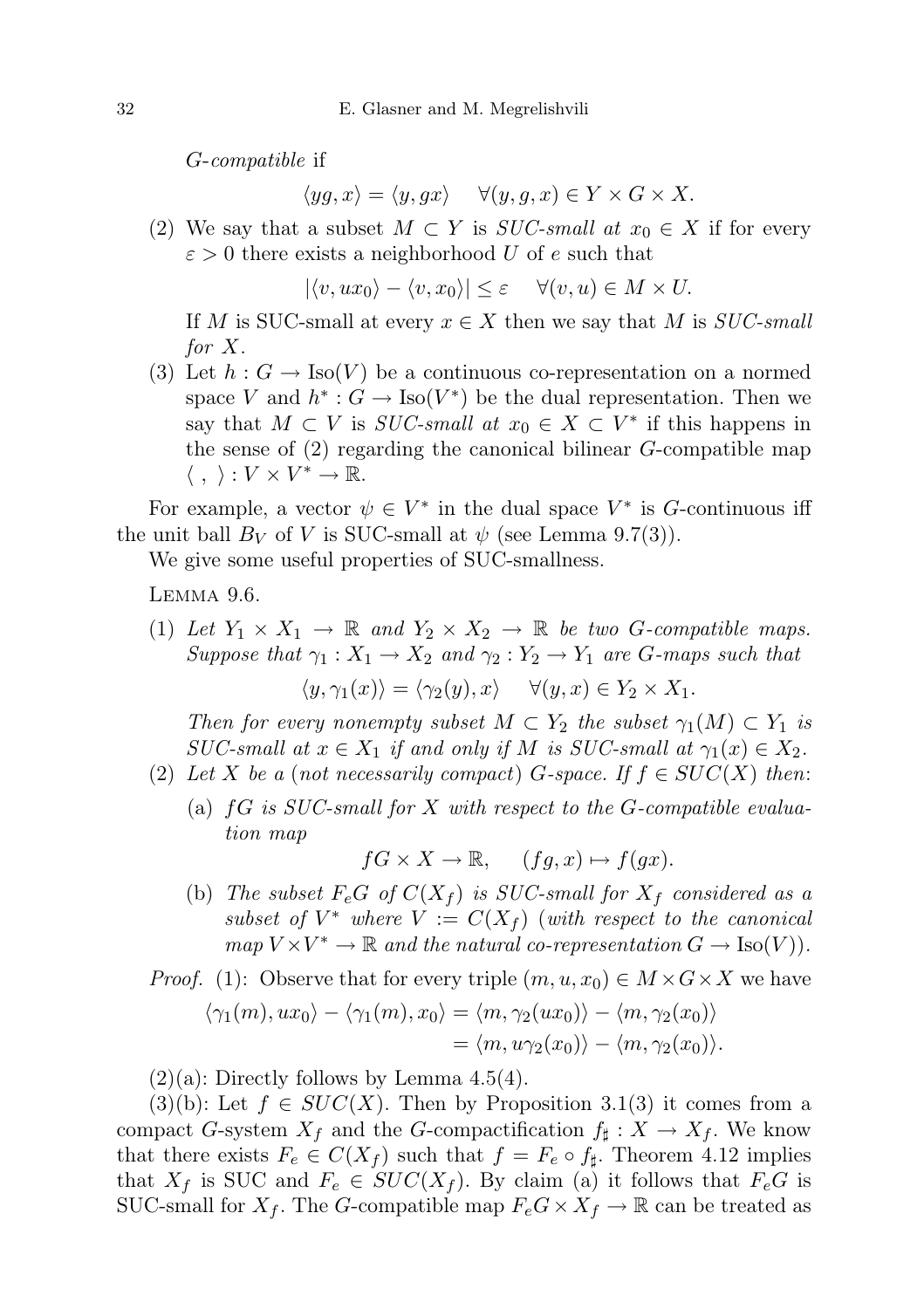a restriction of the canonical form  $V \times V^* \to \mathbb{R}$ , where  $V := C(X_f)$  (with  $X_f$  considered as a subset of  $C(X_f)^*$ ).

LEMMA 9.7. Let  $h: G \to \text{Iso}(V)$  be a continuous co-representation.

- (1) For every subset  $X$  of  $V^*$  the family of SUC-small sets for  $X$  in  $V$ is closed under taking subsets, norm closures, finite linear combinations, finite unions and convex hulls.
- (2) If  $M_n \subset V$  is SUC-small at  $x_0 \in V^*$  for every  $n \in \mathbb{N}$  then so is the  $set \bigcap_{n \in \mathbb{N}} (M_n + \delta_n B_V)$  for every positive decreasing sequence  $\delta_n \to 0$ .
- (3) For every  $\psi \in V^*$  the following are equivalent:
	- (i) The orbit map  $\tilde{\psi}: G \to V^*$  is norm continuous.
	- (ii) B is SUC-small at  $\psi$ , where  $\mathcal{B} := \{ \check{v} : V^* \to \mathbb{R}, x \mapsto \check{v}(x) :=$  $\langle v, x \rangle\}_{v \in B_V}.$

Proof. Assertion (1) is straightforward.

(2): We have to show that the set  $\bigcap_{n\in\mathbb{N}} (M_n + \delta_n B_V)$  is SUC-small at  $x_0$ . Let  $\varepsilon > 0$  be fixed. Since  $Gx_0$  is a bounded subset of  $V^*$  one can choose  $n_0 \in \mathbb{N}$  such that  $|v(gx_0)| < \varepsilon/4$  for every  $g \in G$  and every  $v \in \delta_{n_0}B_V$ . Since  $M_{n_0}$  is SUC-small at  $x_0$  we can choose a neighborhood  $U(e)$  such that  $|m(ux_0) - m(x_0)| < \varepsilon/2$  for all  $u \in U$  and  $m \in M_{n_0}$ . Now every element  $w \in \bigcap_{n\in\mathbb{N}} (M_n + \delta_n B_V)$  has the form  $w = m + v$  for some  $m \in M_{n_0}$  and  $v \in \delta_{n_0} B_V$ . Then for every  $u \in U$  we have

$$
|w(ux_0) - w(x_0)| \le |m(ux_0) - m(x_0)| + |v(ux_0)| + |v(x_0)| < \varepsilon/2 + \varepsilon/4 + \varepsilon/4 = \varepsilon.
$$

(3): Use the fact that  $||u\psi - \psi|| = \sup_{v \in B_V} |\langle v, u\psi \rangle - \langle v, \psi \rangle|$  and  $B_V$  is  $G$ -invariant.  $\blacksquare$ 

THEOREM 9.8. The following conditions are equivalent:

- (1)  $f \in SUC(G)$ .
- (2)  $f = m_{v,\psi}$  for some continuous Banach co-representation  $h : G \rightarrow$ Iso(V),  $v \in V$  and  $\psi \in V^*$ , with the property that  $\varphi$  is norm Gcontinuous for every  $\varphi$  in the weak<sup>\*</sup> closure  $cl_{w^*}(G\psi)$ .

Moreover, one can assume in (2) that  $\text{cl}_{w^*}(G\psi)$  separates points of V.

*Proof.* (2)⇒(1): Let  $h : G \to \text{Iso}(V)$  be a continuous co-homomorphism such that f is a matrix coefficient of h. That is, we can choose  $v \in V$  and  $\psi \in V^*$  such that  $f(g) = \langle v, \psi \rangle = \langle v, g\psi \rangle$  for every  $g \in G$ . One can assume that  $\|\psi\| = 1$ . The strong continuity of h ensures that the dual restricted (left) action of G on the weak<sup>\*</sup> compact unit ball  $(V_1^*, w^*)$  is jointly continuous. Consider the orbit closure  $X := cl_{w^*}(G\psi)$  in the compact G-space  $(V_1^*, w^*)$ . Define the continuous function  $\hat{v}: X \to \mathbb{R}$  induced by the vector v.<br>Processly  $\hat{v}(x) = \langle v, x \rangle$  and in particular,  $f(x) = \hat{v}(x)$ . So f comes from Precisely,  $\hat{v}(x) = \langle v, x \rangle$  and in particular,  $f(g) = \hat{v}(g\psi)$ . So f comes from X and the compactification  $\nu : G \to X$ ,  $g \mapsto g\psi$ . It suffices to show that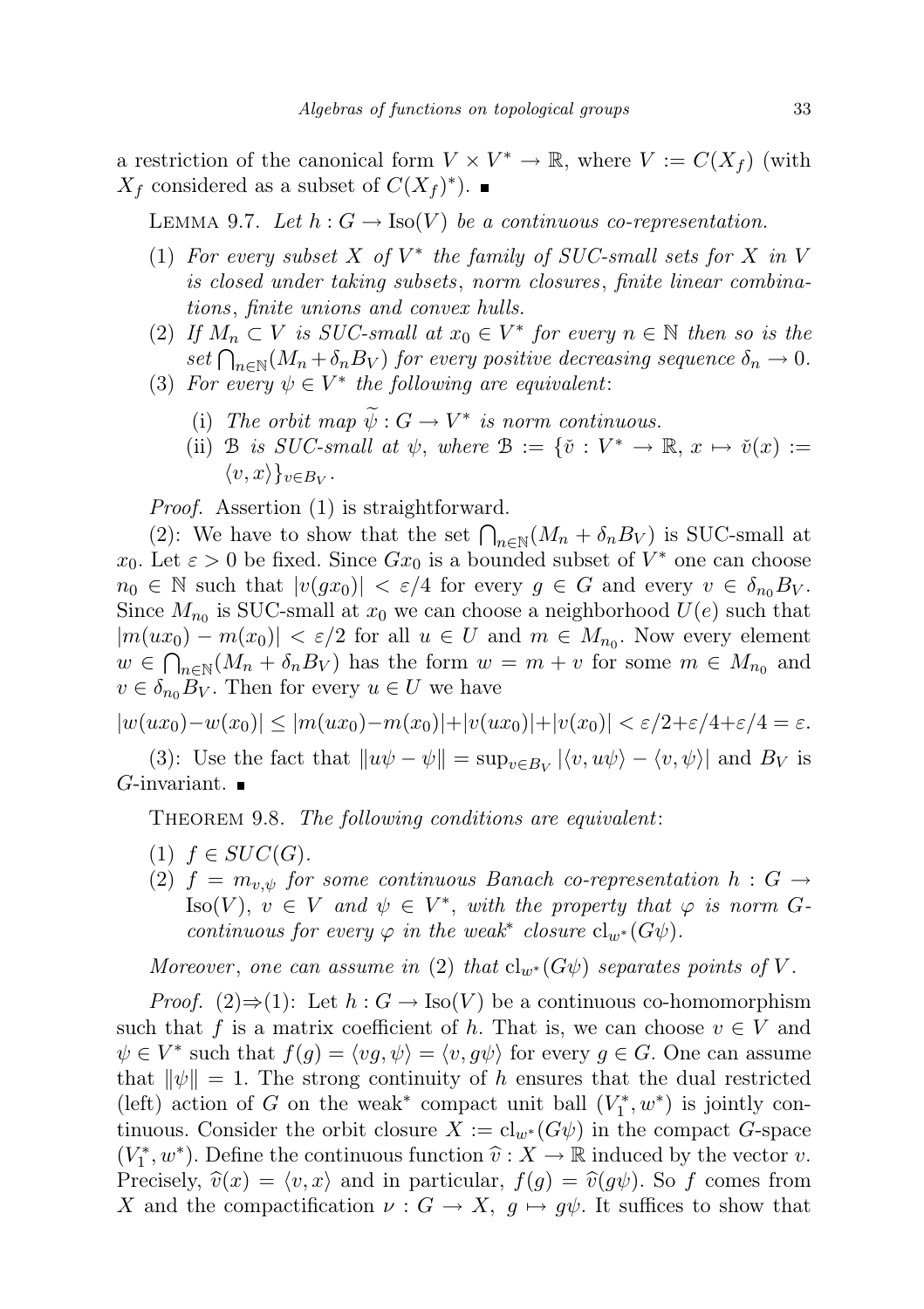the G-system X is SUC. Let  $x_0$  be an arbitrary point in X and let w be an arbitrary vector in  $V$ . By the definition of the weak<sup>\*</sup> topology and the corresponding uniformity on the compact space  $X$  it suffices to show that for every  $\varepsilon > 0$  there exists a neighborhood  $U(e)$  such that  $|\hat{w}(gux_0) - \hat{w}(gx_0)| \leq \varepsilon$ for all  $g \in G$  and  $u \in U$ . By simple computations we get

$$
|\widehat{w}(gux_0) - \widehat{w}(gx_0)| = |\langle w, gux_0 \rangle - \langle w, gx_0 \rangle| = |\langle wg, ux_0 \rangle - \langle wg, x_0 \rangle|
$$
  
=  $|\langle wg, ux_0 - x_0 \rangle| \le ||wg|| \cdot ||ux_0 - x_0||$ .

Take into account that  $||wg|| = ||w||$ . Since  $x_0 \in \text{cl}(G\psi)$ , by our assumption the orbit map  $\tilde{x}_0 : G \to V^*$  is norm continuous with respect to the dual action of  $G$  on  $V^*$ . Therefore, given  $\varepsilon > 0$  there exists a neighbor dual action of G on  $V^*$ . Therefore, given  $\varepsilon > 0$ , there exists a neighborhood U of e in G such that  $||ux_0 - x_0|| < ||w||^{-1} \varepsilon$  for every  $u \in U$ . Thus,  $|\widehat{w}(gux_0) - \widehat{w}(gx_0)| \leq \varepsilon$ . This shows that X is SUC. Hence,  $f \in SUC(G)$ .

 $(1) \Rightarrow (2)$ : Let  $f \in SUC(X)$ . Then by Proposition 3.1(3) it comes from a compact transitive G-system  $X_f$  and the G-compactification  $f_{\sharp}: G \to X_f$ . There exists  $F := F_e \in C(X_f)$  such that  $f = F \circ f_{\sharp}$ . By Lemma 9.6(2) we conclude that  $FG$  is SUC-small for  $X_f \subset C(X_f)^*$ .

Let  $M := \text{co}(-FG \cup FG)$  be the convex hull of the symmetric set  $-FG \cup$ FG. Then M is a convex symmetric bounded G-invariant subset in  $C(X_f)$ . By Lemma 9.7(1) we know that M is also SUC-small for  $X_f$ .

For brevity let E denote the Banach space  $C(X_f)$ . Since  $X_f$  is a compact G-space the natural right action of G on  $E = C(X_f)$  (by linear isometries) is continuous.

Consider the sequence  $K_n := 2^n M + 2^{-n} B_E$ , where  $B_E$  is the unit ball of E. Since  $M$  is convex and symmetric, we can apply the construction of [7] (we mostly use the presentation and the development given by Fabian in the book [10]). Let  $\| \cdot \|_n$  be the Minkowski functional of the set  $K_n$ . That is,

$$
||v||_n = \inf\{\lambda > 0 \mid v \in \lambda K_n\}
$$

Then  $\| \cdot \|_n$  is a norm on E equivalent to the given norm of E for every  $n \in \mathbb{N}$ . For  $v \in E$ , let

$$
N(v) := \left(\sum_{n=1}^{\infty} ||v||_n^2\right)^{1/2} \text{ and } V := \{v \in E \mid N(v) < \infty\}
$$

Denote by  $j: V \hookrightarrow E$  the inclusion map. Then  $(V, N)$  is a Banach space,  $j: V \to E$  is a continuous linear injection and

$$
M \subset j(B_V) = B_V.
$$

Indeed, if  $v \in M$  then  $2^n v \in K_n$ . Therefore,  $||v||_n \leq 2^{-n}$  and  $N(v)^2 \leq$  $\sum_{n \in \mathbb{N}} 2^{-2n} < 1.$ 

By our construction,  $M$  and  $B_E$  are G-invariant. This implies that the natural right action  $V \times G \to V$ ,  $(v, g) \mapsto vg$ , is isometric, that is,  $N(vg) =$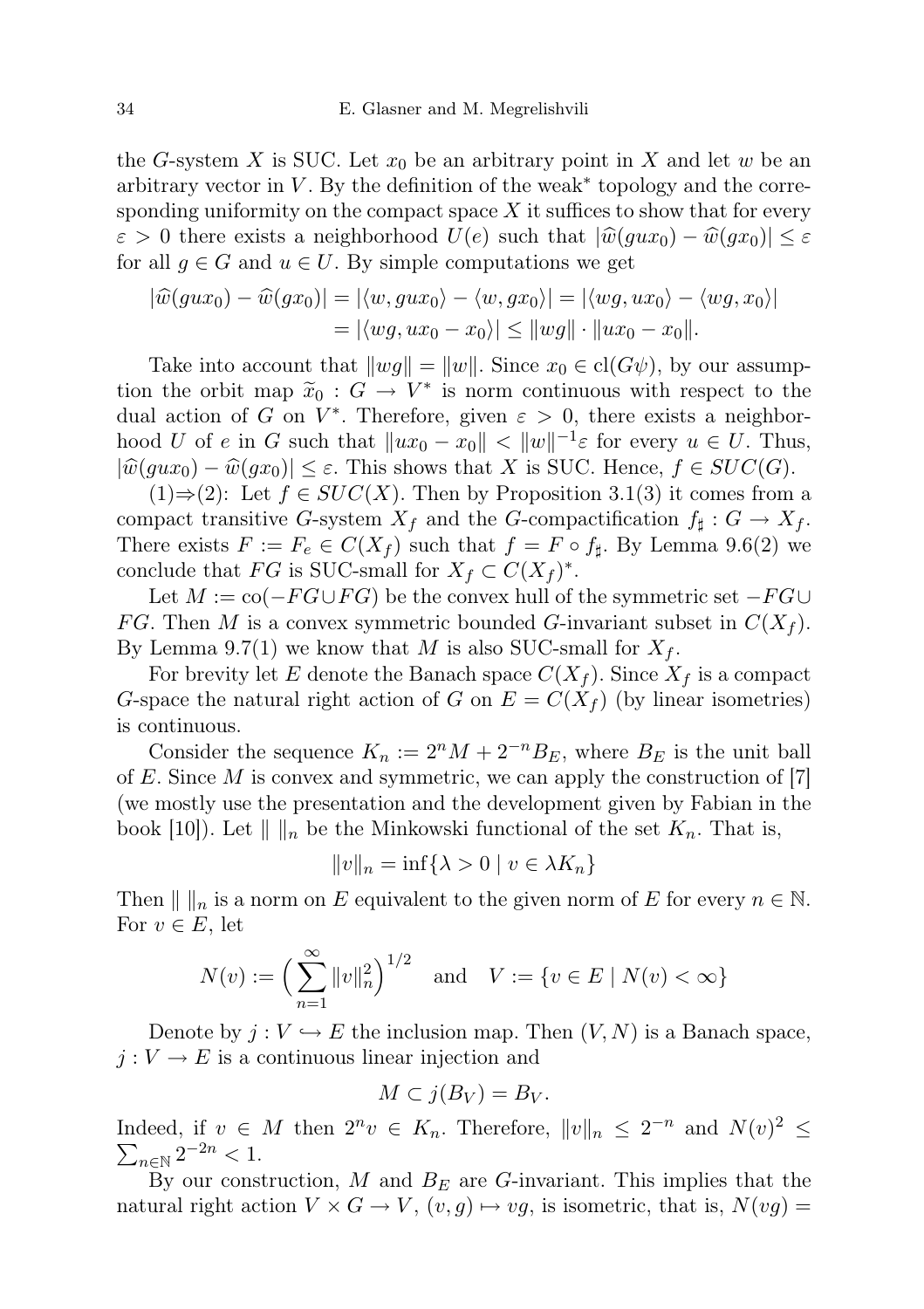$N(v)$ . Moreover, by the definition of the norm N on V (use the fact that the norm  $\left\| \cdot \right\|_n$  on E is equivalent to the given norm of E for each  $n \in \mathbb{N}$ ) we can show that this action is norm continuous. Therefore, the co-representation  $h: G \to \text{Iso}(V), h(g)(v) := vg$ , on the Banach space  $(V, N)$  is well defined and continuous.

Let  $j^* : E^* \to V^*$  be the adjoint map of  $j : V \to E$ . Now our aim is to check the G-continuity of every vector  $\varphi \in j^*(X_f) = cl_{w^*}(G\psi)$ , where  $\psi := j^*(z)$  and z denotes the point  $f_\sharp(e) \in X_f$ . By Lemma 9.7(3) we have to show that  $B_V$  is SUC-small for  $j^*(X_f)$ .

CLAIM. 
$$
j(B_V) \subset \bigcap_{n \in \mathbb{N}} K_n = \bigcap_{n \in \mathbb{N}} (2^n M + 2^{-n} B_E).
$$

*Proof.* The norms  $\left\| \cdot \right\|_n$  on E are equivalent to each other. It follows that if  $v \in B_V$  then  $||v||_n < 1$  for all  $n \in \mathbb{N}$ . That is,  $v \in \lambda_n K_n$  for some  $0 < \lambda_n < 1$ and  $n \in \mathbb{N}$ . By the construction,  $K_n$  is a convex subset containing the origin. This implies that  $\lambda_n K_n \subset K_n$ . Hence  $j(v) = v \in K_n$  for every  $n \in \mathbb{N}$ .

Recall now that FG is SUC-small for  $X_f \subset C(X_f)^*$ . By Lemma 9.7(1) we know that also  $M := \text{co}(-FG \cup FG)$  is SUC-small for  $X_f \subset C(X_f)^*$ . Moreover by Lemma 9.7(2) we find that  $A := \bigcap_{n \in \mathbb{N}} (2^n M + 2^{-n} B_E) \subset C(X_f)$ is SUC-small for  $X_f \subset C(X_f)^*$ . The linear continuous operator  $j: V \to$  $C(X_f)$  is a G-map. Then by Lemma 9.6(1) it follows that  $j^{-1}(A) \subset V$  is SUC-small for  $j^*(X_f) \subset V^*$ . The same is true for  $B_V$  because by the above claim we have  $j(B_V) \subset A$  (and hence  $B_V \subset j^{-1}(A)$ ). That is,  $B_V$  is SUCsmall for  $j^*(X_f)$ . Now Lemma 9.7(3) shows that the orbit map  $\tilde{\varphi}: G \to V^*$ <br>is C continuous for overy  $\varphi \in \tilde{\mathcal{E}}^{*}(X_{\tilde{\tau}}) = \mathcal{E}^{(1)}(G_{\tilde{\tau}})$ . By our construction is G-continuous for every  $\varphi \in j^*(X_f) = \text{cl}_{w^*}(G\psi)$ . By our construction,  $F \in j(V)$  (because  $F \in M \subset j(B_V)$ ). Since j is injective, the element  $v := j^{-1}(F)$  is uniquely determined in V. We show that  $f = m_{v,\psi}$  for the co-representation h. Using the equality  $F \circ \alpha_f = f$  and the fact that  $\alpha_f$  is a G-map we get

$$
\langle Fg, z \rangle = F(g\alpha_f(e)) = (F \circ \alpha_f)(g) = f(g).
$$

On the other hand,

$$
m_{v,\psi}(g) = \langle v g, \psi \rangle = \langle j^{-1}(F)g, j^*(z) \rangle = \langle j(j^{-1}(F))g \rangle, z \rangle = \langle Fg, z \rangle.
$$

Hence,  $f = m_{v,\psi}$ , as required. Thus we have proved that  $(1) \Leftrightarrow (2)$ .

Finally, we show that one can assume in (2) that  $\text{cl}_{w^*}(G\psi) = j^*(X_f)$ separates points of V. If  $v_1, v_2$  are different elements in V then  $j(v_1) \neq j(v_2)$ . Since  $X_f$  separates  $C(X_f)$  we have  $\langle j(v_1), \phi \rangle \neq \langle j(v_2), \phi \rangle$  for some  $\phi \in X_f$ . Now observe that  $\langle j(v), \phi \rangle = \langle v, j^*(\phi) \rangle$  for every  $v \in V$ .

COROLLARY 9.9.  $Adj(G) \subset SUC(G)$ .

Next we show how one can characterize  $LE(G)$  in terms of matrix coefficients.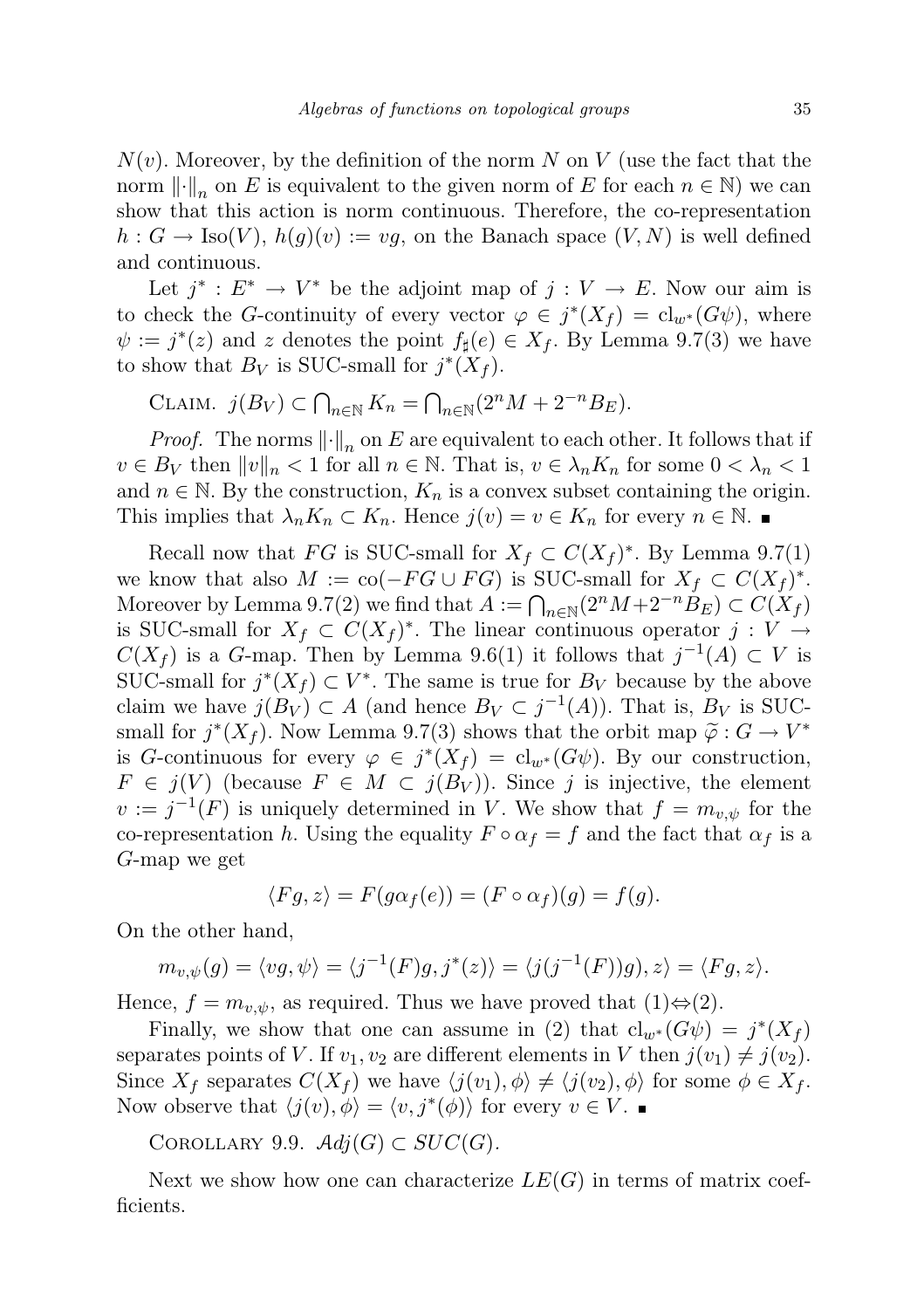THEOREM 9.10. The following conditions are equivalent:

- $(1)$   $f \in LE(G)$ .
- (2)  $f = m_{v,\psi}$  for some continuous co-representation  $h : G \to \text{Iso}(V)$ ,  $v \in V$  and  $\psi \in V^*$ , for a Banach space V, with the property that the weak<sup>\*</sup> and the norm topologies coincide on the orbit  $G\varphi$  of every  $\varphi$ in the weak<sup>\*</sup> closure  $Y := cl_{w^*}(G\psi)$ .

Moreover, one can assume in  $(2)$  that Y separates points of V.

*Proof.* (2)⇒(1): By definition f comes from  $Y := cl_{w^*}(G\psi)$ . Hence it suffices to show that  $Y$  is LE. Equivalently, we need to show that  $Y$  is orbitwise light (see [13, Lemma 5.8(2)]). Let  $\mu_Y$  be the uniform structure on the compact space Y. Denote by  $(\mu_Y)_{\mathcal{G}}$  the corresponding uniform structure of uniform convergence inherited from  $Y^G$  (see [13]). We have to show that  $\text{top}(\mu_Y)|_{G\varphi} = \text{top}((\mu_Y)_G)|_{G\varphi}$  for every  $\varphi \in Y$ . Observe that the topology  $(\mu_Y)_G$  on the orbit  $G\varphi$  is weaker than the norm topology. Since the latter is the same as the weak<sup>\*</sup> topology (that is,  $\text{top}(\mu_Y)|_{G\varphi}$ ) we see that indeed  $\text{top}(\mu_Y)|_{G\varphi} = \text{top}((\mu_Y)_G)|_{G\varphi}.$ 

 $(1) \Rightarrow (2)$ : The proof uses again the interpolation technique of [7], as in Theorem 9.8. The proof is similar so we omit the details. However, we provide necessary definition and two lemmas (Definition 9.11 and Lemmas 9.12 and 9.13). They play the role of Lemmas 9.6 and 9.7.

For every set M denote by  $\mathbb{R}^M$  the set of all real-valued functions  $M \to \mathbb{R}$ . The topologies of pointwise and uniform convergence on  $\mathbb{R}^M$  will be denoted by  $\tau_p$  and  $\tau_u$  respectively.

DEFINITION 9.11. Let  $\langle , \rangle : Y \times X \to \mathbb{R}$  be a G-compatible map (as in Definition 9.5) and M be a nonempty subset of Y. Denote by  $j: X \to \mathbb{R}^M$ ,  $j(x)(m) := \langle m, x \rangle$ , the associated map.

- (1) We say that a subset  $A$  of  $X$  is  $M$ -light if the pointwise and uniform topologies coincide on  $j(A) \subset \mathbb{R}^M$ .
- (2) M is LE-small at  $x_0 \in X$  if the orbit  $Gx_0$  is M-light.
- (3) M is LE-small for X if the orbit Gx is M-light at every  $x \in X$  (cf. Theorem 7.9).

We are going to examine this definition in a particular case of the canonical bilinear map  $V \times V^* \to \mathbb{R}$  which is *G*-compatible for every co-representation  $h: G \to \text{Iso}(V)$ .

We collect here some useful properties of LE-smallness.

Lemma 9.12.

(1) Let  $Y_1 \times X_1 \to \mathbb{R}$  and  $Y_2 \times X_2 \to \mathbb{R}$  be two G-compatible maps. Suppose that  $\gamma_1 : X_1 \to X_2$  and  $\gamma_2 : Y_2 \to Y_1$  are G-maps such that

$$
\langle y, \gamma_1(x) \rangle = \langle \gamma_2(y), x \rangle \quad \forall (y, x) \in Y_2 \times X_1.
$$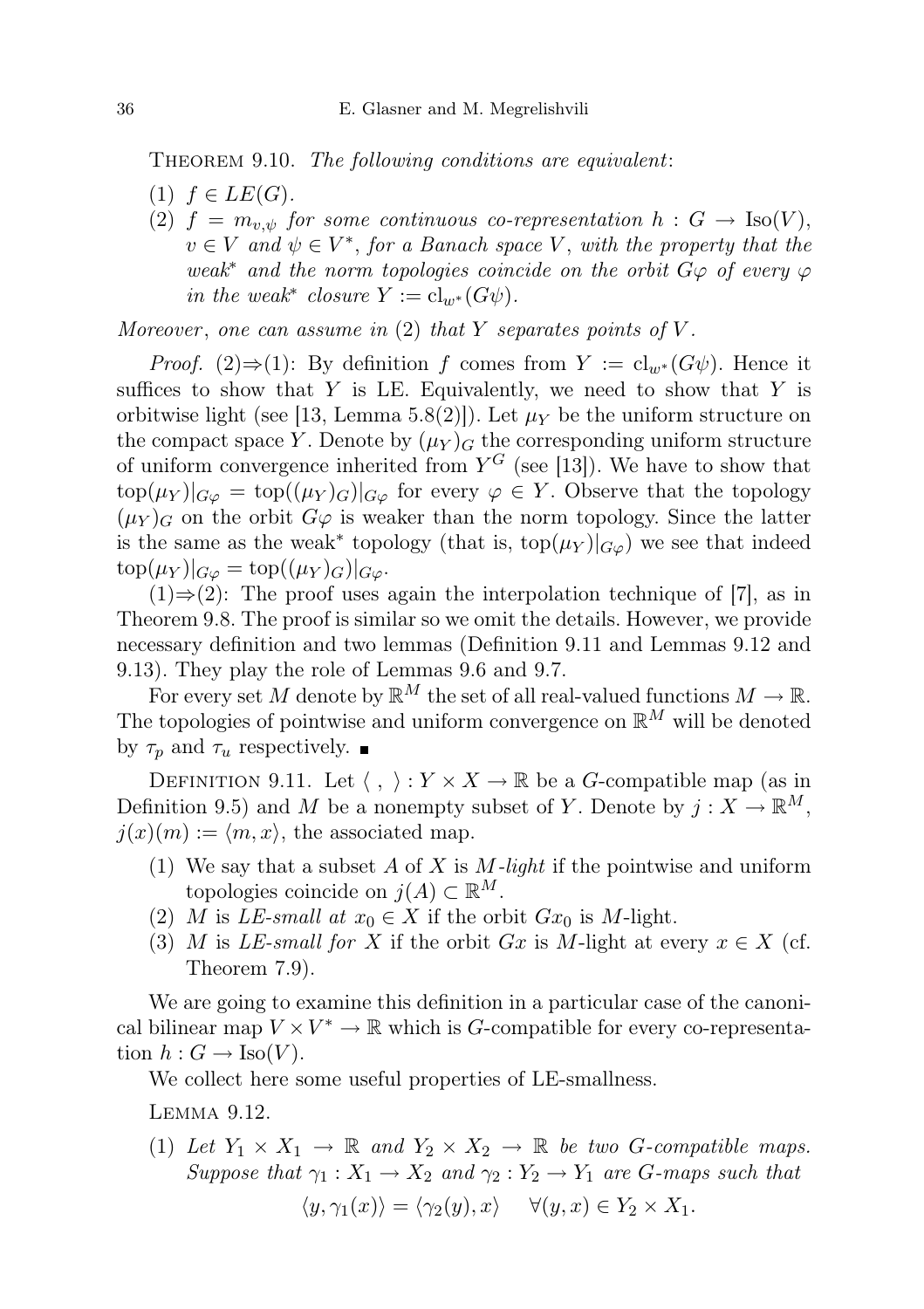Then for every nonempty subset  $M \subset Y_2$  the subset  $\gamma_1(M) \subset Y_1$  is LE-small at  $x \in X_1$  if and only if M is LE-small at  $\gamma_1(x) \in X_2$ .

(2) Let X be a (not necessarily compact) G-space. If  $f \in LE(X)$  then the subset  $F_eG$  of  $C(X_f)$  is LE-small for  $X_f$  considered as a subset of  $V^*$ where  $V := C(X_f)$  (with respect to the canonical map  $V \times V^* \to \mathbb{R}$ and the natural co-representation  $G \to \text{Iso}(V)$ .

Proof. (1): Similar to Lemma 9.6.1.

(2): Let  $f \in LE(X)$ . Then by Proposition 3.1.3 it comes from a compact G-system  $X_f$  and the G-compactification  $f_{\sharp}: X \to X_f$ , we know that there exists  $F_e \in C(X_f)$  such that  $f = F_e \circ f_{\sharp}$ . Theorem 7.9 implies that  $X_f$  is LE and  $F_e \in LE(X_f)$ . By the same theorem,  $X_f$  is orbitwise light in  $RUC(G)$ . This means that pointwise and norm topologies in  $RUC(G)$  agree on every G-orbit in  $X_f$ . On the other hand, it is straightforward to see that for the G-compatible map

$$
F_e G \times X_f \to \mathbb{R}
$$

(Definition 9.11 with  $M := F_eG$ ) the corresponding pointwise topology  $\tau_p$ on  $X_f$  coincides with the pointwise topology inherited from  $RUC(G)$ , and the uniform topology  $\tau_u$  on  $X_f$  coincides with the norm topology of  $RUC(G)$ .

LEMMA 9.13. Let  $h: G \to \text{Iso}(V)$  be a continuous co-representation.

- (a) For every  $X \subset V^*$  the family of LE-small sets for X in V is closed under taking: subsets, norm closures, finite linear combinations, finite unions and convex hulls.
- (b) If  $M_n \subset V$  is LE-small at  $x_0 \in V^*$  for every  $n \in \mathbb{N}$  then so is  $\bigcap_{n\in\mathbb{N}} (M_n+\delta_n B_V)$  for every positive decreasing sequence  $\delta_n\to 0$ .
- (c) The following are equivalent:
	- (i) The pointwise and norm topologies agree on the G-orbit Gx for every  $x \in X \subset V^*$ .
	- (ii) B is LE-small for X, where  $\mathcal{B} := \{ \check{v} : V^* \to \mathbb{R}, x \mapsto \check{v}(x) :=$  $\langle v, x \rangle\}_{v \in B_V}.$

QUESTION 9.14. Do we have  $adj(G) = SUC(G)$  for every topological group  $G$ ? The question seems to be open even for abelian non-discrete  $G$  (say  $G = \mathbb{R}$ . The equivalent question for abelian G is whether  $adj(G) = UC(G)$ . Also, what is the relation between the algebras  $LE(G)$  and  $adj(G)?$ 

10. Some conclusions about  $H_+[0,1]$  and Iso( $\mathbb{U}_1$ ). From the reflexive triviality of  $H_+[0,1]$  and results of Uspenskij about Iso( $\mathbb{U}_1$ ) Pestov deduces in [39, Corollary 1.4] the fact that the group  $\text{Iso}(\mathbb{U}_1)$  is also reflexively trivial. Using a similar idea and the matrix coefficient characterization of SUC and LE one can conclude that  $Iso(U_1)$  is SUC-trivial and LE-trivial.

Recall the following results of Uspenskij.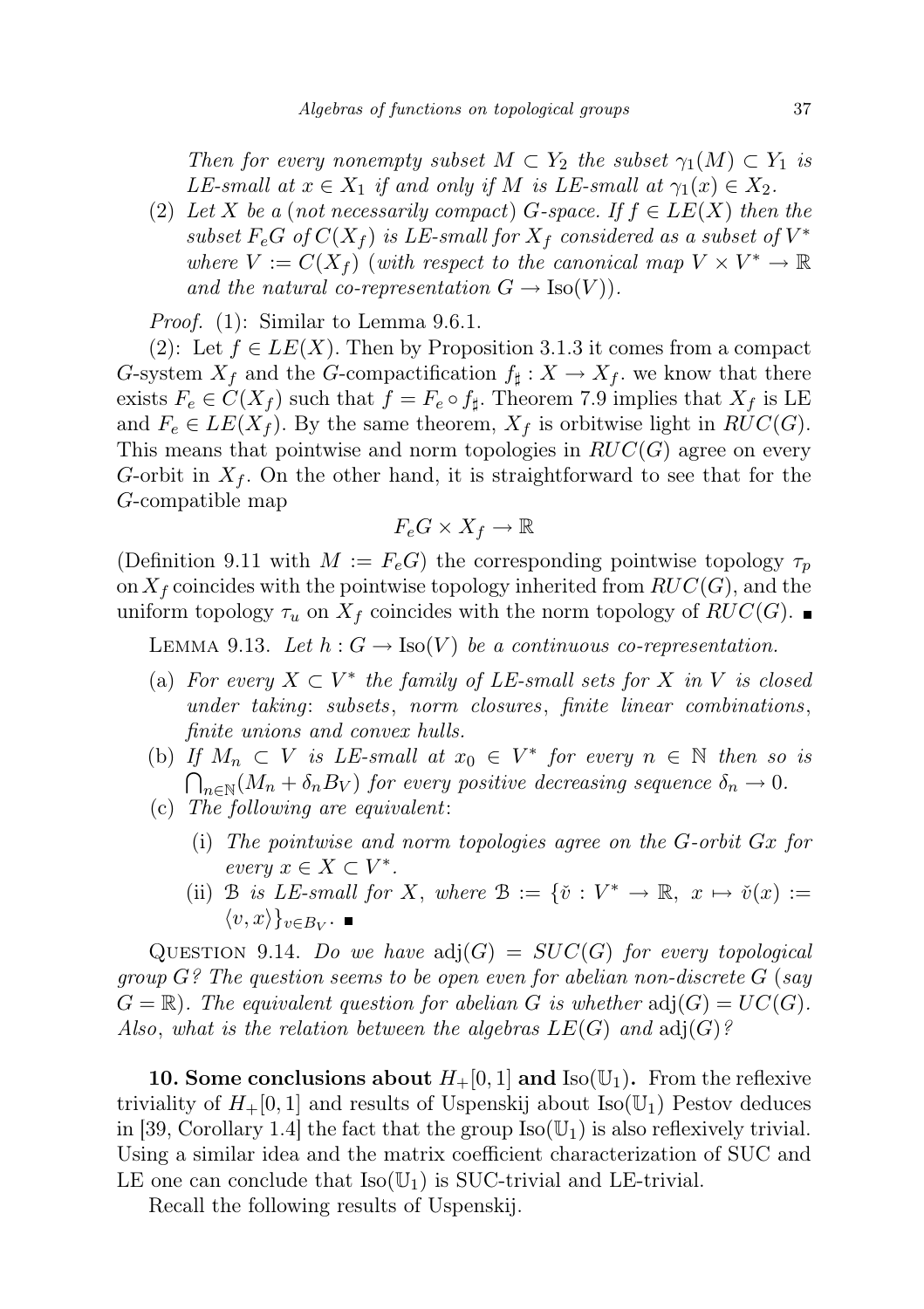THEOREM 10.1 (Uspenskij [45, 47]). The group  $\text{Iso}(\mathbb{U}_1)$  is topologically simple and contains a copy of every second countable topological group (e.g.,  $H_+[0, 1]$ .

Lemma 10.2 below is a generalized version of Pestov's observation. Of course it is important here that the corresponding property admits a reformulation in terms of Banach space representations, which is the case, for instance, for SUC and LE.

LEMMA 10.2. Let  $G_1$  be a topological subgroup of a group  $G_2$ . Suppose that  $G_2$  is  $G_1$ -simple, in the sense that, every nontrivial normal subgroup N in  $G_2$  containing  $G_1$  is necessarily dense in  $G_2$ . Then if  $G_1$  is either: (1)  $SUC-trivial$ , (2)  $LE-trivial$ , (3) adjoint continuous trivial or (4) X-trivial (where  $\mathcal K$  is a class of Banach spaces) then the same is true for  $G_2$ .

Proof. We consider only the case of SUC. Other cases are similar (and even easier for  $(3)$  and  $(4)$ ).

We use Theorem 9.8. Let  $h: G_2 \to \text{Iso}(V)$  be a continuous co-representation where  $Y := cl_{w^*}(G\psi)$  separates points of V and  $\varphi$  is norm  $G_2$ -continuous in  $V^*$  for every  $\varphi \in Y$ . It is enough to show that any such co-representation of  $G_2$  is trivial. By Theorem 9.8 this will show that  $G_2$  is SUC-trivial. First observe that the restriction  $h|_{G_1}$  is trivial. In fact, otherwise  $vg \neq v$  for some  $(v, g) \in V \times G_1$  and by our assumption there exists  $\varphi \in Y$  such that  $\varphi(v) \neq \varphi(vg)$ . Then the restriction  $m_{v,\varphi}|_{G_1}$  of the corresponding matrix coefficient  $m_{v,\varphi}: G_2 \to \mathbb{R}$  to  $G_1$  is not constant. However, by Theorem 9.8,  $m_{v,\varphi}|_{G_1} \in SUC(G_1)$ , contradicting our assumption that  $G_1$  is SUC-trivial. Therefore,  $h|_{G_1}: G_1 \to \text{Iso}(V)$  is trivial. Hence  $G_1$  is a subgroup of the normal closed subgroup  $N := \text{ker}(h)$  of  $G_2$ . Since  $G_2$  is  $G_1$ -simple it follows that  $N = G_2$ . Hence h is trivial.

Note that if  $G_2$  is *topologically simple*, that is,  $\{e\}$ -simple, then it is  $G_1$ -simple for every subgroup.

The following theorem sums up some of our results concerning the topological groups  $H_+[0, 1]$  and  $\text{Iso}(\mathbb{U}_1)$ .

THEOREM 10.3. Let G be one of the groups  $H_+[0,1]$  or  $\text{Iso}(\mathbb{U}_1)$ .

- (1) The compactifications  $G^{SUC}, G^{LE}, G^{Asp}, G^{WAP}$  are trivial.
- (2) Every adjoint continuous (co)representation of the group G is trivial.
- (3) Every continuous Asplund (co)representation of the group G is trivial.
- (4) Every (co)representation  $h : G \to \text{Iso}(V)$  on a separable Asplund space V is trivial.
- (5) The algebra  $UC(G)$  and the ambit  $(G^{UC}, i(e))$  are not point-universal. In particular, the map  $i: G \to G^{UC}$  is not a right topological compactification of G.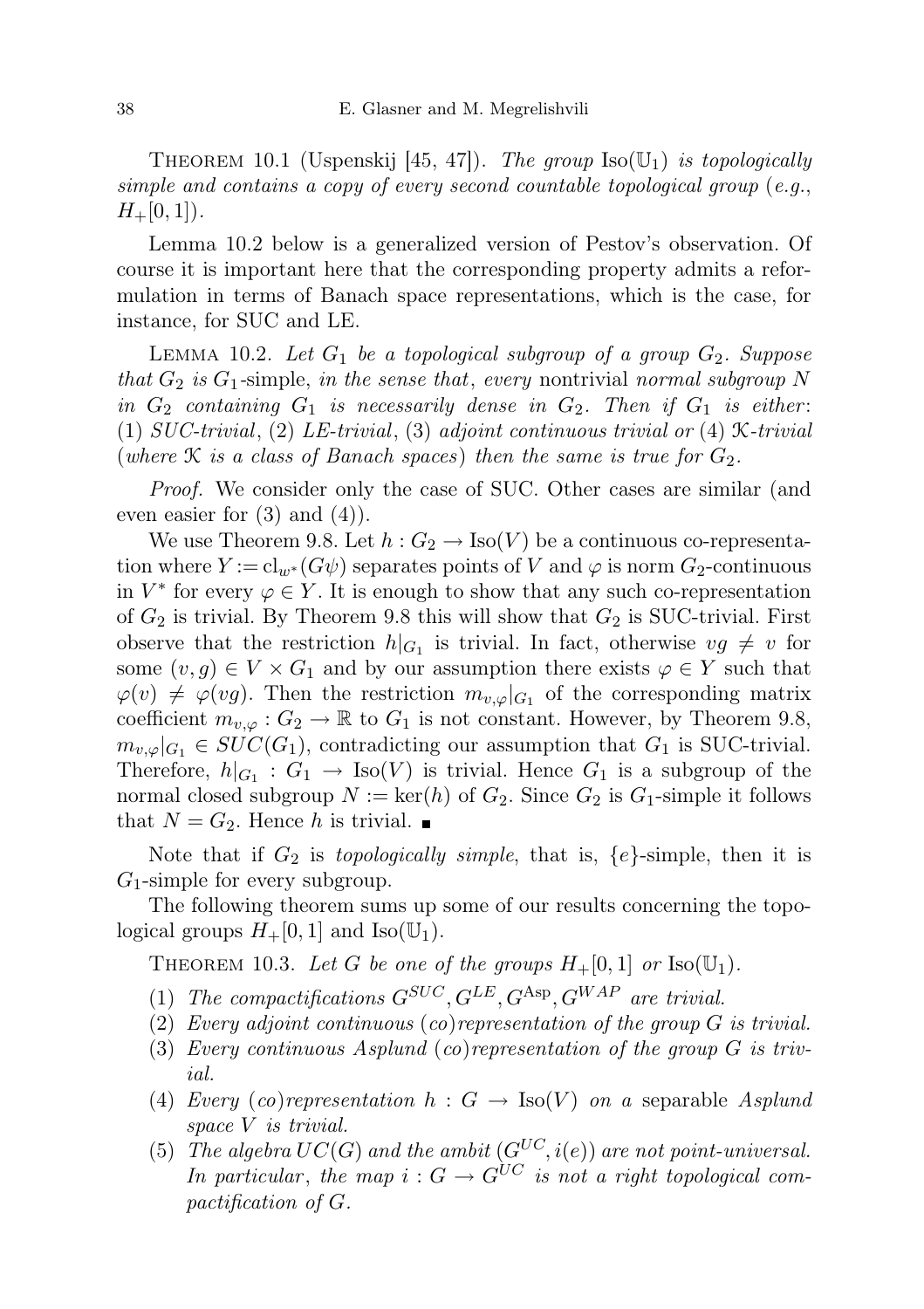*Proof.* (1):  $H_+[0,1]$  is SUC-trivial by Theorem 8.3. By results of Uspenskij (see Theorem 10.1) the group  $\text{Iso}(\mathbb{U}_1)$  is topologically simple and also a universal second countable group. In particular it contains a copy  $G_1$  of  $H_+[0,1]$  as a topological subgroup. It follows that  $G_2 := \text{Iso}(\mathbb{U}_1)$  is  $G_1$ -simple. Applying Lemma 10.2 we conclude that  $G_2 := \text{Iso}(\mathbb{U}_1)$  is also SUC-trivial. The rest follows by the inclusions of Theorem 7.10.

(2): Every adjoint continuous (co)representation of  $H_+[0,1]$  must be trivial. Otherwise, by Theorem 9.8 (or Corollary 9.9), it contains a nonconstant SUC function. Now Lemma 10.2 implies that  $Iso(\mathbb{U}_1)$  is also adjoint continuous trivial.

(3): By Theorem 6.5 every continuous Asplund (co)representation of G is adjoint continuous. Now apply (2).

(4): By a recent result of Rosendal and Solecki [42, Corollary 3] every homomorphism of  $G = H_+ [0, 1]$  into a separable group is necessarily continuous. Combining this result and our assertion (3) we obtain the proof in the case of  $G = H_+ [0, 1]$ . The case of  $G = \text{Iso}(\mathbb{U}_1)$  now follows by using again the  $H_+[0,1]$ -simplicity of Iso( $\mathbb{U}_1$ ).

(5): Take a nonconstant uniformly continuous function on G (such a function necessarily exists by Lemma 2.1). Since  $SUC(G) = \{ \text{constants} \}$  we get  $SUC(G) \neq UC(G)$ . Now Corollary 4.11 finishes the proof.

By Theorems 10.1 and 10.3 we get

COROLLARY 10.4. Every second countable group  $G_1$  is a subgroup of a Polish SUC-trivial group  $G_2$ .

However the following questions are open (see also [31]).

QUESTION 10.5.

- (1) Find a nontrivial Polish group which is SUC-trivial (Ref-trivial, Asptrivial) but does not contain a subgroup topologically isomorphic to  $H_+[0, 1].$
- (2) Is the group  $H(I^{\omega})$  SUC-trivial (Ref-trivial, Asp-trivial)? And, a closely related question (see Lemma 10.2):
- (3) Is the group  $G_2 := H(I^{\omega})$   $G_1$ -simple for a subgroup  $G_1 < G_2$  where  $G_1$  is a copy of either  $H_+[0,1]$  or  $\text{Iso}(\mathbb{U}_1)$ ?

THEOREM 10.6. Let G be an Asplund trivial (e.g.  $H_+[0,1]$  or  $\text{Iso}(\mathbb{U}_1)$ ) group. Then every metrizable right topological semigroup compactification of G is trivial.

*Proof.* By Theorem 10.3.1,  $G^{Asp}$  is trivial, so that every RN transitive G-space is trivial. If  $G \to S$  is a right topological semigroup compactification of G, then the natural induced G-space  $(G, S)$  is isomorphic to its own enveloping semigroup. By a recent work [14], a metric dynamical system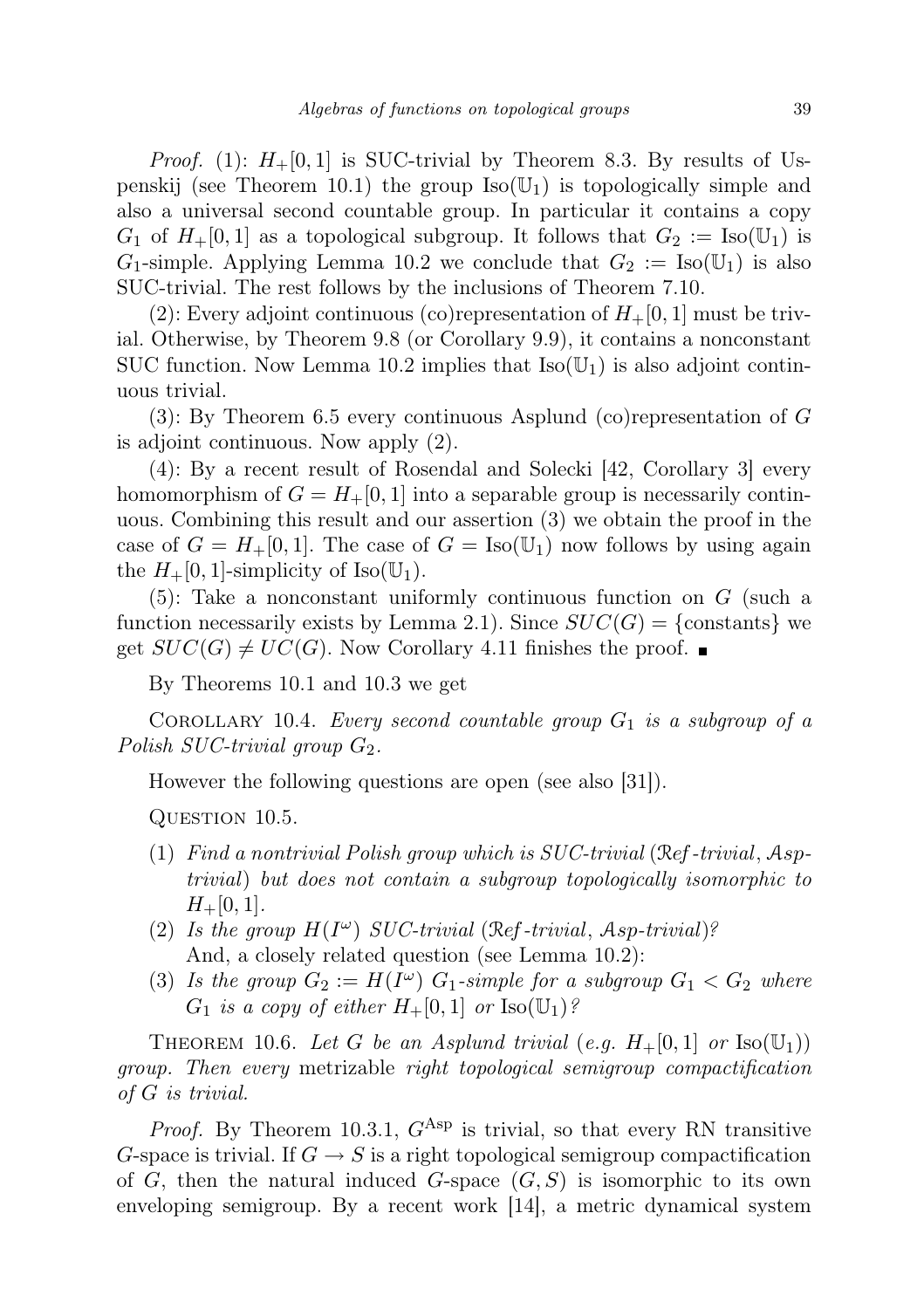$(G, X)$  is RN iff its enveloping semigroup is metrizable. Now if S is metrizable then it follows that the transitive system  $(G, S)$  is RN and therefore trivial.

Recall, in contrast, that for every topological group  $G$  the algebra  $RUC(G)$  separates points and closed subsets on G and therefore the maximal right topological semigroup compactification  $G \hookrightarrow G^{RUC}$  is faithful.

11. Relative extreme amenability: SUC-fpp groups. Recall that a topological group G has the *fixed point property on compacta* (*fpp*) (or is extremely amenable) if every compact (transitive)  $G$ -space X has a fixed point. It is well known that locally compact extremely amenable groups are necessarily trivial (see for example [19]). Gromov and Milman [20] proved that the unitary group  $U(H)$  is extremely amenable. Pestov has shown that the groups  $H_+[0,1]$  and  $\text{Iso}(\mathbb{U}_1)$  are extremely amenable (see [37, 40] for more information).

Consider the following relativization.

DEFINITION 11.1. Let P be a class of compact  $G$ -spaces.

- (1) A G-space X is  $P$ -fpp (or is extremely P-amenable) if every G-compactification  $X \to Y$  such that Y is a member of P has a fixed point.
- (2) A topological group  $G$  is  $P$ -fpp (or is extremely P-amenable) if the G-space  $X := G$  is P-fpp or equivalently, if every G-space Y in P has a fixed point.

Taking P as the collection of all compact flows we get extreme amenability. With the class P of compact affine flows we recover amenability. When P is taken to be the collection of equicontinuous (that is, almost periodic) flows we obtain the old notion of minimal almost periodicity (MAP). Minimal almost periodicity was first studied by von Neumann and Wigner [34] who showed that  $PSL(2,\mathbb{Q})$  has this property. See also Mitchell [33] and Berglund, Junghenn and Milnes [5].

LEMMA 11.2. Let  $P$  be a class of compact  $G$ -spaces which is preserved by isomorphisms, products subsystems and quotients. Let  $\mathcal{P}$  and  $X^{\mathcal{P}}$  be as in Section 2. The following conditions are equivalent:

- $(1)$  *G* is *P*-fpp.
- (2) The compact G-space  $G^{\mathcal{P}}$  is P-fpp.
- (3) Any minimal compact G-space in P is trivial.
- (4) For every  $f \in \mathcal{P}$  the G-system  $X_f$  has a fixed point.
- (5) The algebra P is extremely left amenable (that is, it admits a multiplicative left invariant mean).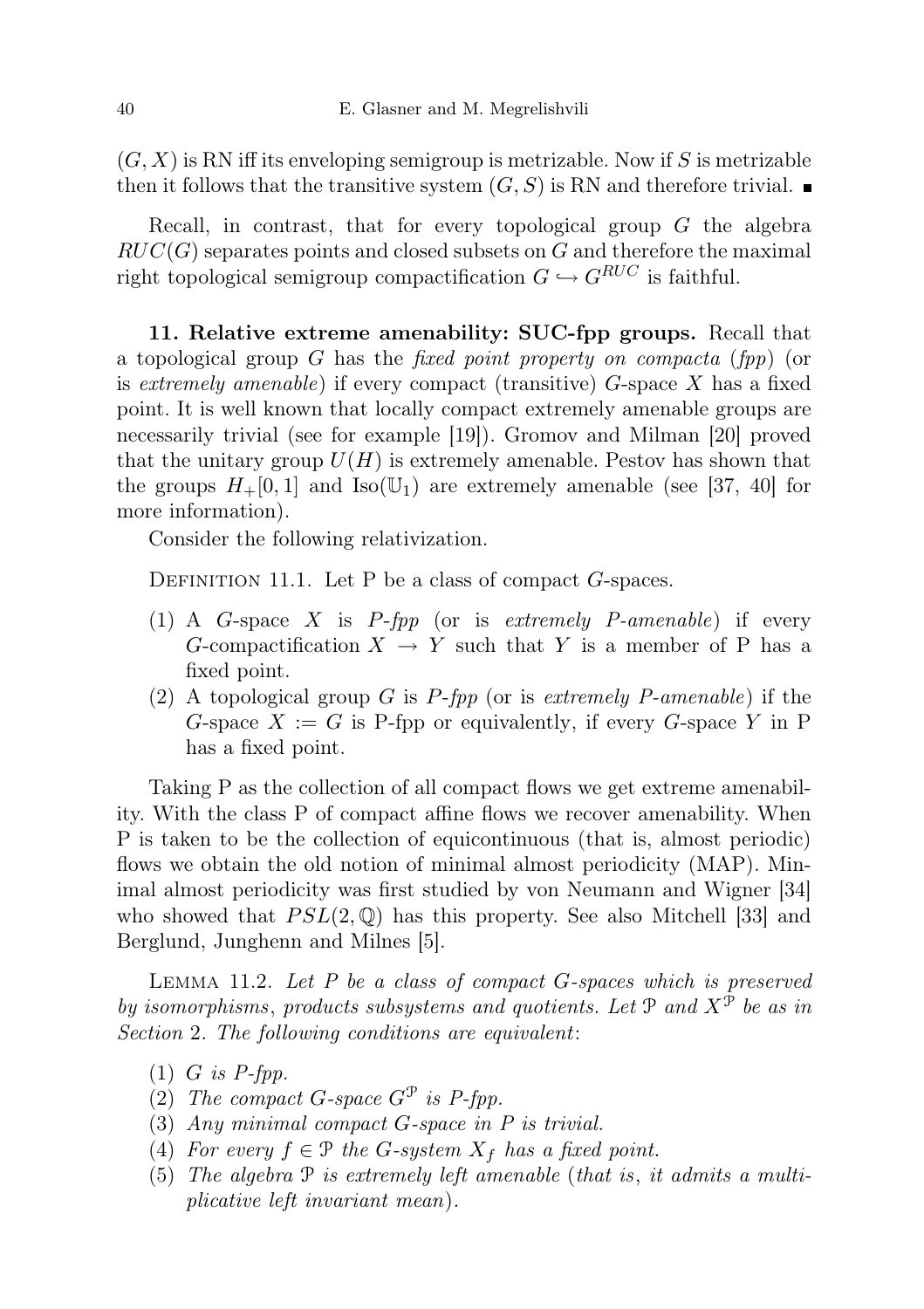Proof. Clearly each of the conditions (1) and (3) implies all the others. Use the fact that the G-space  $G^{\mathcal{P}}$  is point universal to deduce that each of (2) and (5) implies (3). Finally, (4) implies (2) because  $G^{\mathcal{P}}$  has a presentation as a subsystem of the product of all the  $X_f$ ,  $f \in \mathcal{P}$ . Note that  $f \in \mathcal{P}$  iff  $X_f$ has property P (see [13, Proposition 2.9.3]).  $\blacksquare$ 

REMARK 11.3.

- (1) The smaller the class P is, one expects the property of being P-fpp to be less restrictive; however, even when one takes P to be the class of equicontinuous  $\mathbb{Z}$ -spaces (that is, *cascades*) it is still an open question whether P-fpp, that is, minimal almost periodicity, is equivalent to extreme amenability (see [11]).
- (2) A minimal compact G-space X is LE iff X is AP. It follows by the inclusions LE  $\supset$  RN<sub>app</sub>  $\supset$  WAP  $\supset$  AP (cf. also Theorem 7.10) that  $G$  is minimally almost periodic iff  $G$  is P-fpp for each of the following classes: WAP,  $RN_{app}$  or LE.

Here we point out two examples of topological groups G which are SUCextremely amenable (equivalently, SUC-fpp) but not extremely amenable. In the next two sections we will show that  $S_{\infty}$  as well as the group  $H(C)$ of homeomorphisms of the Cantor set  $C$  are also SUC-fpp (both groups are not extremely amenable). See Corollary 12.3 and Theorem 13.8 below.

EXAMPLE 11.4. For every  $n \geq 2$  the simple Lie group  $SL_n(\mathbb{R})$ , being locally compact, is not extremely amenable. However, it is SUC-extremely amenable. This follows easily from Corollary 7.15.

For the second example we need the following proposition.

PROPOSITION 11.5. Let G be a uniformly Lindelöf (e.g. second countable) group and  $X$  a not necessarily compact  $G$ -space. Assume that the action is 2-homogeneous on some uncountable dense orbit  $Y = Gx_0$ . Then X is SUC-trivial (and hence also SUC-fpp).

*Proof.* It is enough to show that every  $f \in SUC(X)$  is constant. We can suppose that  $Y = X = Gx_0$ . Let  $St(x_0) < G$  be the stabilizer of  $x_0$ . We observe that  $St(x_0)$  is not open in G. Indeed, otherwise the space  $G/St(x_0)$ is discrete and since G is uniformly Lindelöf it is easy to see that  $G/\mathrm{St}(x_0)$  is countable. However, by assumption  $X$  is uncountable and the cardinality of  $X$ is the same as that of the coset space  $G/\text{St}(x_0)$ . It follows that  $Ux_0 \neq \{x_0\}$ for every neighborhood U of the identity  $e \in G$ . Now suppose to the contrary that f is a nonconstant SUC function and let  $\varepsilon := |f(a)-f(b)| > 0$  for some  $a, b \in X$ . By the definition of SUC there exists a neighborhood  $U(e)$  such that

$$
|f(gux_0) - f(gx_0)| < \varepsilon \quad \forall (g, u) \in G \times U.
$$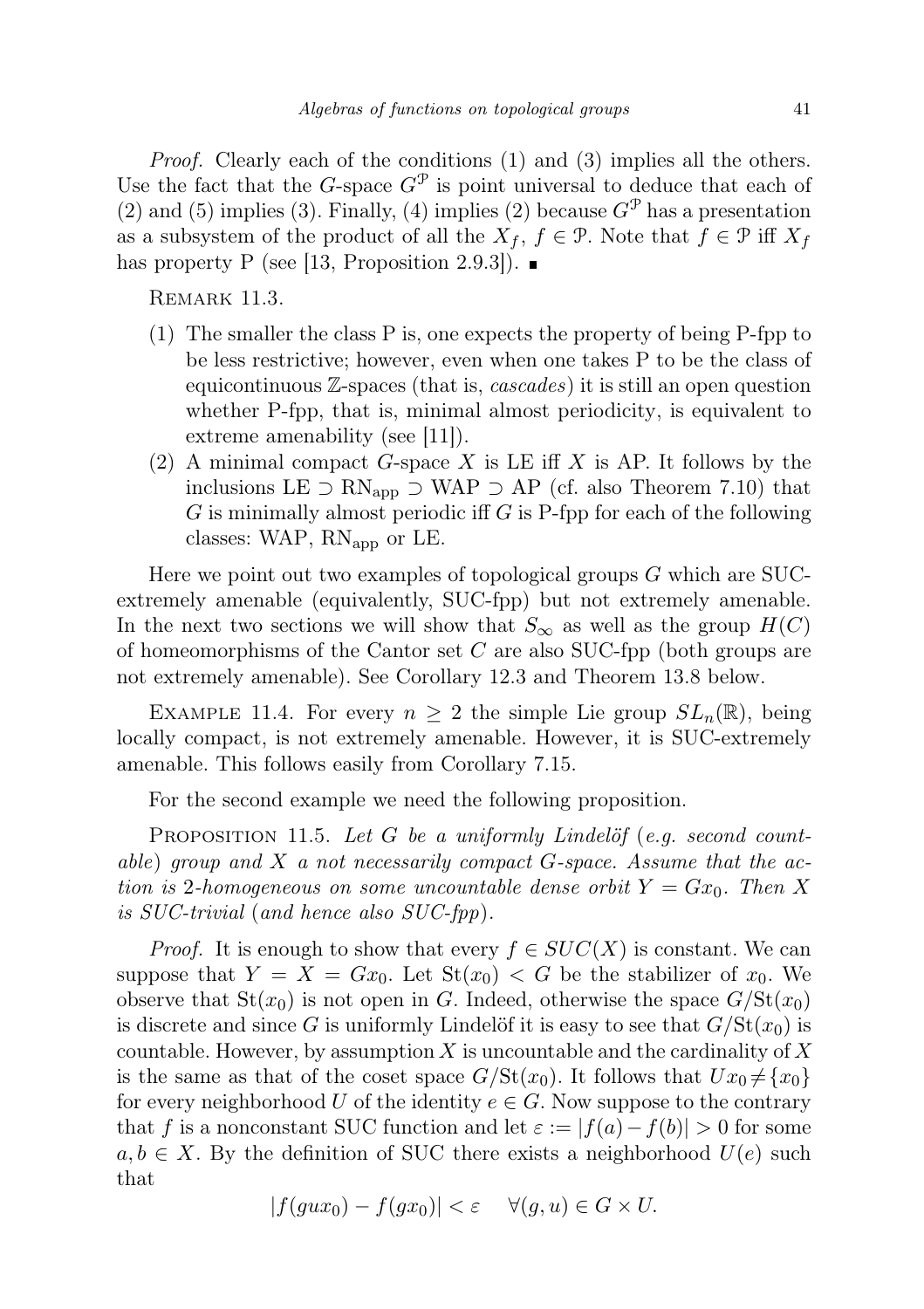As was already established, there exists  $x_1 = u_0 x_0 \in U x_0$  such that  $x_1 \neq x_0$ . Since the action is 2-homogeneous we can choose  $g_0 \in G$  such that  $g_0x_1 = a$  and  $g_0x_0 = b$ . Then  $|f(g_0u_0x_0) - f(g_0x_0)| = \varepsilon$ , a contradiction.

Now for many concrete homogeneous uncountable metric compact spaces X the natural action of the topological group  $G = H(X)$  on X is 2homogeneous. By Proposition 11.5 the flow  $(G, X)$  admits only constant SUC functions and the corresponding SUC G-compactification  $X^{SUC}$  is trivial. This is the case, to mention some concrete examples, for  $X$  the Cantor set (see Remark 13.5), the Hilbert cube and the circle T.

In the latter case even the subgroup  $G := H_+(\mathbb{T}) \lt H(\mathbb{T})$  of all orientationpreserving homeomorphisms of the circle acts 2-homogeneously on T. Pestov has shown [37, 40] that the universal minimal dynamical G-system  $M(G)$  for  $G := H_+(\mathbb{T})$  coincides with the natural action of G on  $\mathbb{T}$ . Combining these results with Proposition 11.5 we obtain our second example.

COROLLARY 11.6. The Polish group  $G = H_+(\mathbb{T})$  of orientation preserving homeomorphisms of the circle is SUC-extremely amenable (but it is not extremely amenable).

An alternative proof follows easily from Proposition 5.1.

12. The Roelcke compactification of the group  $S(\mathbb{N})$ . Let  $G =$  $S(N)$  be the Polish topological group of all permutations of the set N of natural numbers (equipped with the topology of pointwise convergence). Consider the one-point compactification  $X^* = \mathbb{N} \cup {\infty}$  and the associated natural G-action  $(G, X^*)$ . For any subset  $A \subset \mathbb{N}$  and an injection  $\alpha : A \to \mathbb{N}$ let  $p_{\alpha}$  be the map in  $(X^*)^{X^*}$  defined by

$$
p_{\alpha}(x) = \begin{cases} \alpha(x), & x \in A, \\ \infty, & \text{otherwise.} \end{cases}
$$

We have the following simple claim.

CLAIM 12.1. The enveloping semigroup  $E = E(G, X^*)$  of the G-system  $(G, X^*)$  consists of the maps  $\{p_{\alpha}: \alpha: A \to \mathbb{N}\}\$ as above. Every element of E is a continuous function so that by the Grothendieck–Ellis–Nerurkar theorem [9], the system  $(G, X^*)$  is WAP.

*Proof.* Let  $\pi_{\nu}$  be a net of elements of  $S(\mathbb{N})$  with  $p = \lim_{\nu} \pi_{\nu}$  in E. Let  $A = \{n \in \mathbb{N} : p(n) \neq \infty\}$  and  $\alpha(n) = p(n)$  for  $n \in A$ . Clearly  $\alpha : A \to \mathbb{N}$  is an injection and  $p = p_{\alpha}$ .

Conversely, given  $A \subset \mathbb{N}$  and an injection  $\alpha : A \to \mathbb{N}$  we construct a sequence  $\pi_n$  of elements of  $S(\mathbb{N})$  as follows. Let  $A_n = A \cap [1,n]$  and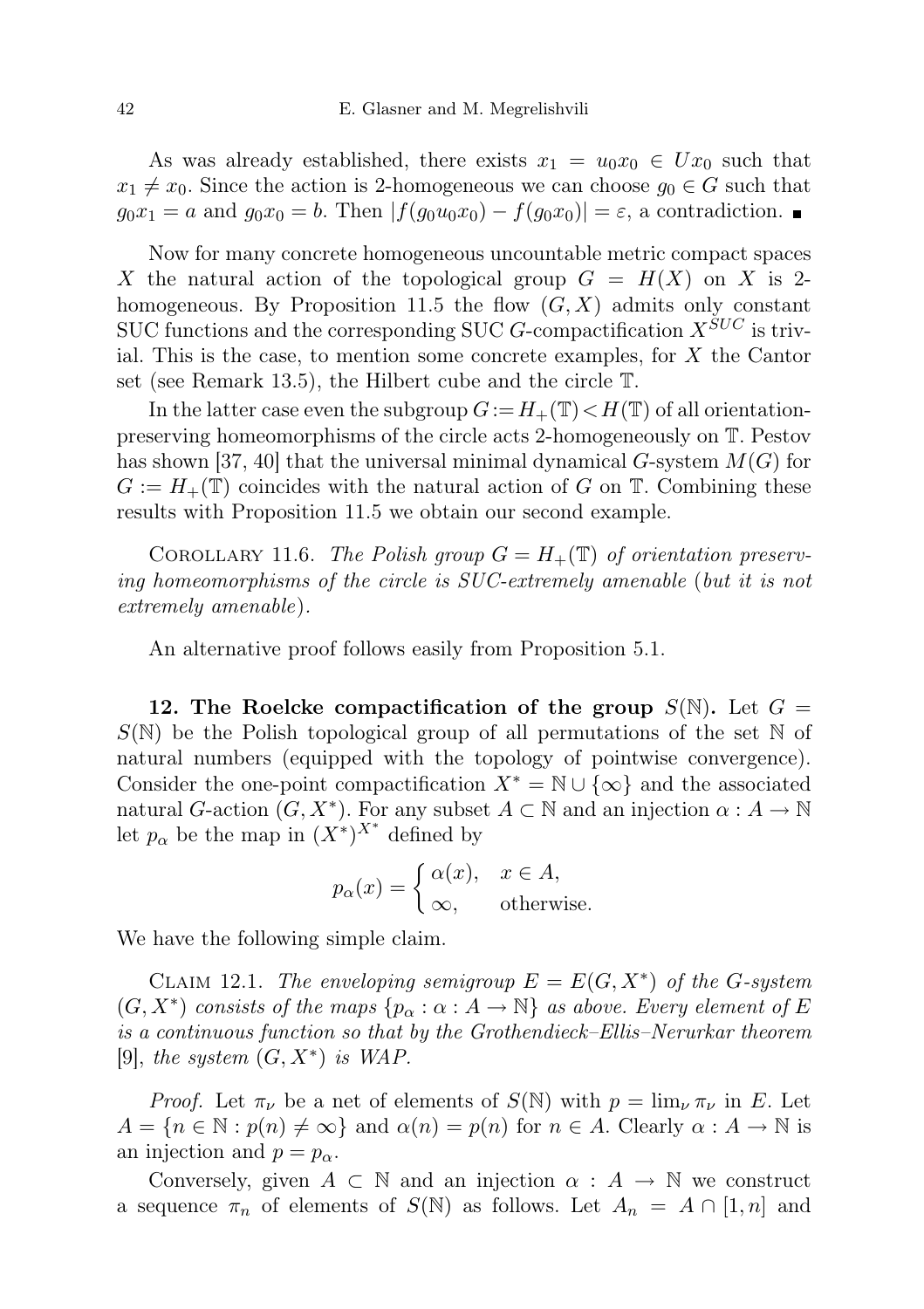$$
M_n = \max{\{\alpha(i) : i \in A_n\}}
$$
. Next define an injection  $\beta_n : [1, n] \to \mathbb{N}$  by

$$
\beta_n(j) = \begin{cases} \alpha(j), & j \in A, \\ j + M_n + n, & \text{otherwise.} \end{cases}
$$

Extending the injection  $\beta_n$  to a permutation  $\pi_n$  of N in an arbitrary way, we now observe that  $p_{\alpha} = \lim_{n \to \infty} \pi_n$  in E. The last assertion is easily verified.

THEOREM 12.2.

- (1) The two algebras  $UC(G)$  and  $WAP(G)$  coincide.
- (2) The universal WAP compactification  $G^{WAP}$  of G (and hence also  $G^{UC})$  is isomorphic to  $E=E(G,X^{\ast}).$  Thus the universal WAP (and Roelcke) compactification of G is homeomorphic to the Cantor set.

*Proof.* Given  $f \in UC(G)$  and an  $\varepsilon > 0$  there exists  $k \in \mathbb{N}$  such that, with  $H = H(1, ..., k) = \{g \in G : g(j) = j, \forall 1 \leq j \leq k\},\$ 

$$
\sup_{u,v\in H}|f(ugv)-f(g)|<\varepsilon.
$$

Set  $\widehat{f}(g) = \sup_{y \in H} f(ugy)$ . Then  $\|\widehat{f} - f\| \leq \varepsilon$ . Clearly  $\widehat{f}$ , being H-biinvariant, is both right and left uniformly continuous, i.e.  $\widehat{f} \in UC(G)$ . Let

 $\mathbb{N}_{*}^{k} = \{(n_1, \ldots, n_k) : n_j \in \mathbb{N} \text{ are distinct}\} = \{\text{injections } \{1, \ldots, k\} \to \mathbb{N}\}\$ and let G act on  $\mathbb{N}_{*}^{k}$  by

$$
g(n_1, \ldots, n_k) = (g^{-1}n_1, \ldots, g^{-1}n_k).
$$

The stability group of the point  $(1, \ldots, k) \in \mathbb{N}_{*}^{k}$  is just H and we can identify the discrete G-space  $G/H$  with  $\mathbb{N}_{*}^{k}$ . Under this identification, to a function  $f \in UC(G)$  which is right H-invariant (that is,  $f(gh) = f(g)$  for all  $g \in G$ and  $h \in H$ ) corresponds a bounded function  $\omega_f \in \Omega_k = \mathbb{R}^{\mathbb{N}^k_*}$ , namely

$$
\omega_f(n_1,\ldots,n_k)=f(g)\quad\text{iff}\quad g(j)=n_j,\,\forall 1\leq j\leq k.
$$

If we now assume that  $f \in UC(G)$  is both right and left H-invariant (so that  $f = \hat{f}$  then, as we will see below, f and accordingly its corresponding  $\omega_f$  admit only finitely many values, corresponding to the finitely many double H-cosets  ${HgH : g \in G}$ .

We set  $Y_f = Y = cl\{g\omega_f : g \in G\} \subset \Omega_k = \mathbb{R}^{\mathbb{N}_*^k}$ , where the closure is with respect to the pointwise convergence topology. Then  $(G, Y_f)$  is a compact G-system which is isomorphic, via the identification  $G/H \cong N_*^k$ , to  $X_f \subset \mathbb{R}^G$ . We will refer to elements of  $\Omega_k = \mathbb{R}^{\mathbb{N}^k_*}$  as *configurations*. Consider first the case  $k = 2$ .

In the following figure we have a representation of the configuration  $f =$  $\omega_f = \omega_{1,2}$  and three other typical elements of  $Y_f$ . The configuration  $\omega_{2,7} =$  $\sigma\omega_{1,2}$ , where  $\sigma$  is the permutation  $(\frac{1}{7}, \frac{2}{1}, \frac{7}{2})$ , admits seven values (the maximal number it can possibly have): "blank" at points  $(m, n)$  with  $m, n \notin \{2, 7\}$ ,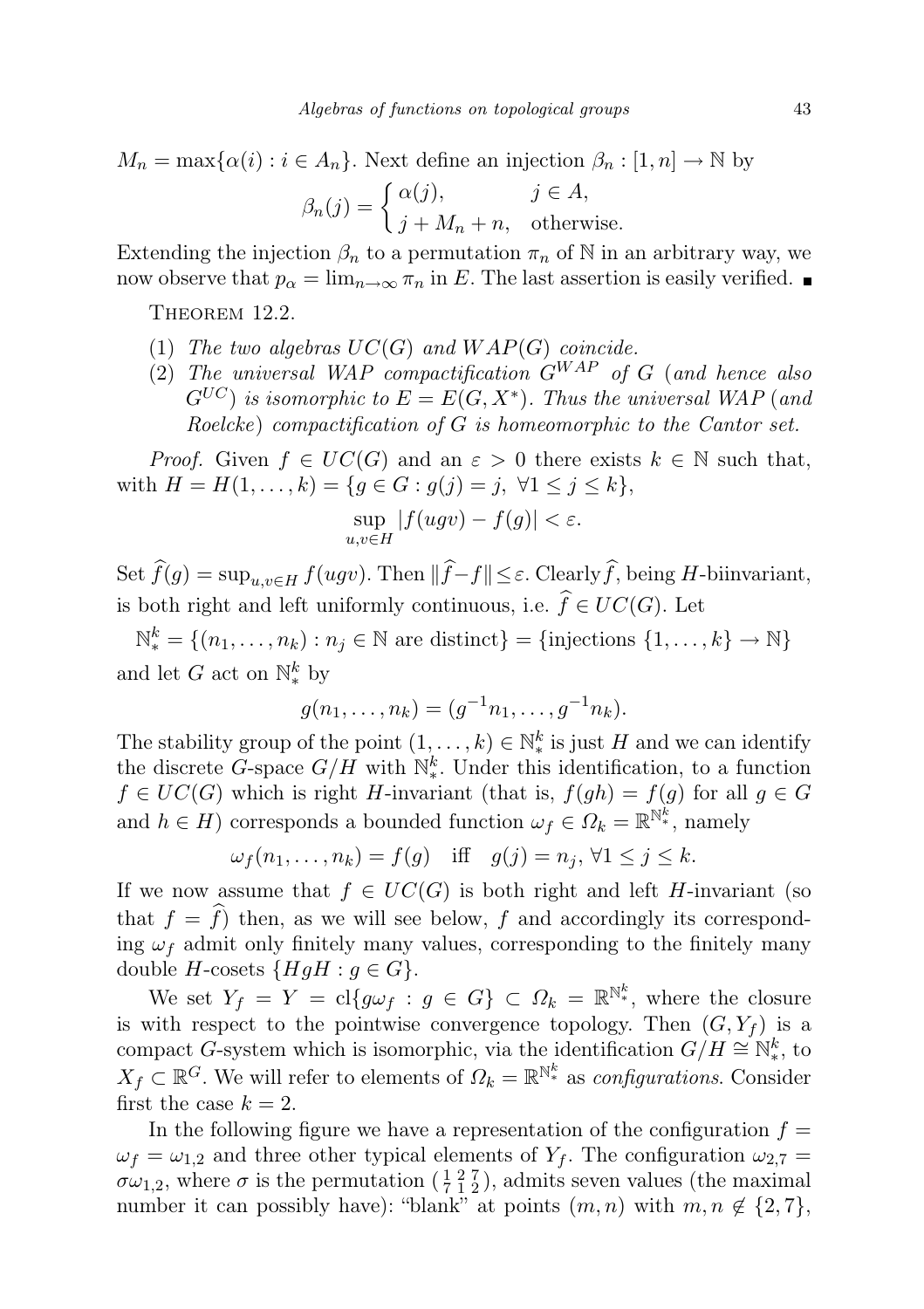the values  $\diamond$  and  $*$  at  $(2, 7)$  and  $(7, 2)$  respectively, and four more constant values on the two horizontal and two vertical lines. (The circled diagonal points (2, 2) and (7,7) are by definition not in  $\mathbb{N}^2_*$ . If we let  $\pi_n$  be the permutation

$$
\pi_n(j) = \begin{cases} j, & j \notin \{1, n\}, \\ n, & \text{for } j = 1, \\ 1, & \text{for } j = n, \end{cases}
$$

and denote by  $p = \lim_{n \to \infty} \pi_n$  the corresponding element of  $E(G, X)$ , then e.g.  $\omega_{1,\infty} = p\omega_{1,2} = \lim_{n\to\infty} \pi_n \omega_{1,2} = \lim_{n\to\infty} \omega_{1,n}.$ 



The functions  $\omega_{1,2}, \omega_{1,\infty}, \omega_{2,7}$  and  $\omega_{2,\infty}$  in  $\Omega_2$ 

Now it is not hard to see that the  $G$ -action on Y naturally extends to an action of  $E = E(G, X^*)$  on Y where each  $p \in E$  acts continuously. (Show that the map  $(a, b) \mapsto \omega_{a,b}$  is an isomorphism of G-systems from  $X^* \times X^* \setminus \Delta$ onto Y, where  $\Delta = \{(n, n) : n \in \mathbb{N}\}\.$  It then follows that  $E = E(G, X^*)$ coincides with  $E(G, Y)$ .

By the Grothendieck–Ellis theorem (see e.g. [12, Theorem 1.45]) these observations show that the G-space  $Y_f$  is WAP and therefore the function f, which comes from  $(G, Y_f)$ , is a WAP function.

These considerations are easily seen to hold for any positive integer k. For example, an easy calculation shows that for  $H_k = H(1, \ldots, k)$ , the number of double cosets  ${H_k g H_k : g \in G}$  is

$$
\sum_{j=0}^{k} \binom{k}{j} \frac{k!}{(k-j)!}.
$$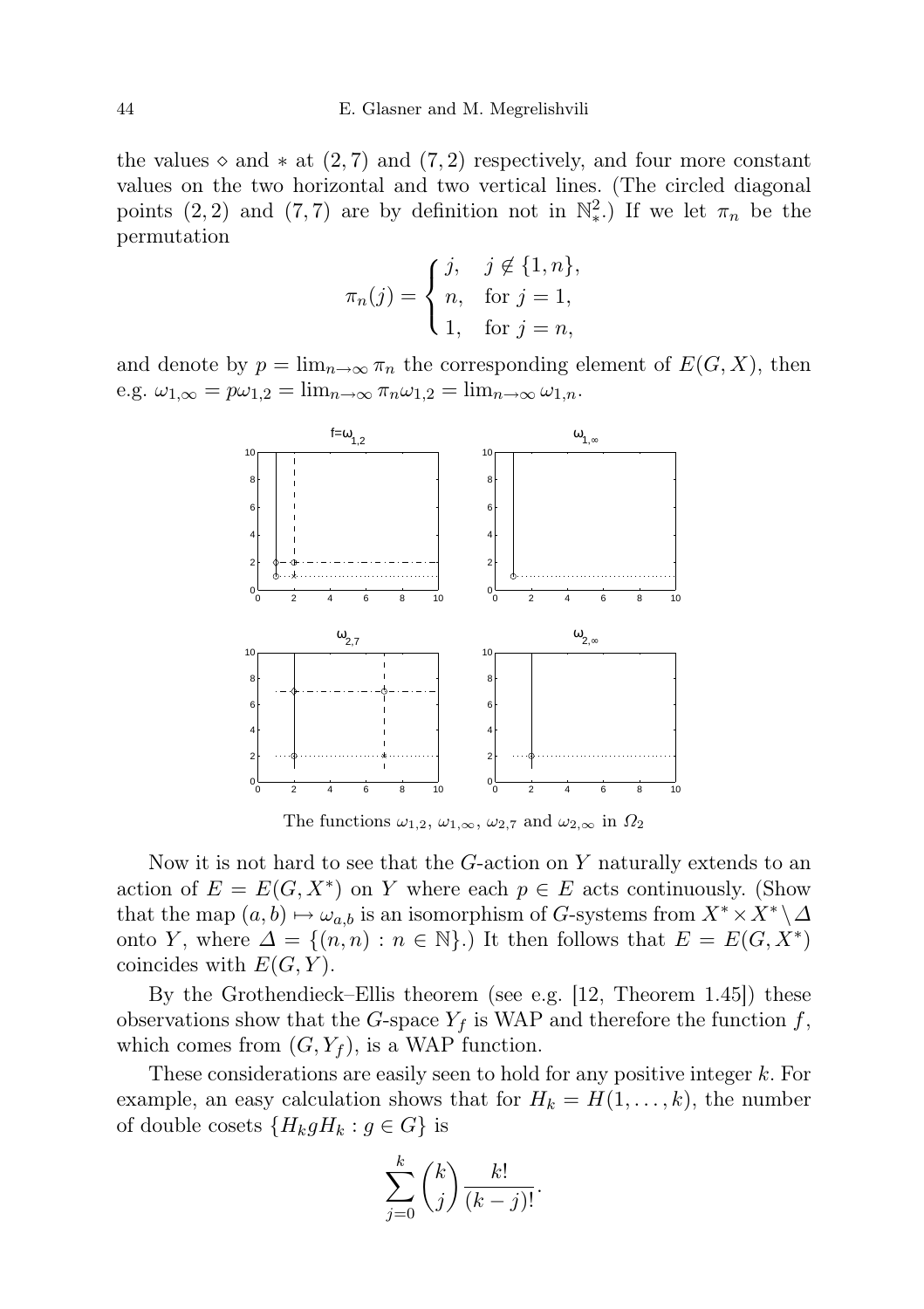Since the subgroups  $H_k = H(1, \ldots, k)$  form a basis for the topology at e, as we have already seen, the union of the  $H_k$ -biinvariant functions for  $k =$ 2, 3, ... is dense in  $UC(G)$  and we conclude that indeed  $UC(G) = WAP(G)$ .

Since for each  $H$ -biinvariant function  $f$  the enveloping semigroup of the dynamical system  $(G, Y_f)$  is isomorphic to  $E(G, X^*)$  and since the Gelfand compactification of  $UC(G)$  is isomorphic to a subsystem of the direct product

$$
\prod \{ Y_f : f \text{ is } H\text{-binvariant for some } H(1,\ldots,k) \}
$$

we deduce that  $E(G, X^*)$  also serves as the enveloping semigroup of the universal dynamical system  $|WAP(G)| = |UC(G)|$ . Finally, since  $|WAP(G)|$ is point-universal we conclude (by Lemma 3.3) that  $(G, |WAP(G)|)$  and  $(G, E(G, X^*))$  are G-isomorphic.

COROLLARY 12.3. The Polish group  $G = S(N)$  is SUC-extremely amenable but not extremely amenable.

*Proof.* It was shown by Pestov [37] that  $G$  is not extremely amenable and the nontrivial universal minimal G-system was described in [17]. On the other hand, the G-system  $G^{UC}$  described in Theorem 12.2 admits a unique minimal set which is a fixed point. Thus the SUC  $G$ -system  $G^{SUC}$ , being G-isomorphic to  $G^{UC}$  (see Theorems 12.2 and 7.10.2), has a fixed point.

13. The homeomorphisms group of the Cantor set. In this section let C denote the classical Cantor set, i.e. the ternary subset of the interval  $[0, 1]$ . Thus C has the following representation:

$$
C = \bigcap_{n=0}^{\infty} I^n,
$$

where  $I^n = \bigcup_{j=1}^{2^n} I_j^n$  is the disjoint union of the  $2^n$  closed intervals obtained by removing from  $I = [0, 1]$  the appropriate  $2^n - 1$  open "middle third" intervals. We will write  $I_j^m$  for the clopen subset  $I_j^m \cap C$  of C. For each integer  $m \geq 1$ ,  $\mathbf{I}^m = \{I_j^{m'} : 1 \leq j \leq 2^m\}$  denotes the basic partition of C into  $2^m$  clopen "intervals".

We let  $G = H(C)$  be the Polish group of homeomorphisms of C equipped with the topology of uniform convergence. For  $n \in \mathbb{N}$  we let

$$
H_n = \{ g \in G : gI_j^n = I_j^n, \, \forall 1 \le j \le 2^n \}.
$$

Each  $H_n$  is a clopen subgroup of G and we note that the system of clopen subgroups  $\{H_n : n = 2, 3, ...\}$  forms a basis for the topology of G at the identity  $e \in G$ .

For any fixed integer  $k \geq 1$  consider the collection

 $A^k = \{ \mathbf{a} = \{A_1, \ldots, A_k\} : \text{ a partition of } C \text{ into } k \text{ nonempty clopen sets} \}.$ In particular, for  $k = 2^n$ ,  $\mathbf{I}^n$  is an element of  $\mathcal{A}^k$ .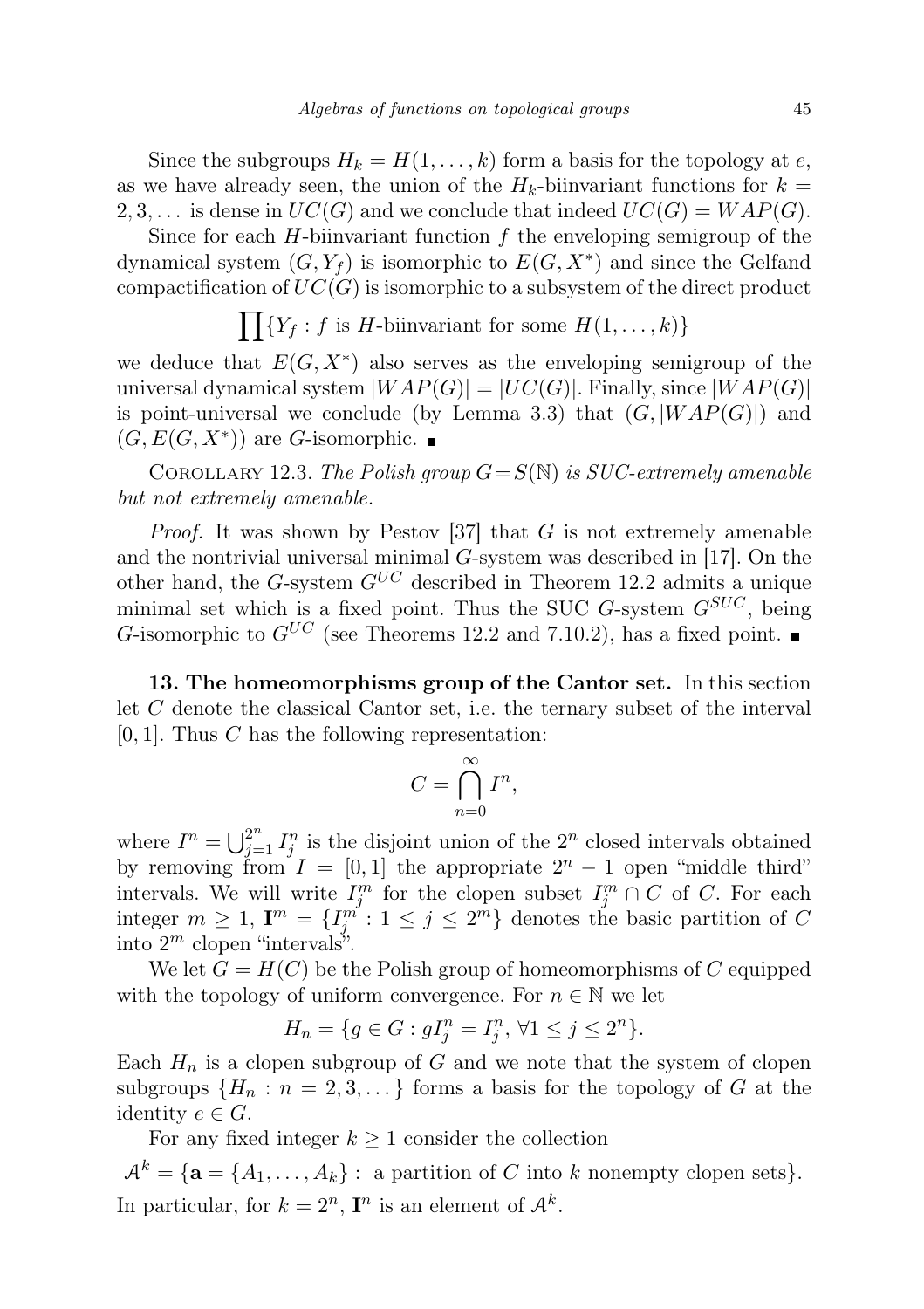The discrete homogeneous space  $G/H_n$  can be identified with  $\mathcal{A}^k = \mathcal{A}^{2^n}$ : an element  $gH_n \in G/H_n$  is uniquely determined by the partition

$$
\mathbf{a} = \{gI_j^n : 1 \le j \le 2^n = k\},\
$$

and conversely to every partition  $\mathbf{a} \in \mathcal{A}^k$  corresponds a coset  $gH_n \in G/H_n$ . In fact, if  $\mathbf{a} = \{A_1, \ldots, A_k\}$  we can choose g to be any homeomorphism of C with  $A_j = gI_j^n$ .

Thus for  $k = 2^n$  we have a parametrization of  $\mathcal{A}^k$  by the discrete homogeneous space  $G/H_n$ .

Let

$$
\Omega^k = \mathbb{R}^{\mathcal{A}^k} \cong \mathbb{R}^{G/H_n}.
$$

Via the quotient map  $G \to G/H_n$ ,  $g \mapsto gH_n$ , the Banach space  $\ell^{\infty}(\mathcal{A}^k)$ canonically embeds into the Banach space  $RUC(G)$  where the image consists of all the right  $H_n$ -invariant functions in  $RUC(G)$ . Thus if  $f \in RUC(G)$ satisfies  $f(gh) = f(g)$  for all  $g \in G$  and  $h \in H_n$  then  $\omega_f(g_1^n, \ldots, g_n^n) =$  $\omega_f(A_1,\ldots,A_k) = f(g)$ , where  $A_j = gI_j^n$ , is the corresponding configuration in  $\ell^{\infty}(\mathcal{A}^k)$ .

We equip  $\Omega^k = \mathbb{R}^{\mathcal{A}^k}$  with its product topology. The group G acts on the space  $\Omega^k$  as follows. For  $\omega \in \Omega^k$  and  $g \in G$  let

$$
g\omega(\mathbf{a})=\omega(g^{-1}A_1,\ldots,g^{-1}A_k),
$$

for any  $\mathbf{a} = \{A_1, \ldots, A_k\} \in \mathcal{A}^k$ . Equivalently  $g\omega(g'H_n) = \omega(g^{-1}g'H_n)$  for every  $g'H_n \in G/H_n$ . For each right  $H_n$ -invariant functions f in  $RUC(G)$  we denote the compact orbit closure of  $f = \omega_f$  in  $\Omega^k$  by  $Y_f$ .

First let us consider the case  $n = 1$ , where  $k = 2$ ,

 $A^2 = \{ \mathbf{a} = \{A, A^c\} : \text{a partition of } C \text{ into two nonempty clopen sets} \},\$ 

and

$$
H = H_1 = \{ g \in G : gI_j^1 = I_j^1, j = 1, 2 \}.
$$

CLAIM 13.1. There are exactly seven double cosets  $HgH, g \in G$ .

*Proof.* For a partition  $(A, A^c) \in A^2$  exactly one of the following five possibilities holds: (1)  $A = I_1^1$ , (2)  $A = I_2^1$ , (3)  $A \subsetneq I_1^1$ , (4)  $A \subsetneq I_2^1$ , (5)  $A \supsetneq I_1^1$ , (6)  $A \supsetneq I_2^1$ , (7)  $A \cap I_1^1 \neq \emptyset \neq A \cap I_2^1$ , and  $A^c \cap I_1^1 \neq \emptyset \neq A^c \cap I_2^1$ .

Clearly for any two partitions  $(A, A^c), (B, B^c)$  we have  $(B, B^c) = (hA, hA^c)$ for some  $h \in H$  iff they belong to the same class. Our claim follows from the correspondence  $G/H \cong \mathcal{A}^2$ .

Define an element  $\omega_f \in \Omega^2$  and the corresponding function  $f \in UC(G)$ as follows:

$$
\omega(A, A^c) = j \quad \text{if } (A, A^c) \text{ is of type } (j), \quad j = 1, \dots, 7,
$$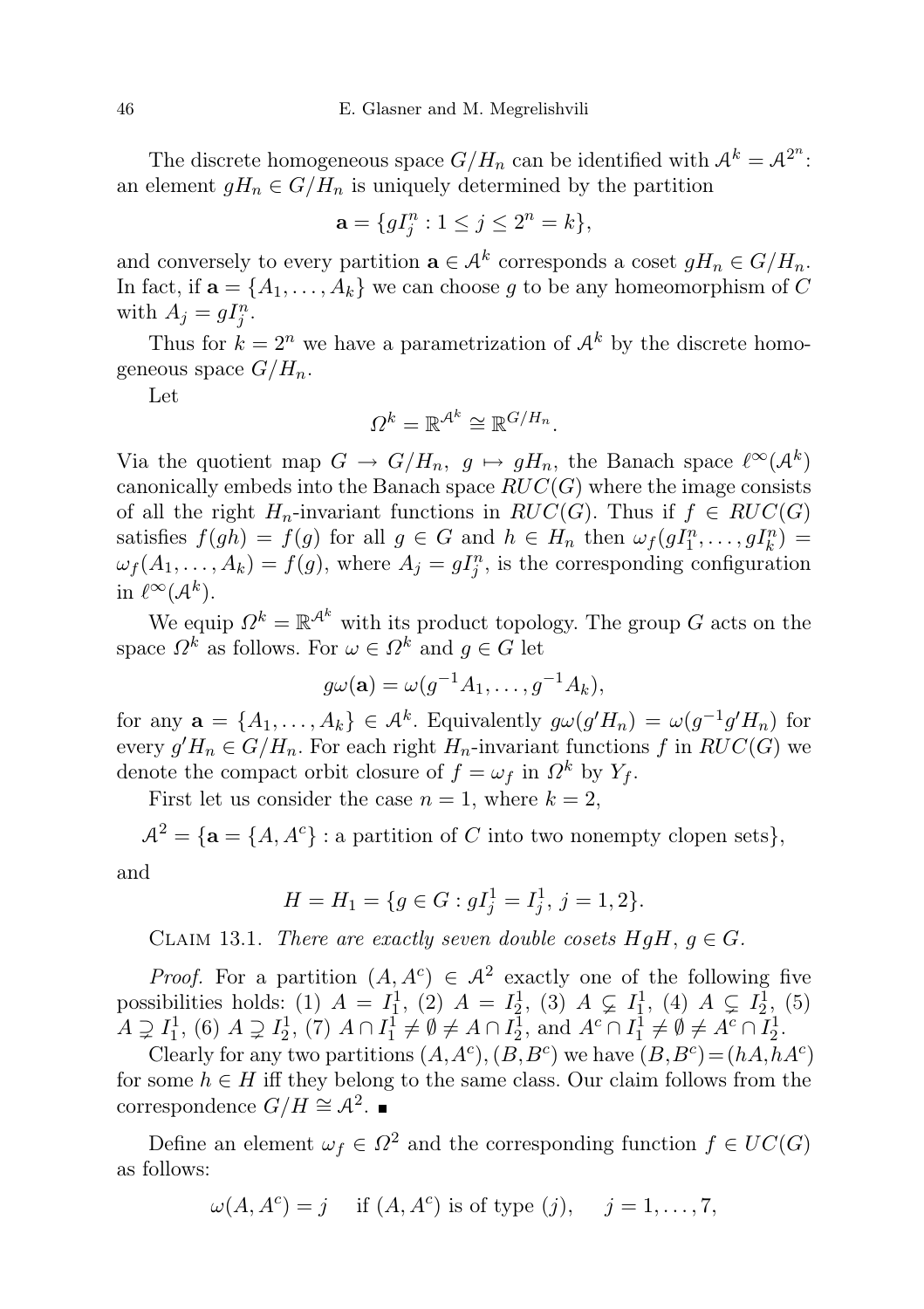and  $f(g) = \omega(gI_1^1, gI_2^1)$ . Clearly f is H<sub>1</sub>-biinvariant and in particular an element of  $UC(G)$ . Let  $X_f$  denote the (pointwise) orbit closure of f in  $RUC(G)$ . Via the natural lift of  $\Omega^2$  to  $RUC(G)$  we can identify  $X_f$  with  $Y_f = \mathrm{cl}\{g \cdot \omega_f : g \in G\} \subset \Omega^2.$ 

Next consider a sequence of homeomorphisms  $h_n \in G$  satisfying the conditions

- (i)  $h_n(I_1^n) = (I_{2^n}^n)^c$ ,
- (ii)  $h_n((I_1^n)^c) = I_{2^n}^n$ ,
- (iii)  $h_n$  is order preserving.

It is then easy to check that the limit  $\lim_{n\to\infty} h_n \omega_f = \omega_0$  exists in  $\Omega^2$  where  $\omega_0$  is defined by

$$
\omega_0(A, A^c) = \begin{cases} 5 & \text{if } 0 \in A, \\ 4 & \text{if } 0 \notin A. \end{cases}
$$

Now for any  $q \in G$  we have

$$
(g \cdot \omega_0)(A, A^c) = \omega_0(g^{-1}A, g^{-1}A^c) = \begin{cases} 5 & \text{if } g(0) \in A, \\ 4 & \text{if } g(0) \notin A. \end{cases}
$$

For  $x \in C$  set

$$
(\omega_x)(A, A^c) = \begin{cases} 5 & \text{if } x \in A, \\ 4 & \text{if } x \notin A. \end{cases}
$$

Then for  $g \in G$  we have  $g\omega_0 = \omega_{g0}$ . Moreover, setting  $Y_0 = \text{cl}\{g\omega_0 : g \in G\}$  $\subset \Omega^2$  we have  $Y_0 = G\omega_0$  and the map  $\phi : (G, C) \to (G, Y_0)$  defined by  $\phi(x) = \omega_x$  is an isomorphism of G-spaces. We get the following lemma.

LEMMA 13.2. Let  $Y_0 = \text{cl}\lbrace g\omega_0 : G \in G \rbrace$  be the orbit closure of  $\omega_0$  in  $\Omega^2$ . Then the G-space  $(G, Y_0)$  is isomorphic to  $(G, C)$ , the natural action of  $G = H(C)$  on the Cantor set C.

REMARK 13.3. An argument analogous to that of Lemma 13.2 will show that for every n the number of  $H_n$  double cosets is finite. As in the case of  $S(N)$  in the previous section, this shows the well known fact that  $G = H(C)$ is Roelcke precompact (see [48]).

In contrast to Theorem 12.2 we obtain the following result.

THEOREM 13.4. For  $G = H(C)$  we have  $UC(G) \supseteq SUC(G)$ .

Proof. Consider the function

$$
f_0(g) = \omega_0(g^{-1}I_1^1, g^{-1}I_2^1) = g\omega_0(I_1^1, I_2^1) = \omega_{g0}(I_1^1, I_2^1)
$$

and let  $h_n \in G$  be defined as above. Let  $u_n$  be a sequence of elements of G which converges to  $e \in G$  and for which  $h_n u_n 0 = 2/3$ . Then, as  $h_n 0 = 0$  for every  $n$ , we have

$$
f_0(h_n) = \omega_0(h_n^{-1}I_1^1, h_n^{-1}I_2^1) = 5,
$$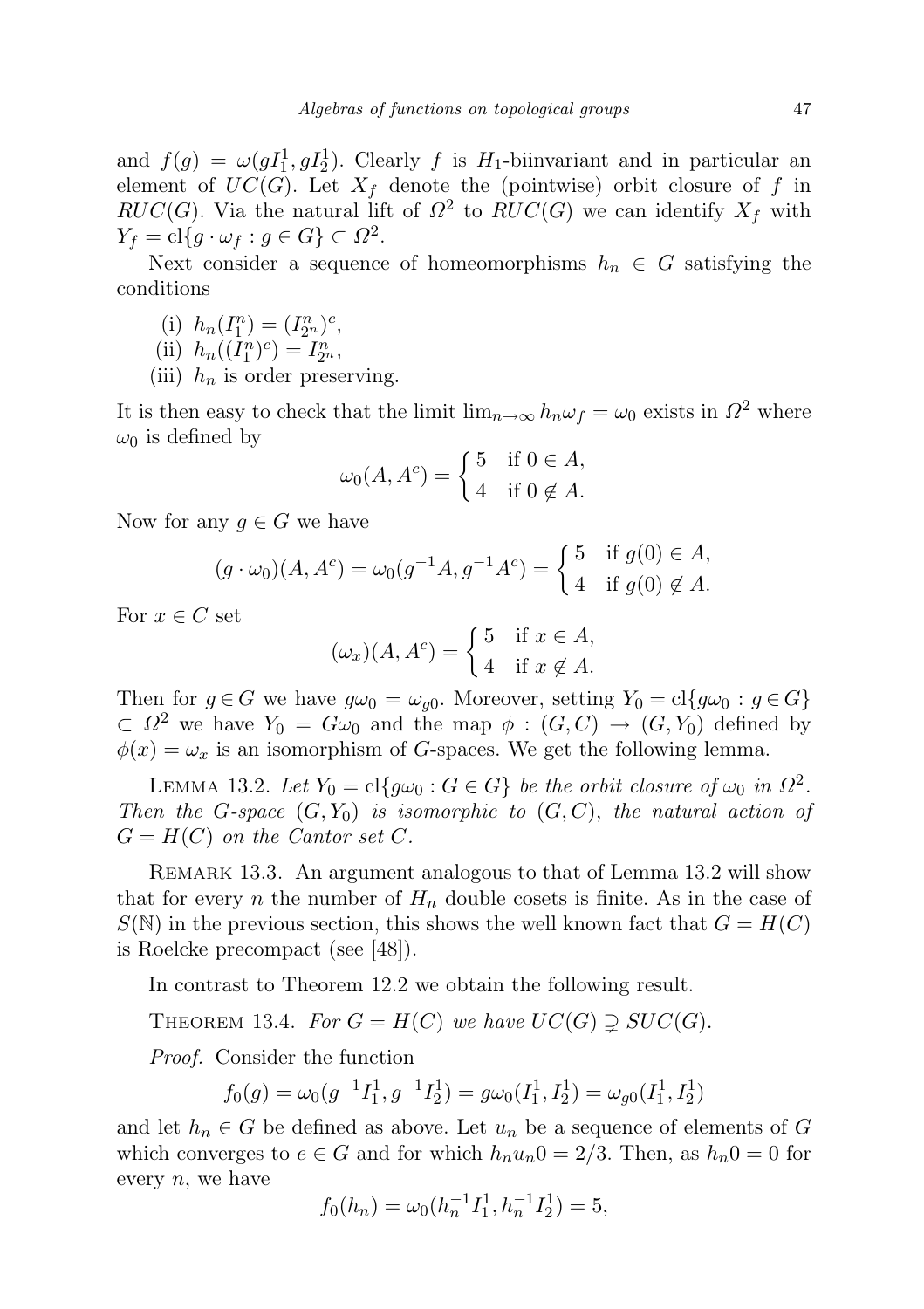but as  $h_n u_n 0 = 2/3$ ,

$$
f_0(h_n u_n) = \omega_0(u_n^{-1} h_n^{-1} I_1^1, u_n^{-1} h_n^{-1} I_2^1) = \omega_{h_n u_n 0}(I_1^1, I_2^1) = 4.
$$

Thus  $f_0$  is not left uniformly continuous. Since  $f_0 \in X_f \cong Y_0$ , we conclude, by Theorem 4.12, that f is not a SUC function.  $\blacksquare$ 

REMARK 13.5. A similar argument will show that any two points  $a, b \in C$ are SUC-proximal for the  $G$ -space  $(G, C)$ . Thus this  $G$ -space is SUC-trivial by Lemma 8.2. Letting  $F: Y_0 \to \{4,5\} \subset \mathbb{R}$  be the evaluation function  $F(\omega) = \omega(I_1^1, I_2^1)$ , we observe that

$$
f_0(g) = \omega_0(g^{-1}I_1^1, g^{-1}I_2^1) = g\omega_0(I_1^1, I_2^1) = F(g\omega_0) = F(g\phi_0) = (F \circ \phi)(g_0).
$$

Thus the function  $f_0$  comes from the G space C, via the continuous function  $F \circ \phi : C \to \mathbb{R}$  and the point  $0 \in C$ . This is another way of showing that  $f_0$ and hence also f are not SUC.

LEMMA 13.6. Let  $\mathfrak{A} \subset RUC(G)$  be a closed G-invariant subalgebra containing the constants. Given  $f \in \mathfrak{A}$  and  $\varepsilon > 0$  there exist an n and an  $H_n$ -invariant function  $\widehat{f} \in \mathfrak{A}$  with  $\|f - \widehat{f}\| < \varepsilon$ .

*Proof.* By right uniform continuity there exists an n such that  $\sup\{|f(hg)|\}$  $-f(g)$  :  $g \in G$   $\langle \varepsilon \in G \rangle$  =  $\sup_{h \in H_n} f(hg)$ . This function is continuous because it is defined via the quotient map  $G \to G/H_n$ , where  $G/H_n$  is discrete. Since for every finite set  $\{h_1, \ldots, h_t\} \subset H_n$  the function

$$
f_{h_1,...,h_t}(g) = \max_{1 \le j \le t} f(h_j g)
$$

is in  $\mathfrak{A}$ , Dini's theorem implies that also  $\widehat{f}$  is an element of  $\mathfrak{A}$ .

REMARK 13.7.

- (1) By Theorem 13.4 and Corollary 4.11 we deduce, in particular, that the algebra  $UC(G)$  is not point-universal and the corresponding Roelcke compactification  $G \to G^{UC}$  is not a right topological semigroup compactification of G. The same is true for  $G := H_+[0,1]$ because  $UC(G) \neq SUC(G)$ . This follows from Theorem 8.3 and Lemma 2.1.
- (2) Using Lemma 13.6 one can try to determine, in analogy with the previous section, the structure of the universal WAP G-space, which is apparently much smaller than the Roelcke compactification of G.

THEOREM 13.8. The Polish group  $G = H(C)$  of homeomorphisms of the Cantor set C has the SUC-fpp.

*Proof.* Let f be a minimal, SUC function (that is, f is in  $SUC(G)$  and  $X_f$ is a minimal  $G$ -space). Let  $A$  be the smallest uniformly closed  $G$ -invariant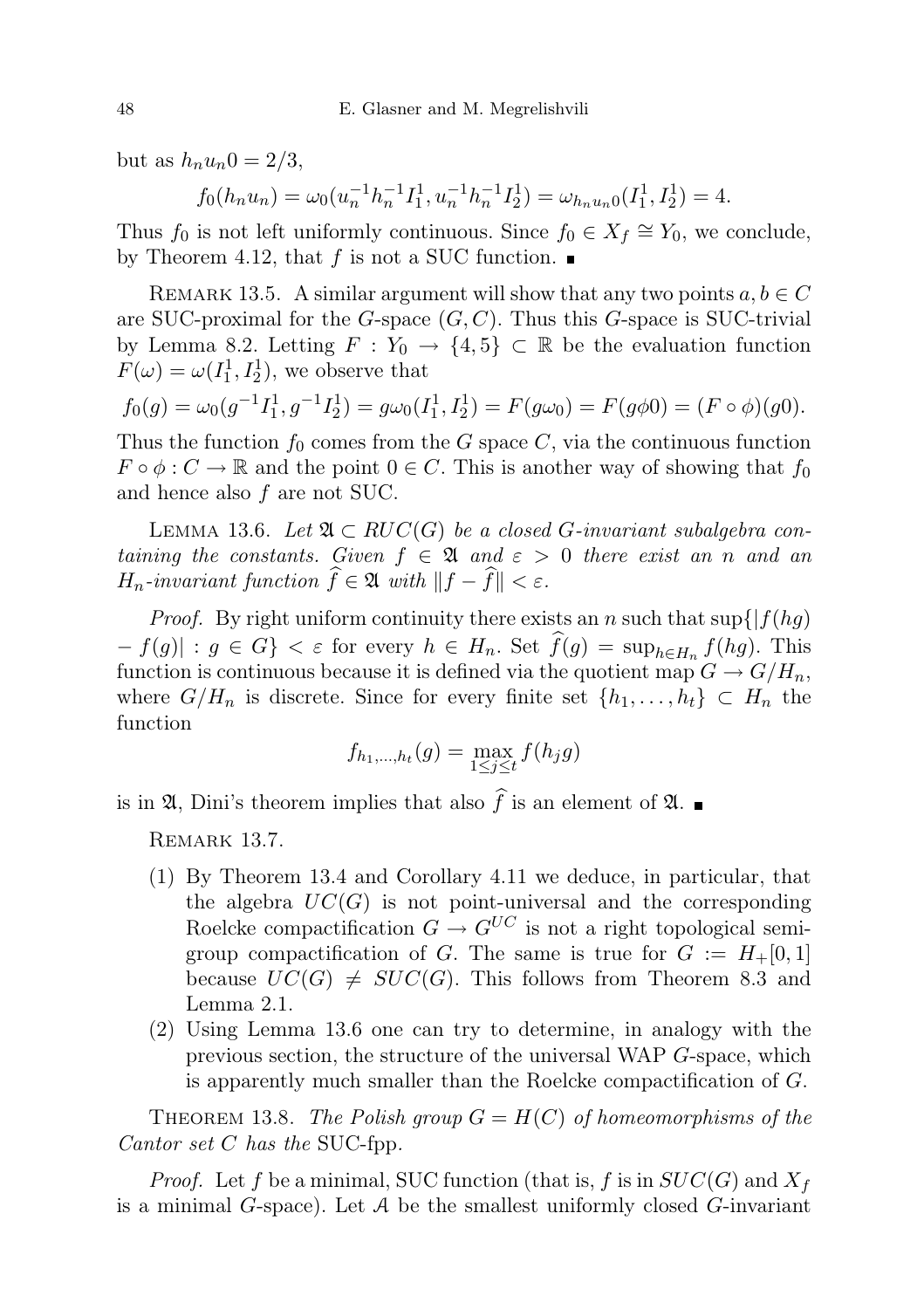algebra of  $RUC(G)$  containing f and the constant functions. As we have seen above, for every  $\varepsilon > 0$  there exist n and  $\hat{f} \in RUC(G)$  such that, with

$$
H_n = \{ g \in G : gI_j^n = I_j^n, \ \forall 1 \le j \le 2^n \},\
$$

 $\widehat{f}$  is H-biinvariant and  $||f - \widehat{f}|| < \varepsilon$ . By Lemma 13.6,  $\widehat{f}$  is still an element of the algebra  $A \cap SUC(G)$ . It clearly suffices to show that  $\hat{f}$  is constant. For convenience of notation we will therefore assume that  $f = \hat{f}$ . Let now  $\omega_f(A_1,\ldots,A_{2^n})$  be the corresponding configuration in  $\Omega^{2^n}$ . As we have seen, the function  $f(g) = \omega_f(g^{-1}I_1^n, \ldots, g^{-1}I_{2^n}^n)$  has a finite range, and again an application of the sequence  $h_n$  to  $\omega_f$  will yield the limit configuration

$$
\omega_0(A_1,\ldots,A_{2^n}) = \begin{cases} a & \text{if } 0 \in A_1, \\ b & \text{if } 0 \notin A_1, \end{cases}
$$

for some  $a, b \in \mathbb{R}$ . Since f is a SUC function,  $X_f \subset SUC(G)$ , by Theorem 4.12, and the function  $f_0(g) = \omega_0(g^{-1}\mathbf{I}^n)$ , which is an element of  $X_f$ , is SUC. Since  $f_0$  comes from the coset G-space C (see Lemma 13.2 and Remark 13.5), Theorem 5.1 implies that it is constant (i.e.  $a = b$ ). However, by assumption,  $X_f$  is a minimal G-space and it follows that  $f = f_0$  is constant.

## References

- [1] E. Akin, J. Auslander and K. Berg, When is a transitive map chaotic, in: Convergence in Ergodic Theory and Probability, de Gruyter, 1996, 25–40.
- $[2] \quad , \quad , \quad , \quad$  Almost equicontinuity and the enveloping semigroup, in: Topological Dynamics and Applications, Contemp. Math. 215, a volume in honor of R. Ellis, Amer. Math. Soc., 1998, 75–81.
- [3] E. Akin and E. Glasner, Residual properties and almost equicontinuity, J. Anal. Math. 84 (2001), 243–286.
- [4] W. Banaszczyk, Additive Subgroups of Topological Vector Spaces, Lecture Notes in Math. 1466, Springer, 1991.
- [5] J. F. Berglund, H. D. Junghenn and P. Milnes, Compact Right Topological Semigroups and Generalizations of Almost Periodicity, Lecture Notes in Math. 663, Springer, 1978.
- [6] R. D. Bourgin, Geometric Aspects of Convex Sets with the Radon–Nikodým Property, Lecture Notes in Math. 993, Springer, 1983.
- [7] W. J. Davis, T. Figiel, W. B. Johnson and A. Pełczyński, Factoring weakly compact operators, J. Funct. Anal. 17 (1974), 311–327.
- [8] R. Ellis, Equicontinuity and almost periodic functions, Proc. Amer. Math. Soc. 10 (1959), 637–643.
- [9] R. Ellis and M. Nerurkar, Weakly almost periodic flows, Trans. Amer. Math. Soc. 313 (1989), 103–119.
- [10] M. Fabian, Gâteaux Differentiability of Convex Functions and Topology. Weak Asplund Spaces, Canad. Math. Soc. Ser. Monogr. Adv. Texts, Wiley-Interscience, New York, 1997.
- [11] E. Glasner, On minimal actions of Polish groups, Topology Appl. 85 (1998), 119–125.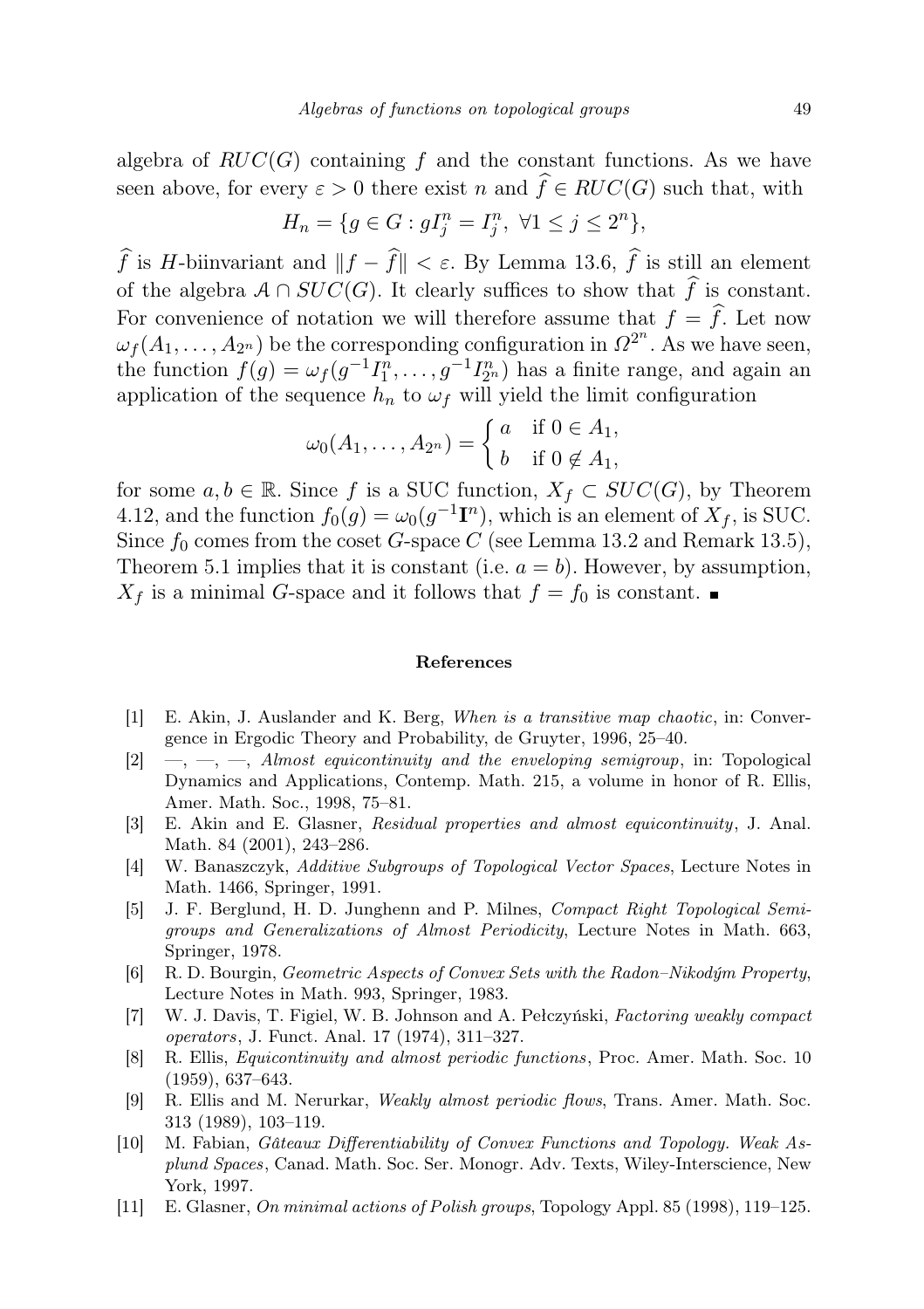- [12] E. Glasner, Ergodic Theory via Joinings, Math. Surveys Monogr. 101, Amer. Math. Soc., 2003.
- [13] E. Glasner and M. Megrelishvili, Linear representations of hereditarily non-sensitive dynamical systems, Colloq. Math. 104 (2006), 223–283.
- [14] E. Glasner, M. Megrelishvili and V. V. Uspenskij, On metrizable enveloping semigroups, Israel J. Math. 164 (2008), 317–332.
- [15] E. Glasner and B. Weiss, Sensitive dependence on initial conditions, Nonlinearity 6 (1993), 1067–1075.
- [16]  $\rightarrow$ ,  $\rightarrow$ , Locally equicontinuous dynamical systems, Colloq. Math. 84/85 (2000), part 2, 345–361.
- $[17] \quad -,-$ , Minimal actions of the group  $S(\mathbb{Z})$  of permutations of the integers, Geom. Funct. Anal. 12 (2002), 964–988.
- $[18] \quad -,-$ , The universal minimal system for the group of homeomorphisms of the Cantor set, Fund. Math. 176 (2003), 277–289.
- [19] E. Granirer and A. T. Lau, Invariant means on locally compact groups, Illinois J. Math. 15 (1971), 249–257.
- [20] M. Gromov and V. D. Milman, A topological application of the isoperimetric inequality, Amer. J. Math. 105 (1983), 843–854.
- [21] A. Grothendieck, Critères de compacité dans les espaces fonctionnelles généraux, Amer. J. Math. 74 (1952), 168–186.
- [22] W. Herer and J. P. R. Christensen, On the existence of pathological submeasures and the construction of exotic topological groups, Math. Ann. 213 (1975), 203–210.
- [23] J. E. Jayne and C. A. Rogers, Borel selectors for upper semicontinuous set-valued maps, Acta Math. 155 (1985), 41–79.
- [24] M. Megrelishvili, A Tikhonov G-space not admitting a compact G-extension or a G-linearization, Russian Math. Surveys 43 (1988), 177–178.
- [25]  $\quad$ , Free topological G-groups, New Zealand J. Math. 25 (1996), 59–72.
- [26] —, Fragmentability and continuity of semigroup actions, Semigroup Forum 57 (1998), 101–126.
- [27] —, Operator topologies and reflexive representability, in: Nuclear Groups and Lie Groups, Res. Exp. Math. 24, Heldermann, Berlin, 2001, 197–208.
- [28] —, Every semitopological semigroup compactification of the group  $H_+[0,1]$  is trivial, Semigroup Forum 63 (2001), 357–370.
- [29] —, Reflexively but not unitarily representable topological groups, Topology Proc. 25 (2002), 615–625.
- [30] —, Fragmentability and representations of flows, ibid. 27 (2003), 497–544; see also: www.math.biu.ac.il/ $\tilde{\text{m}}$ egereli.
- [31] —, Topological transformation groups: selected topics, in: Open Problems in Topology II, E. Pearl (ed.), Elsevier, 2007, 423–438.
- [32] —, Every topological group is a group retract of a minimal group, Topology Appl., to appear.
- [33] T. Mitchell, Function algebras, means and fixed points, Trans. Amer. Math. Soc. 130 (1968), 117–126.
- [34] J. von Neumann and E. P. Wigner, Minimally almost periodic groups, Ann. of Math. 41 (1940), 746–750.
- [35] E. C. Nummela, On epimorphisms of topological groups, General Topology Appl. 9 (1978), 155–167.
- [36] V. Pestov, Epimorphisms of Hausdorff groups by way of topological dynamics, New Zealand J. Math. 26 (1997), 257–262.